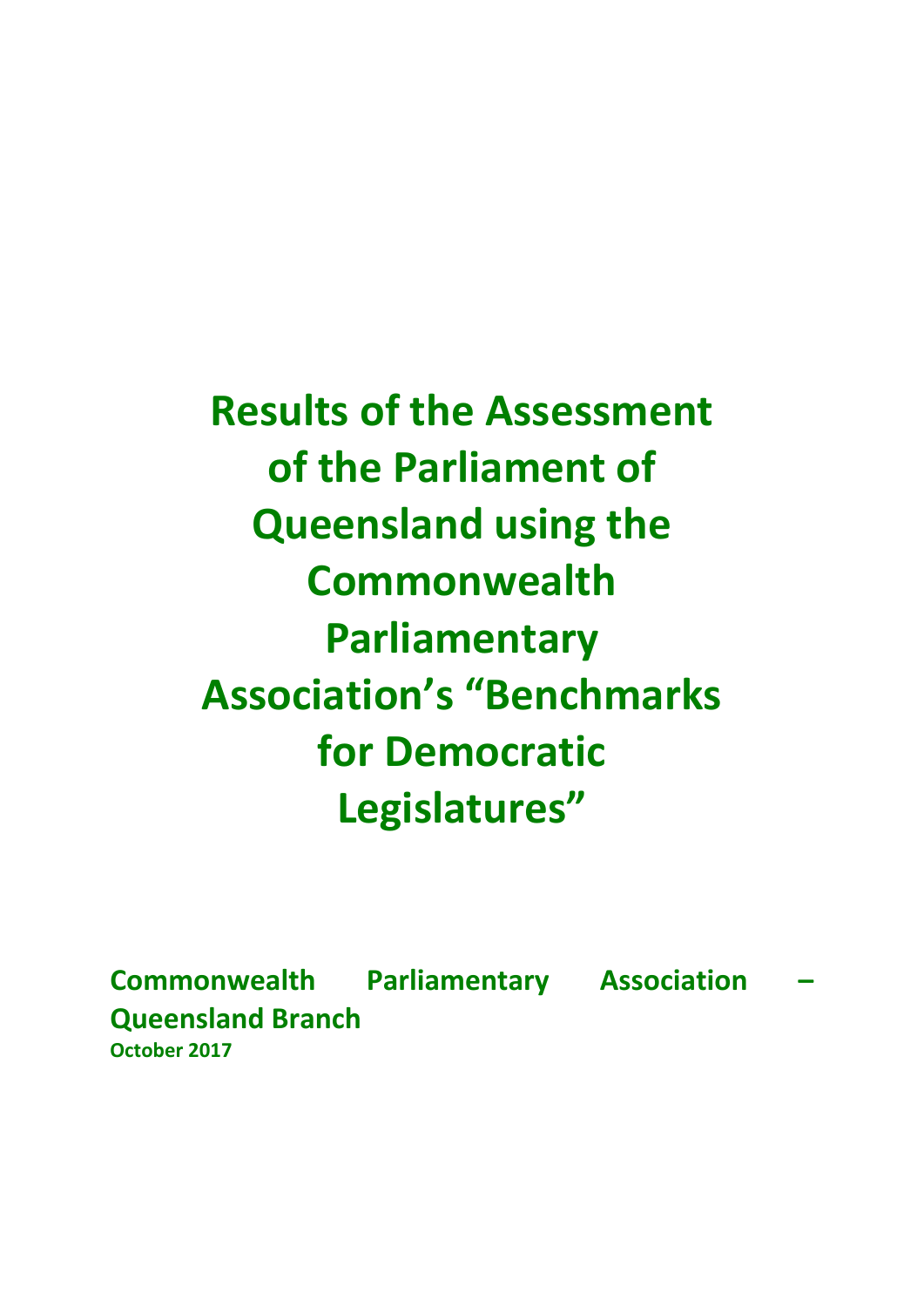# **Contents**

| <b>Abbreviations and definitions</b> |                | iii                                                    |    |
|--------------------------------------|----------------|--------------------------------------------------------|----|
|                                      |                | Speaker of the Parliament's foreword                   | 4  |
|                                      | 1 Introduction |                                                        | 5  |
|                                      |                | 2 Queensland Parliament and the CPA Benchmarks         | 6  |
|                                      | 2.1            | Parliament of Queensland                               | 6  |
|                                      | 2.2            | Benchmarks and the Queensland Parliament's Performance | 8  |
| 3                                    | <b>GENERAL</b> |                                                        | 9  |
|                                      | 3.1            | Elections                                              | 9  |
|                                      | 3.2            | Candidate eligibility                                  | 10 |
|                                      | 3.3            | Incompatibility of office                              | 11 |
|                                      | 3.4            | Immunity                                               | 12 |
|                                      | 3.5            | Remuneration and benefits                              | 13 |
|                                      | 3.6            | Resignation                                            | 13 |
|                                      | 3.7            | Infrastructure                                         | 14 |
|                                      | 3.8            | Summary                                                | 14 |
| 4                                    |                | <b>ORGANISATION OF THE LEGISLATURE</b>                 | 15 |
|                                      |                | PROCEDURE AND SESSIONS                                 | 15 |
|                                      | 4.1            | Rules of Procedure                                     | 15 |
|                                      | 4.2            | <b>Presiding Officers</b>                              | 15 |
|                                      | 4.3            | <b>Convening Sessions</b>                              | 16 |
|                                      | 4.4            | Agenda                                                 | 17 |
|                                      | 4.5            | Debate                                                 | 18 |
|                                      | 4.6            | Voting                                                 | 19 |
|                                      | 4.7            | Records                                                | 20 |
|                                      |                | <b>COMMITTEES</b>                                      | 20 |
|                                      | 4.8            | Organisation                                           | 20 |
|                                      | 4.9            | Powers                                                 | 22 |
|                                      |                | POLITICAL PARTIES, PARTY GROUPS AND CROSS PARTY GROUPS | 25 |
|                                      | 4.10           | <b>Political Parties</b>                               | 25 |
|                                      | 4.11           | Party Groups                                           | 26 |
|                                      | 4.12           | <b>Cross Party Groups</b>                              | 26 |
|                                      |                | PARLIAMENTARY STAFF                                    | 27 |
|                                      | 4.13           | General                                                | 27 |
|                                      | 4.14           | Recruitment                                            | 29 |
|                                      | 4.15           | Promotion                                              | 31 |
|                                      | 4.16           | Organisation and Management                            | 31 |
|                                      | 4.17           | Summary                                                | 32 |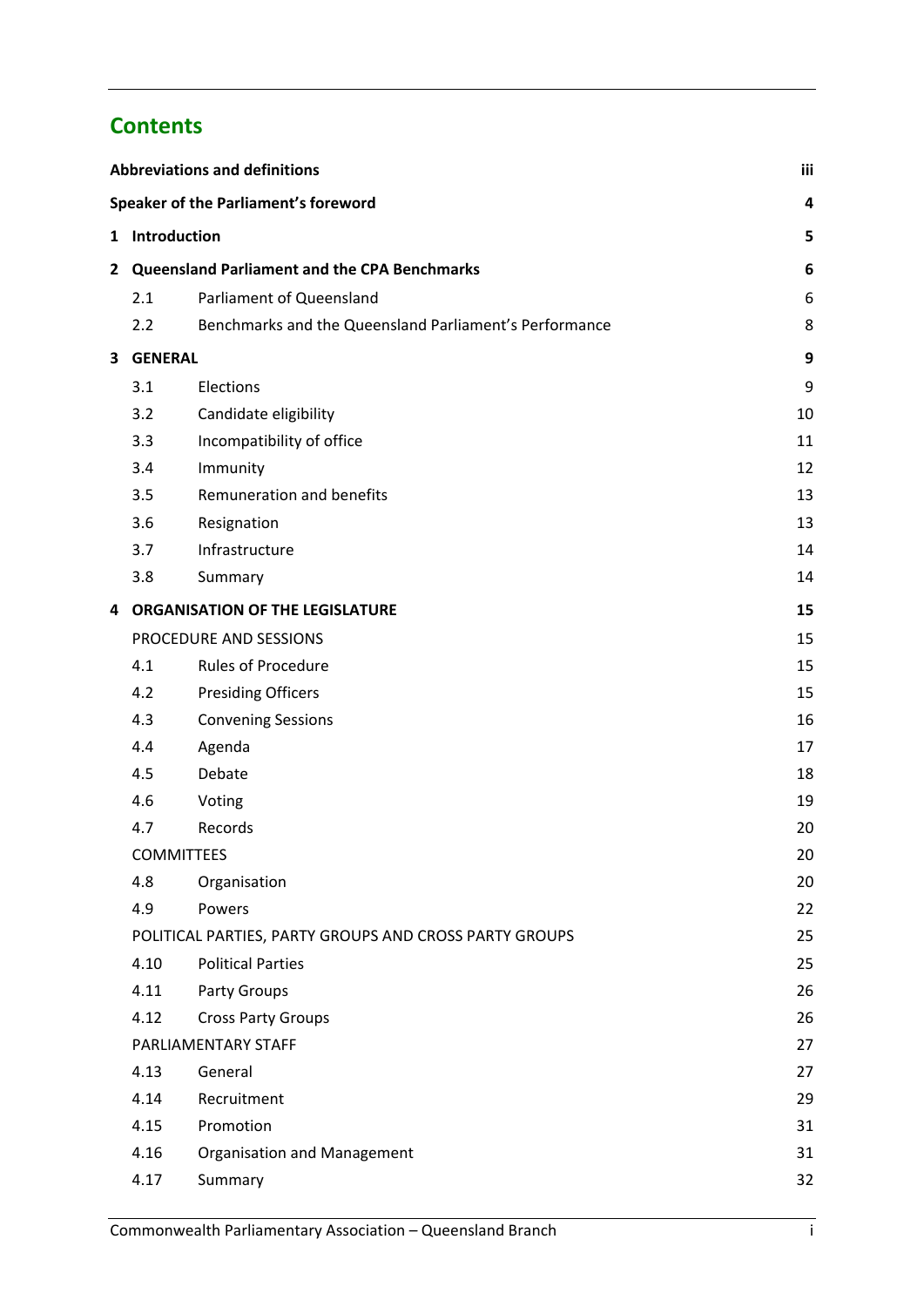| 5. |                      | <b>FUNCTIONS OF THE LEGISLATURE</b>    | 34 |
|----|----------------------|----------------------------------------|----|
|    |                      | LEGISLATIVE FUNCTION                   | 34 |
|    | 5.1                  | General                                | 34 |
|    | 5.2                  | Legislative Procedure                  | 35 |
|    | 5.3                  | The Public and Legislation             | 35 |
|    | 5.4                  | <b>OVERSIGHT FUNCTION</b>              | 36 |
|    | 5.5                  | Financial and Budget Oversight         | 37 |
|    | 5.6                  | No Confidence and Impeachment          | 39 |
|    |                      | REPRESENTATIONAL FUNCTION              | 39 |
|    | 5.7                  | <b>Constituent Relations</b>           | 39 |
|    | 5.8                  | Parliamentary Networking and Diplomacy | 40 |
|    | 5.9                  | Summary                                | 40 |
| 6  |                      | <b>VALUES OF THE LEGISLATURE</b>       | 42 |
|    | <b>ACCESSIBILITY</b> |                                        | 42 |
|    | 6.1                  | <b>Citizens and the Press</b>          | 42 |
|    | 6.2                  | Languages                              | 43 |
|    |                      | <b>ETHICAL GOVERNANCE</b>              | 43 |
|    | 6.3                  | Transparency and Integrity             | 43 |
|    | 6.4                  | Summary                                | 45 |
|    | 7 CONCLUSION         |                                        | 46 |
|    | <b>APPENDIX A</b>    |                                        | 47 |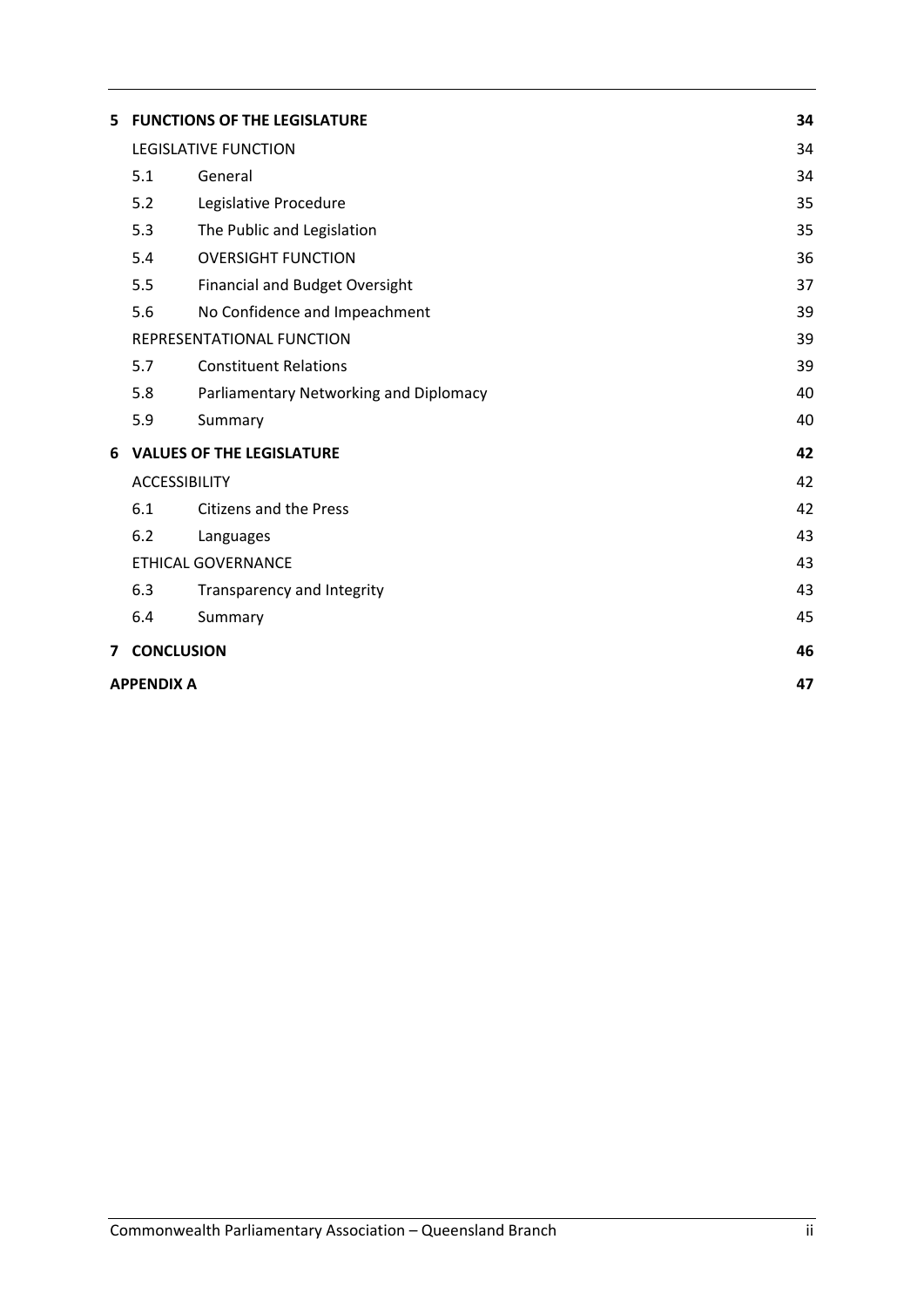# **Abbreviations and definitions**

| <b>CCC</b>      | Crime and Corruption Act 2001                         |
|-----------------|-------------------------------------------------------|
| <b>CLA</b>      | Committee of the Legislative Assembly                 |
| Constitution    | Constitution of Queensland 2001                       |
| <b>CPA</b>      | <b>Commonwealth Parliamentary Association</b>         |
| Electoral Act   | Electoral Act 1992                                    |
| <b>PCCC</b>     | Parliamentary Crime and Corruption Committee          |
| PoQA            | Parliament of Queensland Act 2001                     |
| <b>PSA</b>      | <b>Parliamentary Services Act 1988</b>                |
| <b>QIRT</b>     | Queensland Independent Remuneration Tribunal          |
| <b>QIRT Act</b> | Queensland Independent Remuneration Tribunal Act 2013 |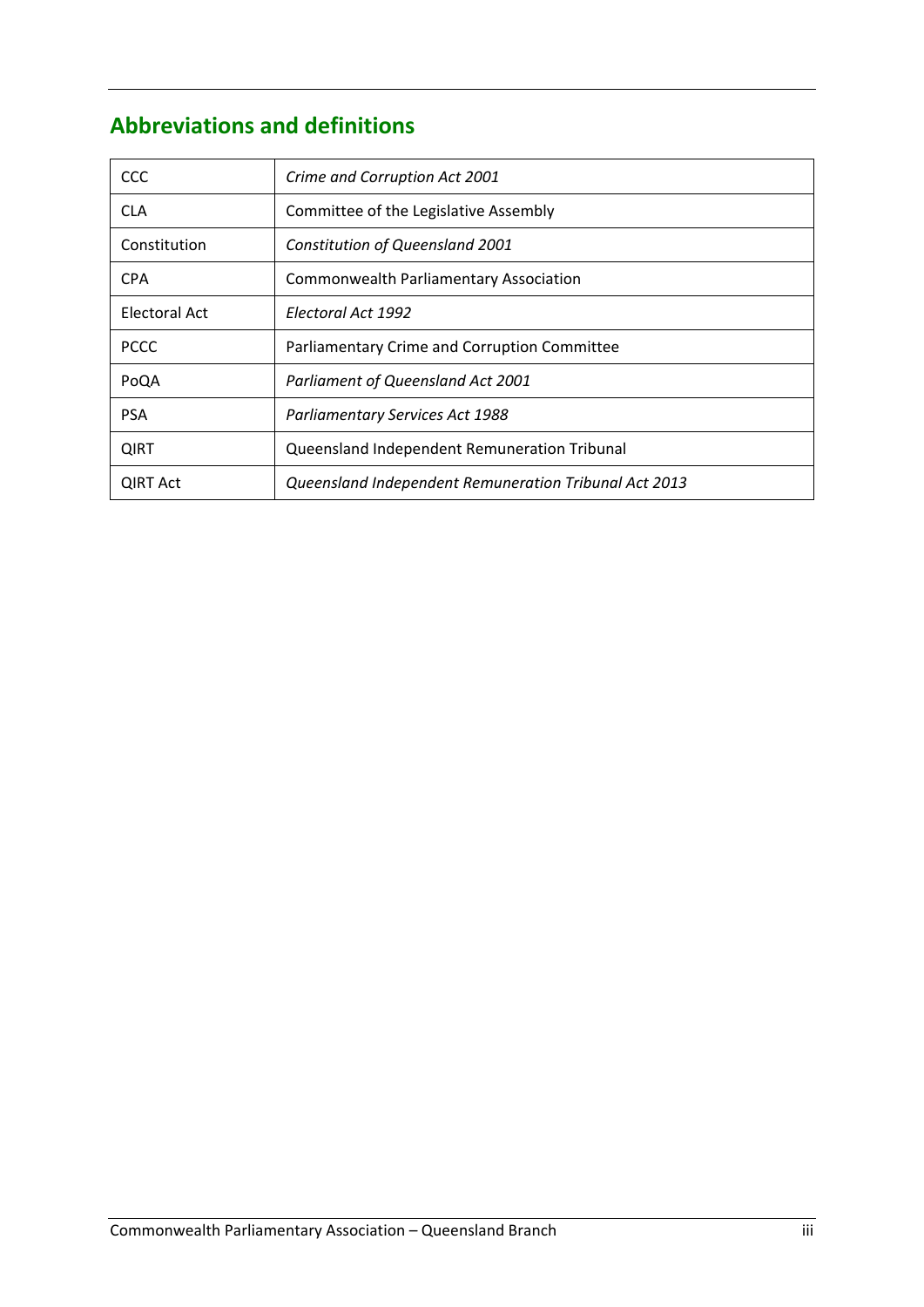# **Speaker of the Parliament's foreword**

On behalf of the Queensland Branch of the Commonwealth Parliamentary Association (CPA), I am pleased to present the results of the self‐assessment of the Parliament of Queensland using the CPA's "Benchmarks for Democratic Legislatures".

The CPA's efforts to develop, promote and support Parliamentarians and their staff to identify benchmarks of good governance and to implement the enduring values of the Commonwealth are important for the advancement of parliamentary democracy.

I therefore welcome the opportunity to apply the CPA's benchmarks to the Parliament of Queensland as a means of measuring the Parliament's performance as a legislature.

In turn, I hope that this report assists the CPA in its endeavours.

**Peter Wellington MP President, Commonwealth Parliamentary Association ‐ Queensland Branch Speaker of the Parliament of Queensland**

October 2017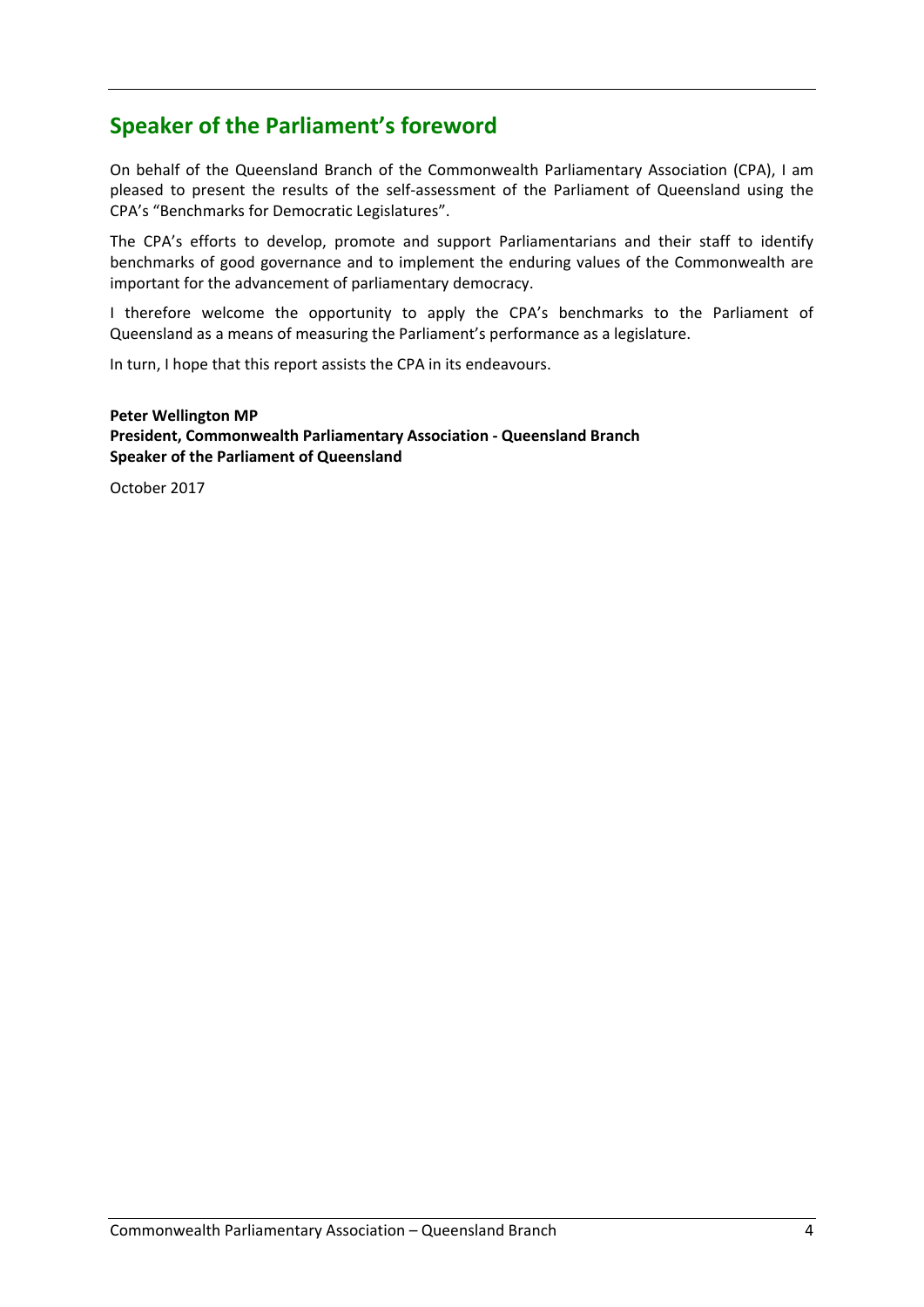# **1 Introduction**

On 24 September 2015, the Commonwealth Parliamentary Association (CPA) wrote to all Branch Secretaries of the CPA, including that of the Parliament of Queensland (the Parliament), asking if the Parliament had applied the CPA's Benchmarks for Democratic Legislatures.

The benchmarks were developed in 2006 with the intent of serving as a guide for parliaments seeking either to find new ways to strengthen their performance as part of a democratic reform programme, or to determine whether they have kept up with advances in parliamentary practices and procedures.

In 2012 an initial assessment was undertaken of the Parliament. However, to gain a more up‐to‐date picture of the Parliament's progress on the benchmarks a new assessment was undertaken over 2016‐2017. This report contains the results of the most recent self‐assessment.

The report is broken into two sections. The first section contains information on the Parliament and a list of the instruments used to guide and manage governance of the legislature.

The second section provides detail on how the Parliament meets the benchmarks, scores the Parliament's performance against the benchmarks and identifies areas where the Parliament may improve performance against the benchmarks in the future.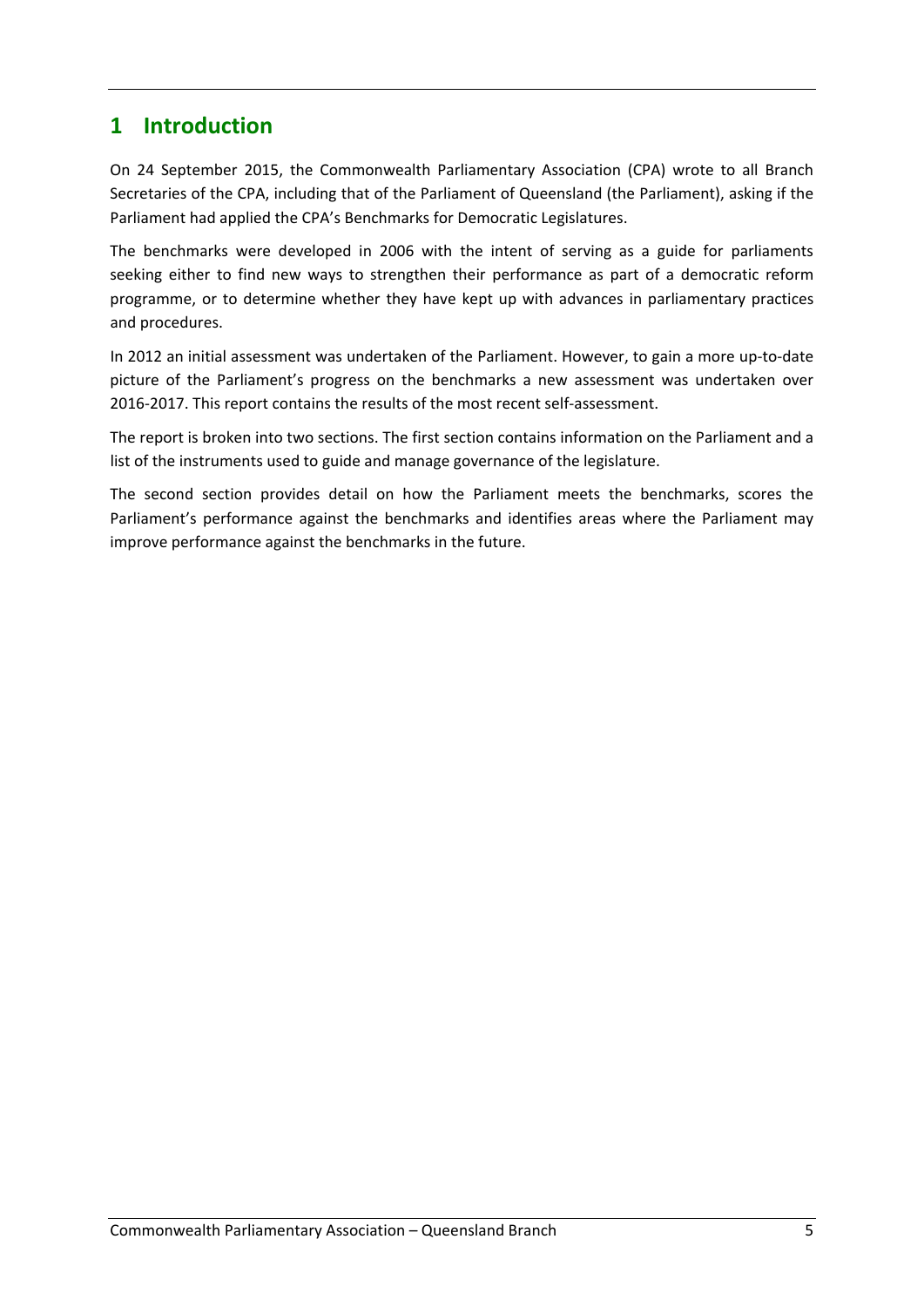# **2 Queensland Parliament and the CPA Benchmarks**

# **2.1 Parliament of Queensland**

Under sections 1 and 2 of *Queensland's Constitution Act 1867*, the State's legislative power is vested in the Queen (via Her Majesty's representative the Governor) and the Legislative Assembly.

The Queensland Parliament is unique among Australian states in that it was the only colonial Parliament (pre‐1901) to commence with two chambers and is now the only state parliament to have just one chamber, following the abolition of the Legislative Council in 1922.

The present Legislative Assembly is composed of 89 members each representing a single-member electorate. However, on 5 May 2016 a bill was passed to increase the number of seats from 89 to 93. The Queensland Redistribution Commission has, pursuant to the provisions of the *Electoral Act 1992*, redistributed Queensland into 93 electoral districts following a review of the boundaries of electoral districts. The final boundaries were approved on Friday, 28 April 2017 and will apply for each State election until the next redistribution.

At the next state election, the parliamentary term will also change to a fixed four‐year parliamentary term from the current flexible three‐year term.

As a representative assembly, the Legislative Assembly is responsible for a number of functions which overlap and interact. The Legislative Assembly:

- 1) after each general election, or on occasions during a term<sup>1</sup>, the Legislative Assembly provides the State Government from the political party or coalition of parties which has obtained a majority of the seats in the Legislative Assembly or at least has the confidence of and can obtain the supply (financial support) from the majority of the members of the Assembly
- 2) passes Bills, which, after Assent by the Governor become statutes, which constitute the State's laws as well as often providing the basis for Government activity (the legislative function)
- 3) has a financial responsibility of overseeing and granting the Government's requested appropriations of revenue and expenditure (the financial function)
- 4) provides a forum for the scrutiny of the Executive Government's activities and actions through a variety of parliamentary procedures including Question Time, Adjournment Debates, Matters of Public Interest, Notices of Motion, Private Members' Bills, Private Members' Statements, Bill debates and through the activities of parliamentary committees (the scrutiny function)
- 5) is a representative institution for all of the State's citizens via their elected members (the representative function)
- 6) provides a forum for matters of public interest and concern to be debated and addressed through parliamentary procedures such as Petitions, Matters of Public Interest, Adjournment Debates, Grievance Debates, Address-in-Reply debates or even within the debates on Bills (debate and grievance).2

A range of instruments guide and support the Legislative Assembly and its members in relation to the areas covered by the benchmarks. These are referred to in the relevant sections of the report that follow, but a list of these instruments is also included below:

Auditor‐General Act 2009 https://www.legislation.qld.gov.au/legisltn/current/a/auditgena09.pdf

 As occurred in 1996.

<sup>2</sup> www.parliament.qld.gov.au/explore/about‐us/parliament‐overview/role‐of‐parliament.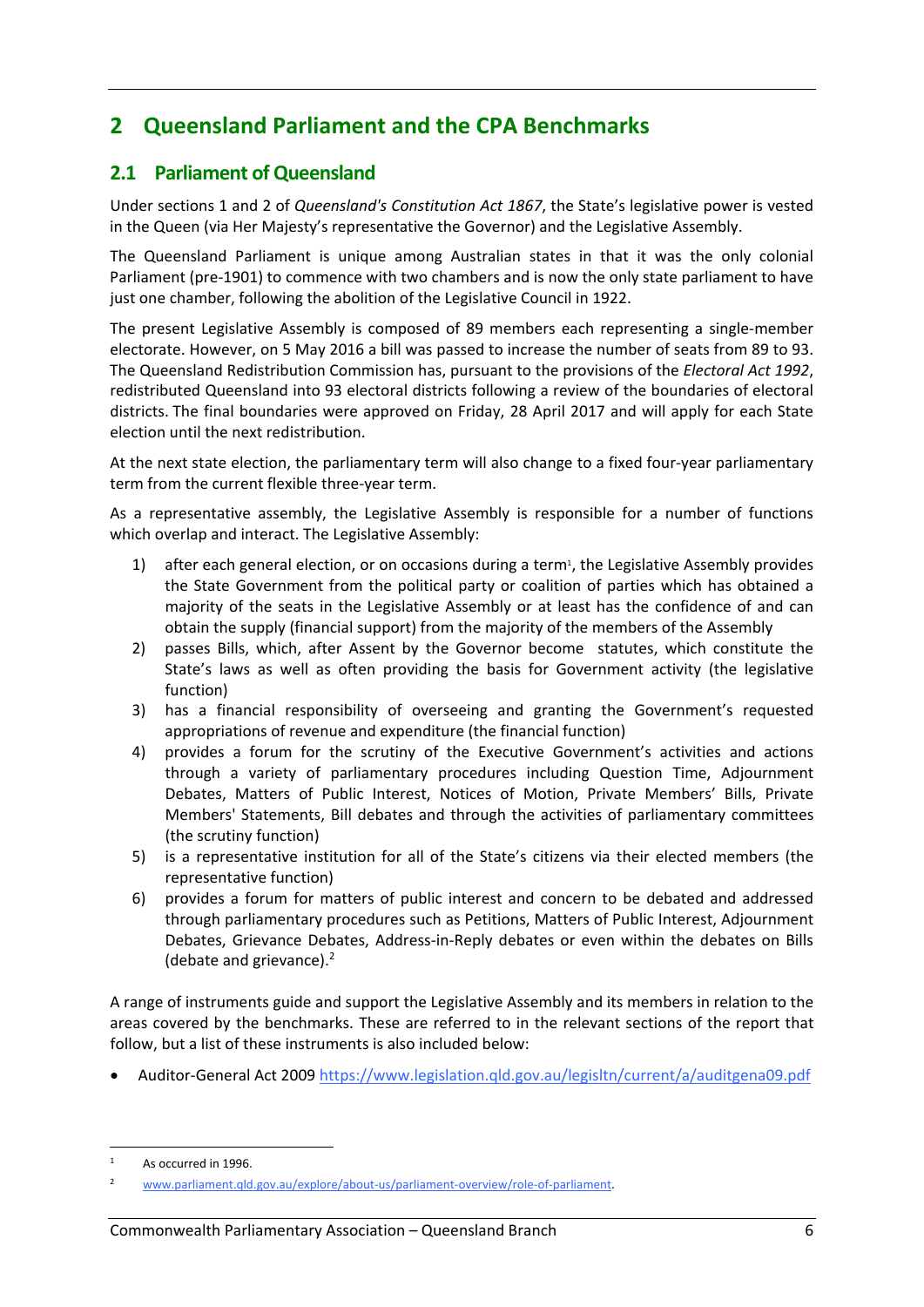- Code of Conduct for the Parliamentary Service http://www.parliament.qld.gov.au/documents/parliamentaryservice/codeofconduct.pdf
- Code of Ethical Standards https://www.parliament.qld.gov.au/documents/committees/CLA/2009/CES2009.pdf
- *Constitution Act Amendment Act 1890* https://www.legislation.qld.gov.au/LEGISLTN/CURRENT/C/ConstA1890.pdf
- *Constitution Act Amendment Act 1934 (Qld)* https://www.legislation.qld.gov.au/LEGISLTN/CURRENT/C/ConstA1934.pdf
- *Constitution of Queensland 2001 http://www.legislation.qld.gov.au/LEGISLTN/CURRENT/C/ConstofQA01.pdf*
- *Crime and Corruption Act 2001* https://www.legislation.qld.gov.au/LEGISLTN/CURRENT/C/CrimeandCorruptionA01.pdf
- Criminal Code https://www.legislation.qld.gov.au/LEGISLTN/CURRENT/C/CriminCode.pdf
- *Electoral Act 1992* https://www.legislation.qld.gov.au/LEGISLTN/CURRENT/E/ElectoralA92.pdf
- Executive Council Handbook http://www.premiers.qld.gov.au/publications/categories/policies‐ and‐codes/handbooks/exec‐council‐handbook.aspx
- Human Resource Management Services Recruitment and Selection Guidelines http://intranet/Corporate/PoliciesForms/Shared%20Documents/Recruitment%20and%20Selecti on%20‐%20Guidelines.pdf
- Media Guidelines http://www.parliament.qld.gov.au/documents/tableOffice/TabledPapers/2015/5515T439.pdf
- Members' Remuneration Handbook https://www.parliament.qld.gov.au/documents/Members/entitlements/Remuneration%20Hand book.pdf
- *Parliament of Queensland Act 2001* https://www.legislation.qld.gov.au/LEGISLTN/CURRENT/P/ParliaQA01.pdf
- *Parliamentary Service Act 1988 (Qld)* https://www.legislation.qld.gov.au/LEGISLTN/CURRENT/P/ParliServA88.pdf
- *Queensland Independent Remuneration Tribunal Act 2013 (Qld)* https://www.legislation.qld.gov.au/LEGISLTN/CURRENT/Q/QldIndepRemTA13.pdf
- Queensland Parliamentary Procedures Handbook http://www.parliament.qld.gov.au/documents/assembly/procedures/ParliamentaryProceduresH andbook.pdf
- Sessional Orders http://www.parliament.qld.gov.au/documents/assembly/procedures/SessionalOrders.pdf
- Standing Rules and Orders https://www.parliament.qld.gov.au/documents/assembly/procedures/StandingRules&Orders.pd f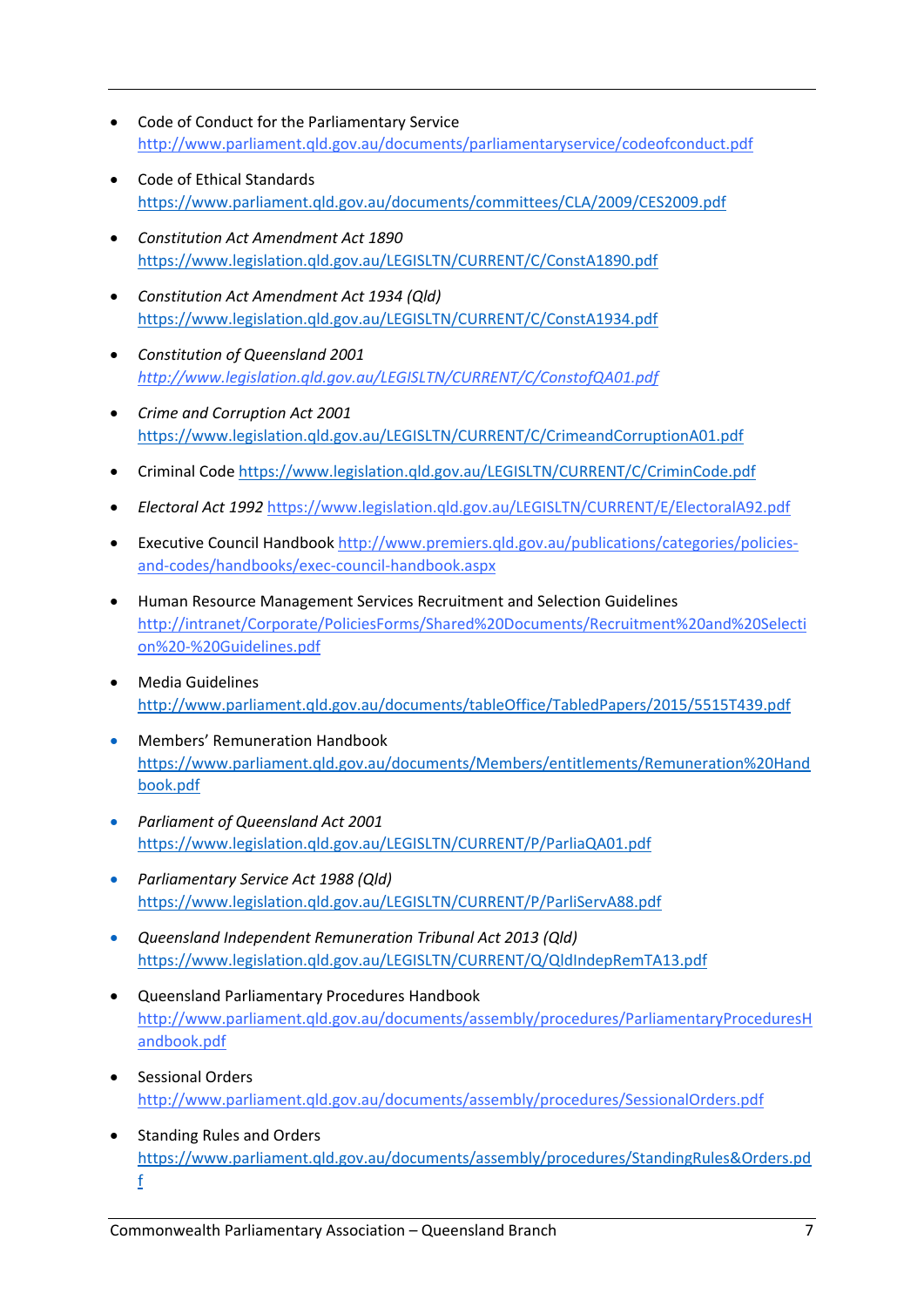# **2.2 Benchmarks and theQueensland Parliament's Performance**

The Parliament meets the majority of the CPA's Benchmarks for Democratic Legislatures. Some benchmarks do not apply to the Parliament, while there are others where it has been identified there is room for improvement. Appendix A contains tables providing a summary of whether the Parliament meets the benchmark and the type of governance that is responsible for oversight of that benchmark.

Each benchmark has been rated using a five‐star rating system:

#### **Rating Meaning**



Complies with the benchmark and is included in constitutional legislation, and can only be set aside with considerable difficulty – for example, via a referendum or legislative amendment requiring an absolute majority<sup>3</sup>





Complies with the benchmark via legislation, but can nonetheless be set aside through legislative amendment

Complies with the benchmark, but can be set aside with relative ease – for example, benchmark in Standing Orders or statute but can be set‐aside or suspended by a simple majority



Substantially complies with the benchmark

Partially complies with the benchmark



Does not comply

Not applicable to the Queensland Parliament

The results of the assessment have been separated into the four categories identified by the CPA:

- 1. General
- 2. Organisation of the Legislature
- 3. Functions of the Legislature
- 4. Values of the Legislature.

There are only certain provisions in the Constitution that require a referendum process before they can be changed. The remaining provisions within the Constitution may be altered in the future, or new provisions introduced, by ordinary legislative amendment. However, it is worth noting that inclusion in the Constitution emphasises the importance of the provision and places a psychological political impediment on altering them without just cause. Furthermore, a Bill which amends the Constitution Act with respect to the constitution, powers or procedures of the Parliament, must not be presented to the Governor for assent unless the Bill has been passed by an absolute majority of the Legislative Assembly.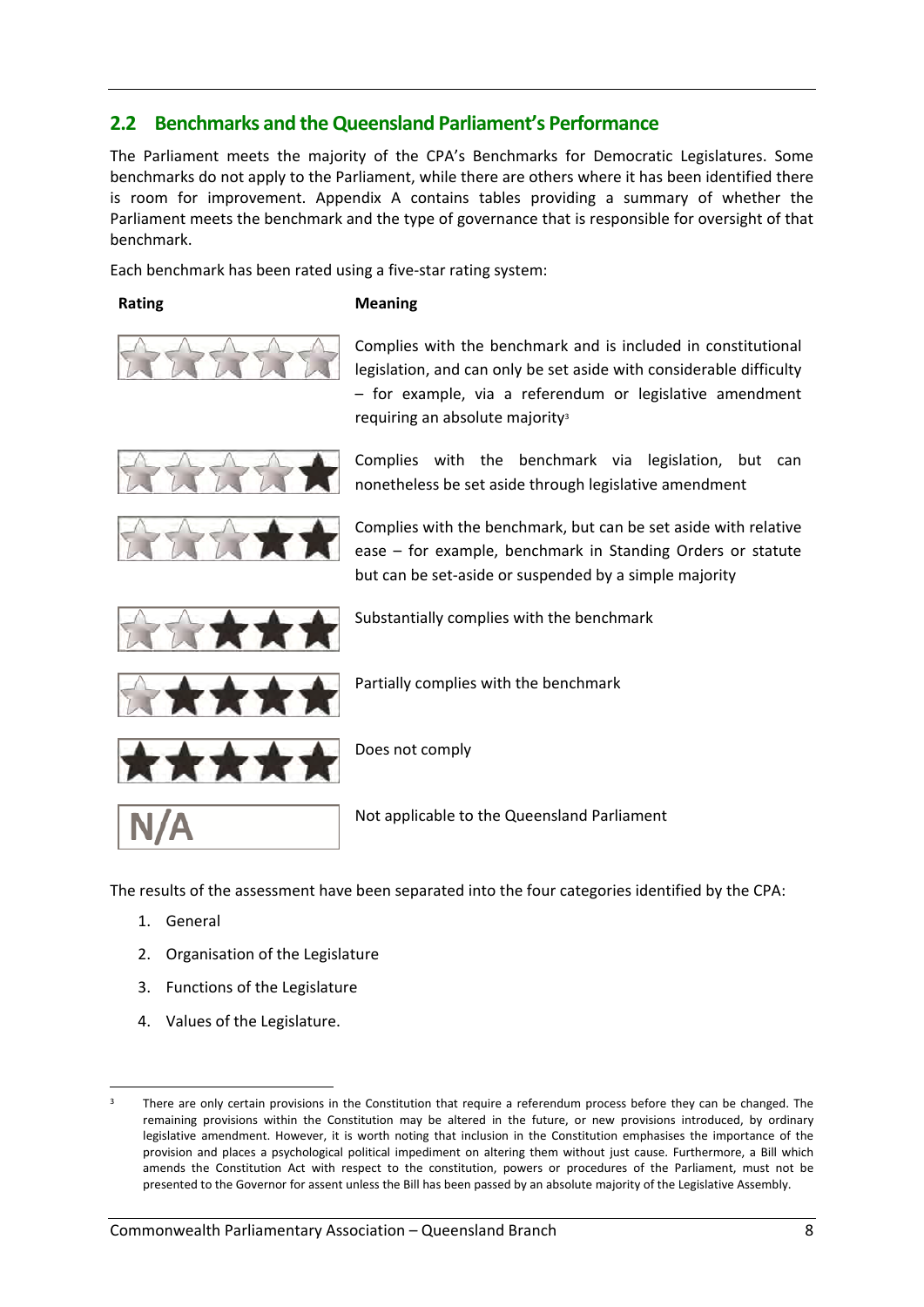# **3 GENERAL**

This section of the benchmarks covers general aspects of the parliament, including:

- elections
- candidate eligibility
- incompatibility of office
- immunity
- remuneration and benefits
- resignation, and
- infrastructure

#### **3.1 Elections**

**3.1.1 Members of the popularly elected or only house shall be elected by direct universal and equal suffrage in a free and secret ballot.** 



Section 10 of the *Constitution of Queensland 2001* (the Constitution) provides that the Legislative Assembly is to consist of directly elected members who are eligible to be elected by the inhabitants of the State who are eligible to elect members.

The eligibility to elect members is governed by the *Electoral Act 1992* (Electoral Act) with reference to the eligibility criteria stipulated in the *Commonwealth Electoral Act 1918*. Section 93 of the latter Act provides that all persons who have attained 18 years of age and are Australian citizens shall be entitled to enrolment.

Exceptions to this universal suffrage exist in the case of persons who are of unsound mind, who have been convicted of treason or treachery and have not been pardoned, or are currently serving a sentence of imprisonment of 3 years or longer.

Enrolment and voting are both compulsory. The *Commonwealth Electoral Act 1918*, under section 245(1), states: "It shall be the duty of every elector to vote at each election".

**Summary**: This benchmark is included in constitutional legislation and can only be set aside through legislative amendment requiring an absolute majority.

#### **3.1.2 Legislative elections shall meet international standards for genuine and transparent elections.**



The Electoral Commission of Queensland (ECQ) is established under section 6 of the Electoral Act as an independent, statutory authority, responsible for the impartial conduct of Queensland elections. The purpose of the ECQ is to support democratic electoral process by preparing for, conducting and reporting on elections in Queensland.

Sections 97 to 196 of the Electoral Act provide for the procedures for elections, such as: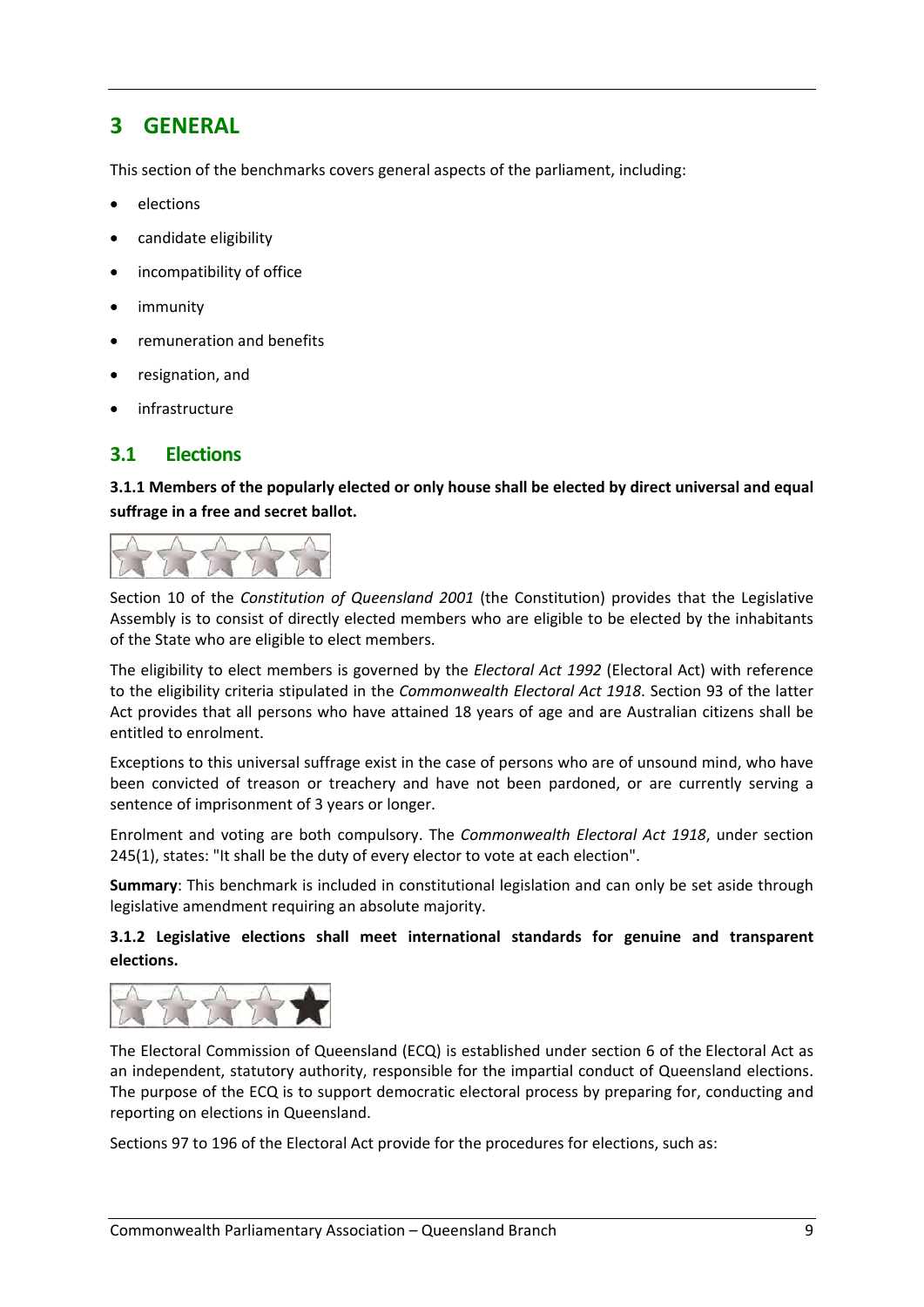- arrangements for elections, including setting up and operating polling booths, register of candidates, supply of ballot papers and electoral rolls, order of candidates' names, and appointment of scrutineers
- who may vote
- how voting takes place, including ordinary voting, pre‐poll ordinary voting, declaration voting, electronically assisted voting, and marking of ballot papers
- counting of votes, including preliminary processing of declaration envelopes and ballot papers, preliminary and official counting of votes, preliminary counting of ordinary votes, official counting of votes, objections by scrutineers and recounting of votes
- notifying the results of elections, including return of writ for election, counting for information purposes, notice of failure to vote, payments for failure to vote, and storage of ballot papers and declaration envelopes.

Section 138 of the Electoral Act provides that the election of a person may be disputed by an application to the Court of Disputed Returns.

**Summary:** This benchmark is met through legislation, but can be set aside through legislative amendment.

**3.1.3 Term lengths for members of the popular house shall reflect the need for accountability through regular and periodic legislative elections.** 



Currently, section 2 of the *Constitution Act Amendment Act 1890* provides that a parliamentary term is a maximum of three years, measured from the day set for the return of the electoral writs. The Legislative Assembly continues for (up to) three years from the day set for the return of writs for the previous election, after which time the Legislative Assembly lapses.

However, the passing of the *Constitution (Fixed Term Parliament) Amendment Bill 2015* and the successful referendum on the introduction of fixed four year terms, means that the Constitution will be amended to provide for four-year fixed terms for the Legislative Assembly which are to commence after the next election. It will also amend the *Constitution Act Amendment Act 1934* and repeal the *Constitution Act Amendment Act 1890*.

**Summary:** This benchmark is included in constitutional legislation and can only be changed via a referendum, as illustrated above.

# **3.2 Candidate eligibility**

**3.2.1 Restrictions on candidate eligibility shall not be based on religion, gender, ethnicity, race or disability.** 



Section 64 of the *Parliament of Queensland Act 2001* (POQA) outlines the qualifications to be a candidate and an elected member of the Legislative Assembly. The provisions are not based on religion, gender, ethnicity race or disability. However, bankruptcy and conviction for certain offences may disqualify candidates.

It is important to note that pre-selection of candidates is determined by the political parties themselves. While state and federal anti‐discrimination legislation would apply to this process, it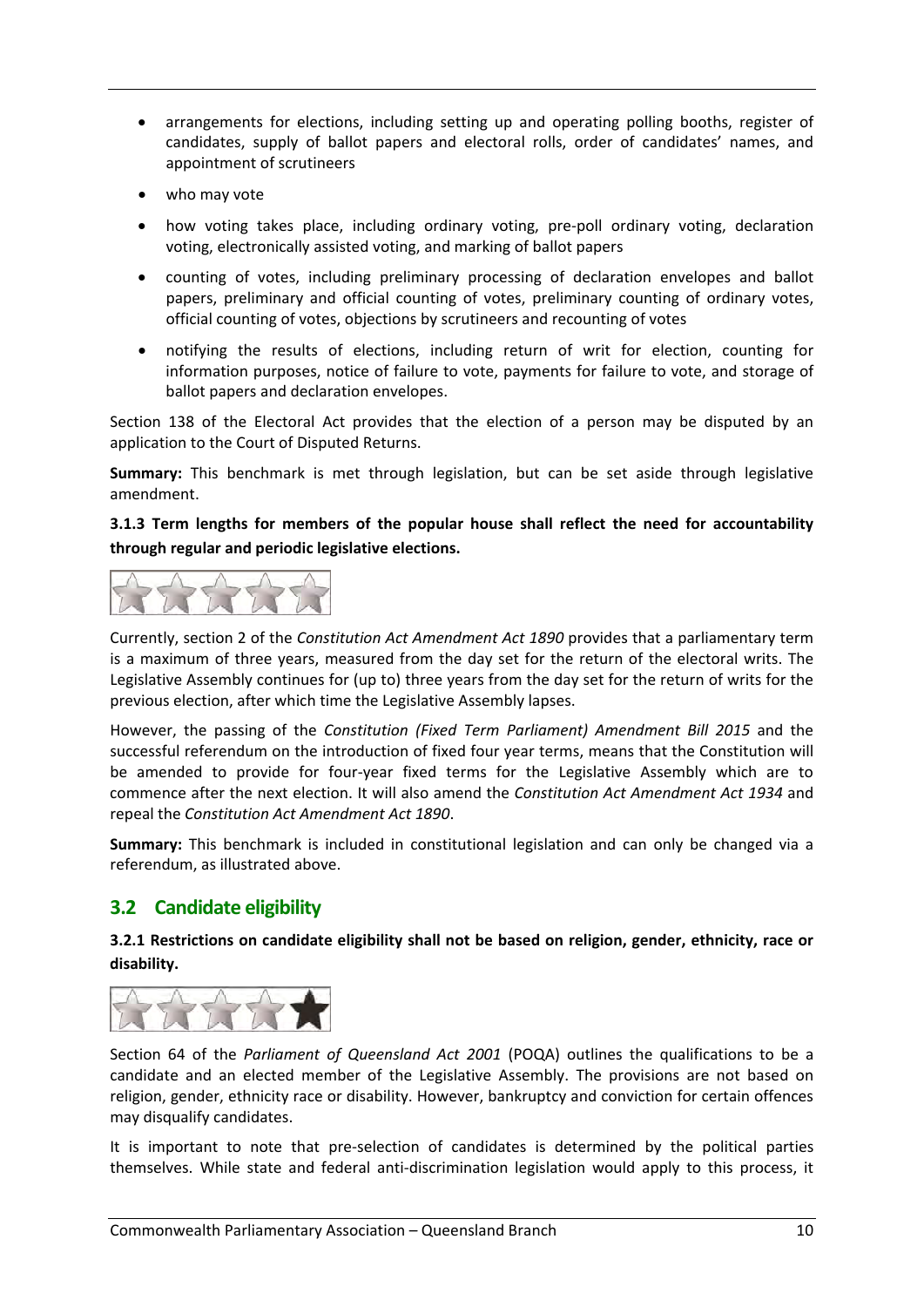could be difficult to prove that discrimination has occurred. It is also worth noting that some parties have adopted positive discrimination practices, such as affirmative action plans.

**Summary:** This benchmark is met through legislation, as actual eligibility is not based on religion, gender, ethnicity, race or disability. However, given that pre‐selection of candidates is determined by the political parties themselves, there is the potential for the selection of the candidate by the party to be impacted by these factors.

**3.2.2 Special measures to encourage the political participation of marginalized groups shall be narrowly drawn to accomplish precisely defined, and time‐limited, objectives.**

There are no special measures imposed by the Parliament to encourage the political participation of marginalized groups, and therefore this benchmark is not applicable to the Parliament of Queensland.

**Summary:** Not applicable.

# **3.3 Incompatibility of office**

3.3.1 No elected Member shall be required to take a religious oath against his or her conscience in **order to take his or her seat in the Legislature.** 



Members are provided a choice of either taking an oath or making an affirmation in order to take their seat in the Legislative Assembly. However, members are limited to the wording provided in Schedule 1 of the Constitution. Section 22 states that 'No member may sit or vote in the Legislative Assembly unless the member has taken or made the oath or affirmation of allegiance and of office in schedule 1'.

**Summary:** This benchmark is included in constitutional legislation and can only be set aside through legislative amendment requiring an absolute majority.

#### **3.3.2 In a bicameral legislature, a legislator may not be a Member of both Houses.**



This benchmark is not applicable, as Queensland in a unicameral parliament.

**Summary:** Not applicable.

#### 3.3.3 A legislator may not simultaneously serve in the judicial branch or as a civil servant of the **executive branch.**



Section 66 of the POQA provides that if a person who holds a paid public appointment becomes a candidate for election to the Assembly, the person must be absent on leave from the appointment for the election period.

If the person is elected as a member, the person's paid public appointment is taken to end on the day before the day of the poll at which the person is elected. Section 65 of the POQA provides the definition of paid public appointment, which includes a person who holds an appointment or is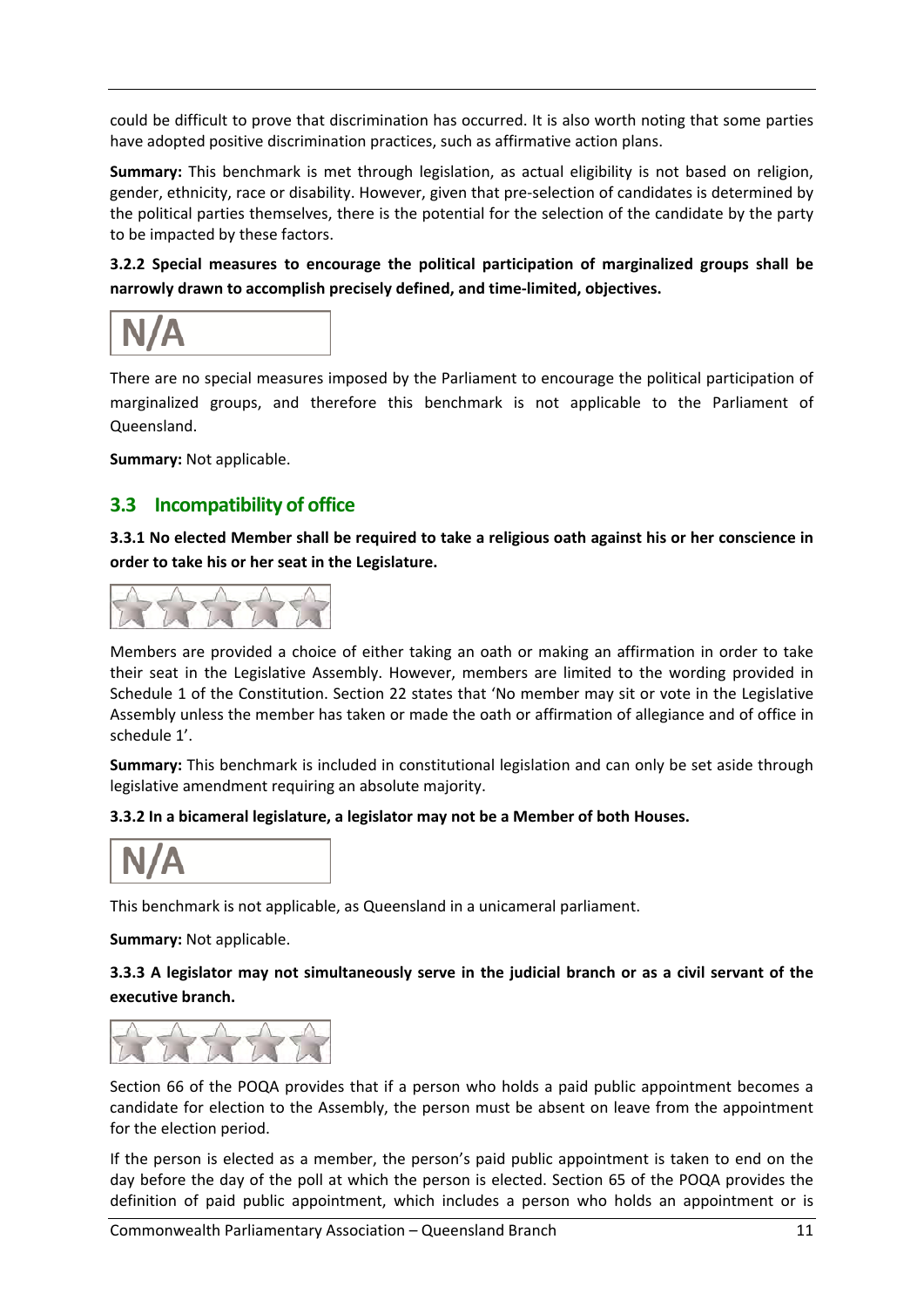employed by or in an entity of the State or Commonwealth, the Parliamentary Service of the Legislative Assembly, a court or tribunal or a registry, or a local government.

**Summary:** This benchmark is included in legislation and can only be set aside through legislative amendment.

## **3.4 Immunity**

**3.4.1 Legislators shall have immunity for anything said in the course of the proceedings of Legislature.** 



Section 9(1) of the Constitution provides that the powers, rights and immunities of the Legislative Assembly and its members and committees are:

- (a) the powers, rights and immunities defined under an Act; and
- (b) until defined under an Act—the powers, rights and immunities, by custom, statute or otherwise, of the Commons House of Parliament of the United Kingdom and its members and committees at the establishment of the Commonwealth

Section 8 of the POQA provides that the freedom of speech and debates or proceedings in the Assembly cannot be impeached or questioned in any court or place out of the Assembly. To remove doubt, it is declared that this is intended to have the same effect as article 9 of the *Bill of Rights (1688)*.

**Summary:** This benchmark is included in constitutional legislation and can only be set aside through legislative amendment requiring an absolute majority..

**3.4.2 Parliamentary immunity shall not extend beyond the term of office; but a former legislator shall continue to enjoy protection for his or her term of office.** 



As mentioned above, section 9(1) of the Constitution provides that the powers, rights and immunities of the Legislative Assembly and its members and committees are the powers, rights and immunities defined under an Act, or the powers, rights and immunities, by custom, statute or otherwise, of the Commons House of Parliament of the United Kingdom and its members and committees at the establishment of the Commonwealth.

Under section 8 of the POQA, parliamentary immunity (privilege) is attached to a proceeding of the Assembly, rather than to an individual and so remains despite the end of a member's term. Section 9 of the POQA provides that proceedings in the Assembly include all words spoken and acts done in the course of, or for the purposes of or incidental to, transacting business of the Assembly or a committee.

**Summary:** This benchmark is included in constitutional legislation and can only be set aside through legislative amendment requiring an absolute majority.

**3.4.3 The executive branch shall have no right or power to lift the immunity of a legislator.** 



As mentioned above, section 9 of the Constitution provides for the powers, right and immunities of the Legislative Assembly, and section 8 of the POQA provides that the freedom of speech and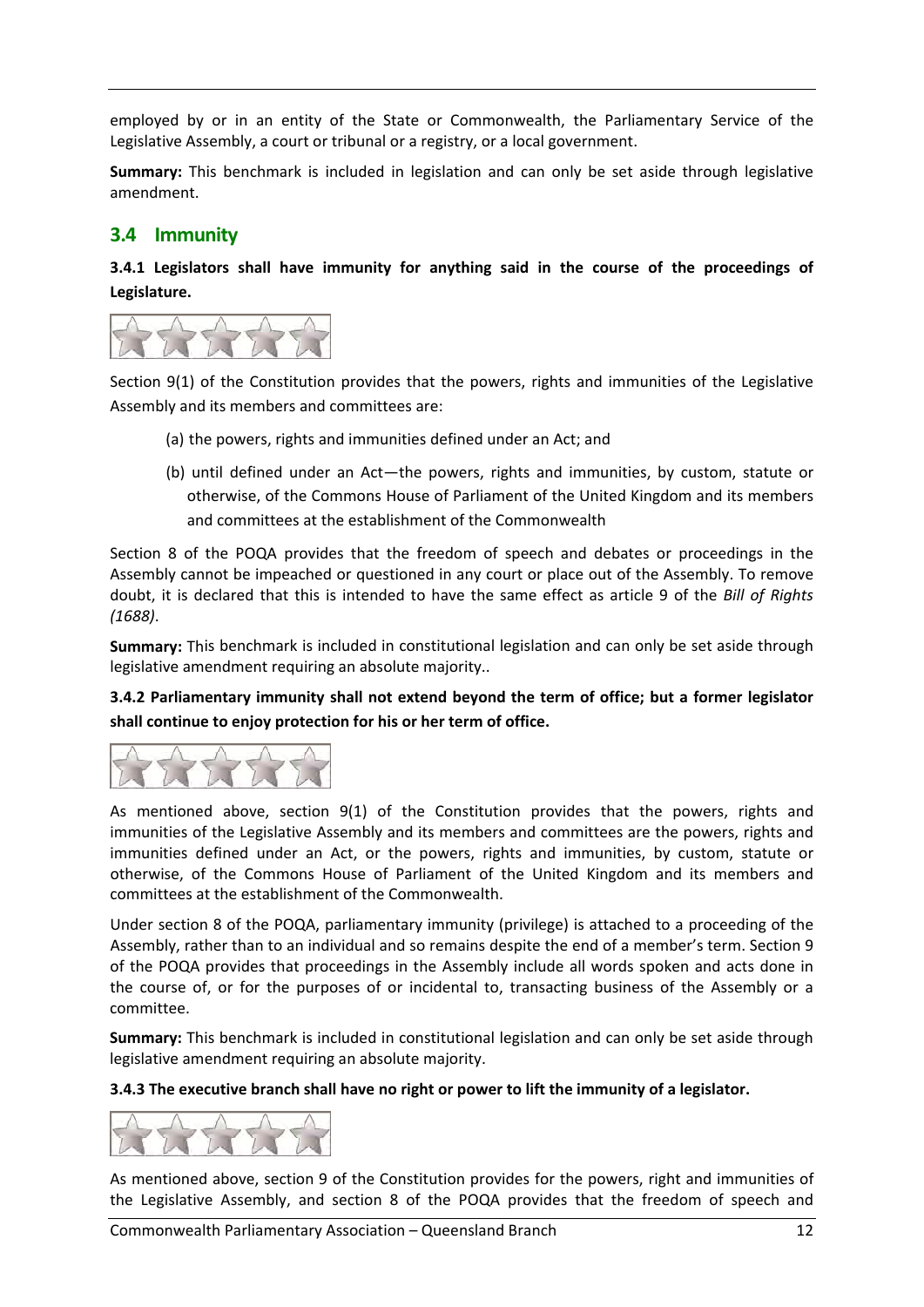debates or proceedings in the Assembly cannot be impeached or questioned in any court or place out of the Assembly.

Parliamentary privilege afforded by the POQA cannot be waived.

**Summary:** This benchmark is included in constitutional legislation and can only be set aside through legislative amendment requiring an absolute majority.

**3.4.4 Legislators must be able to carry out their legislative and constitutional functions in accordance with the constitution, free from interference.** 



Once again, section 9 of the Constitution provides for the powers, right and immunities of the Legislative Assembly.

Section 37 of the POQA provides that a person may be in contempt of Parliament if their conduct, including words, amounts or is intended or likely to amount, to an improper interference with the free exercise by the Assembly or a committee of its authority or functions, or the free performance by a member of the member's duties as a member.

**Summary:** This benchmark is included in constitutional legislation and can only be set aside through legislative amendment requiring an absolute majority.

## **3.5 Remuneration and benefits**

**3.5.1 The Legislature shall provide proper remuneration and reimbursement of parliamentary** expenses to legislators for their service, and all forms of compensation shall be allocated on a non**partisan basis.** 



Section 41 of the *Queensland Independent Remuneration Tribunal Act 2013* (QIRT Act) provides that a member is entitled to an annual salary decided by the tribunal under a determination. The Queensland Independent Remuneration Tribunal (QIRT) reviews and decides remuneration in connection with members and former members of the Assembly, which includes salary, allowances and entitlements in connection with the member or former member. The QIRT is not subject to direction or control by any entity, including any Minister.

**Summary:** This benchmark is met through legislation but can be set aside through legislative amendment.

# **3.6 Resignation**

**3.6.1 Legislators shall have the right to resign their seats.** 



Section 75 of the POQA provides that a member may resign his or her seat by signed writing addressed to the Speaker and the member's seat becomes vacant when the Speaker receives the resignation.

**Summary:** This benchmark is included in legislation but can be set aside through legislative amendment.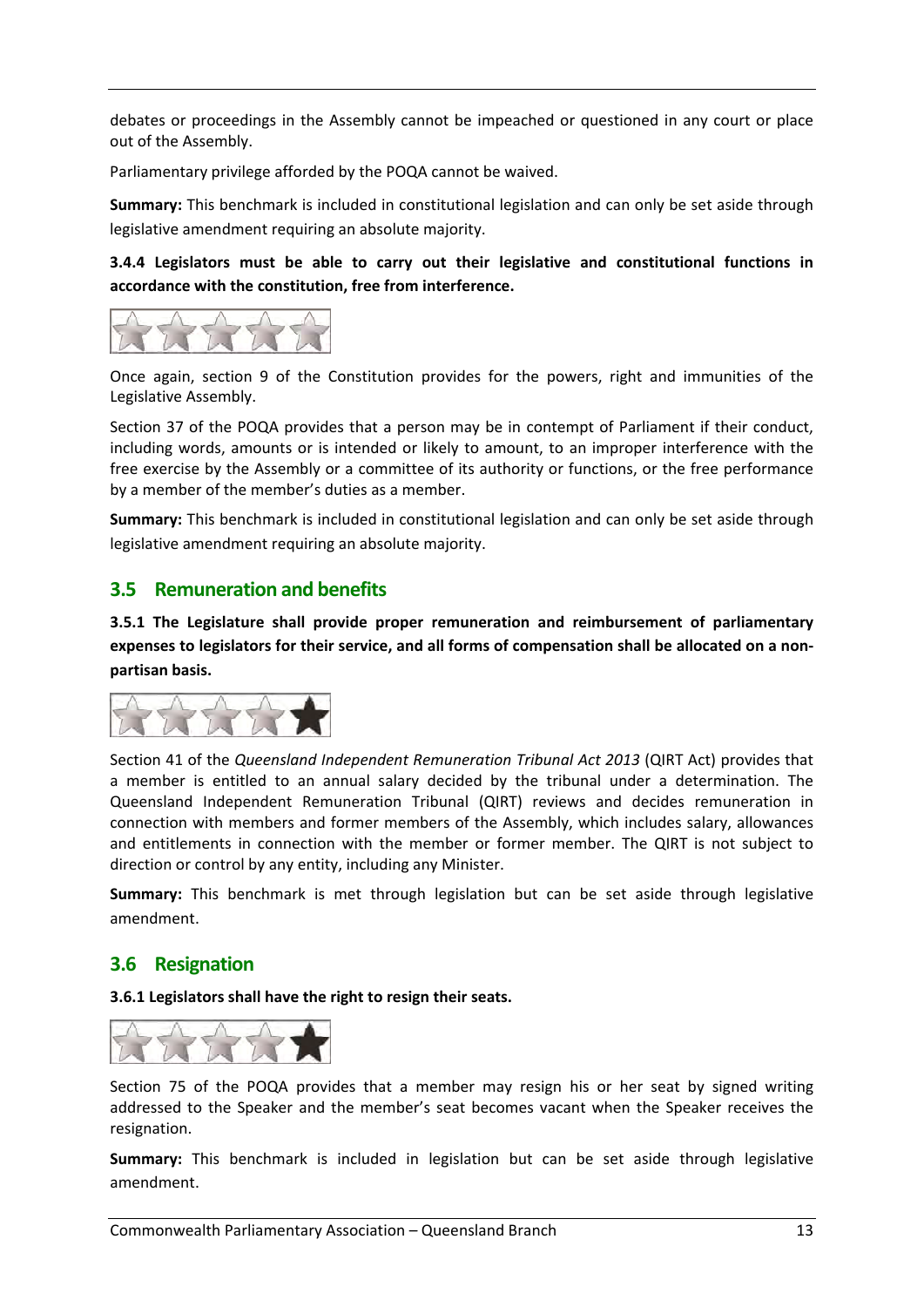# **3.7 Infrastructure**

**3.7.1 The Legislature shall have adequate physical infrastructure to enable Members and staff to fulfil their responsibilities.** 



Section 5 of the *Parliamentary Service Act 1988* (PSA) provides that the Speaker has control of accommodation and services in the parliamentary precinct and accommodation and services supplied elsewhere by the Legislative Assembly for its members. The accommodation and services supplied by the Parliamentary Service are detailed in the Members' Remuneration Handbook, which the Clerk is required to keep up to date, in accordance with section 60 of the QIRT Act.

Each member is provided with office accommodation in the Parliamentary precinct and regional members provided with bedroom accommodation on the precinct. Members are provided with access to a range of office equipment.

Each member is also provided with an electorate office, and may elect to be provided with an additional electorate office if representing an electoral district of 100,000km2 or more in area. The Speaker seeks to maintain certain standards for electorate offices, encompassing size, accessibility and security. Each office is managed and maintained by the Parliamentary Service with costs met by the Parliament. Each member is provided with certain items of office equipment including laptops, desktop computers, printing/copy equipment and phones.

**Summary:** This benchmark is met through legislation but may be set aside through legislative amendment or changes to the Members' Remuneration Handbook.

# **3.8 Summary**

The Parliament meets the 'General' benchmarks provided by the CPA. Of the 15 benchmarks that make up this section, two were not applicable to the Queensland Parliament. The Queensland Parliament's rating against each of the remaining benchmarks made a total of 60 points out of a potential score of 65 (13 applicable benchmarks).

It is worth noting that while there is the theoretical potential for a change to be made to legislation governing a number of these benchmarks, changes that diminish provisions relating to elections, candidates and members' immunity and remuneration are highly unlikely.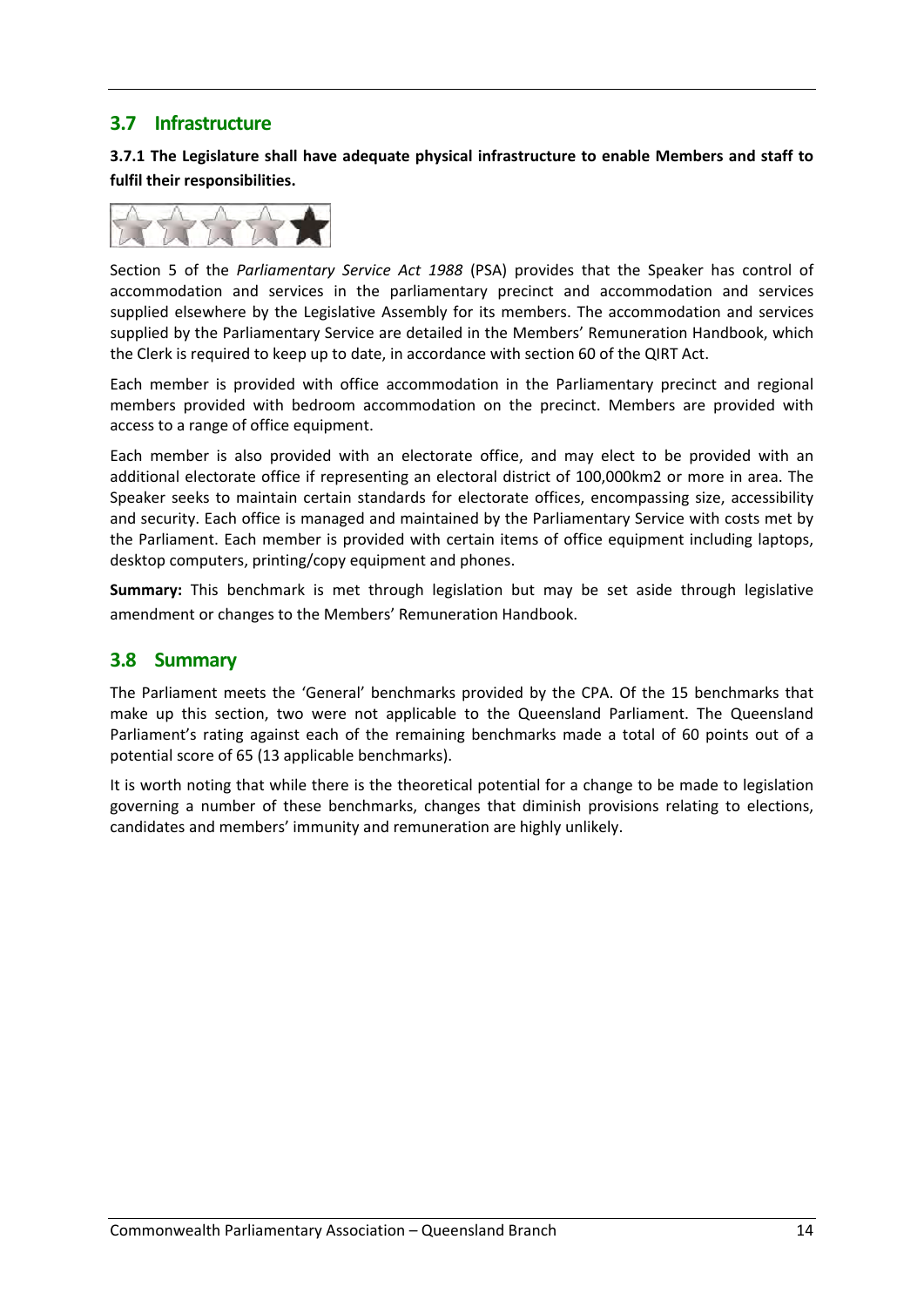# **4 ORGANISATION OF THE LEGISLATURE**

This section of the benchmarks covers the organisation of the legislature, including:

- procedure and sessions
- committees
- political parties, party groups and cross party groups, and
- parliamentary staff.

#### **PROCEDURE AND SESSIONS**

#### **4.1 Rules of Procedure**

#### **4.1.1 Only the Legislature may adopt and amend its rules of procedure.**



Section 9 of the Constitution provides that the Legislative Assembly has powers, rights and immunities defined under an Act or, if not defined under an Act (the POQA), then those of the Commons House of Parliament of the United Kingdom.

Section 11 of the POQA provides the Legislative Assembly with the power to prepare and adopt standing rules and orders to conduct proceedings in the Assembly, known as the Standing Rules and Orders of the Legislative Assembly (Standing Orders).

Under Standing Order 3, the Legislative Assembly may adopt Sessional Orders which override the Standing Rules and Orders with the leave of the House on a majority vote (if necessary) to allow flexibility in how the House operates. The Sessional Orders have effect for the duration of the session, unless a lesser or longer period is specified.

The Committee of the Legislative Assembly (CLA) has responsibility for the standing rules and orders about the conduct of business by, and the practices and procedures of, the Assembly and its committees under section 84 of the POQA. The CLA is an all-party committee with cross-bench participation. All members of the committee may vote, and questions are decided by a majority of the votes of the members present and voting.

**Summary:** This benchmark is included in constitutional legislation and can only be set aside through legislative amendment requiring an absolute majority.

#### **4.2 Presiding Officers**

**4.2.1 The Legislature shall select or elect presiding officers pursuant to criteria and procedures clearly defined in the rules of procedure.** 



Section 14 of the POQA requires the Legislative Assembly to, immediately upon sitting, elect a member to be Speaker.

Chapter 8 of the Standing Orders then provides for the process to elect the Speaker which is to occur immediately after the members are sworn in.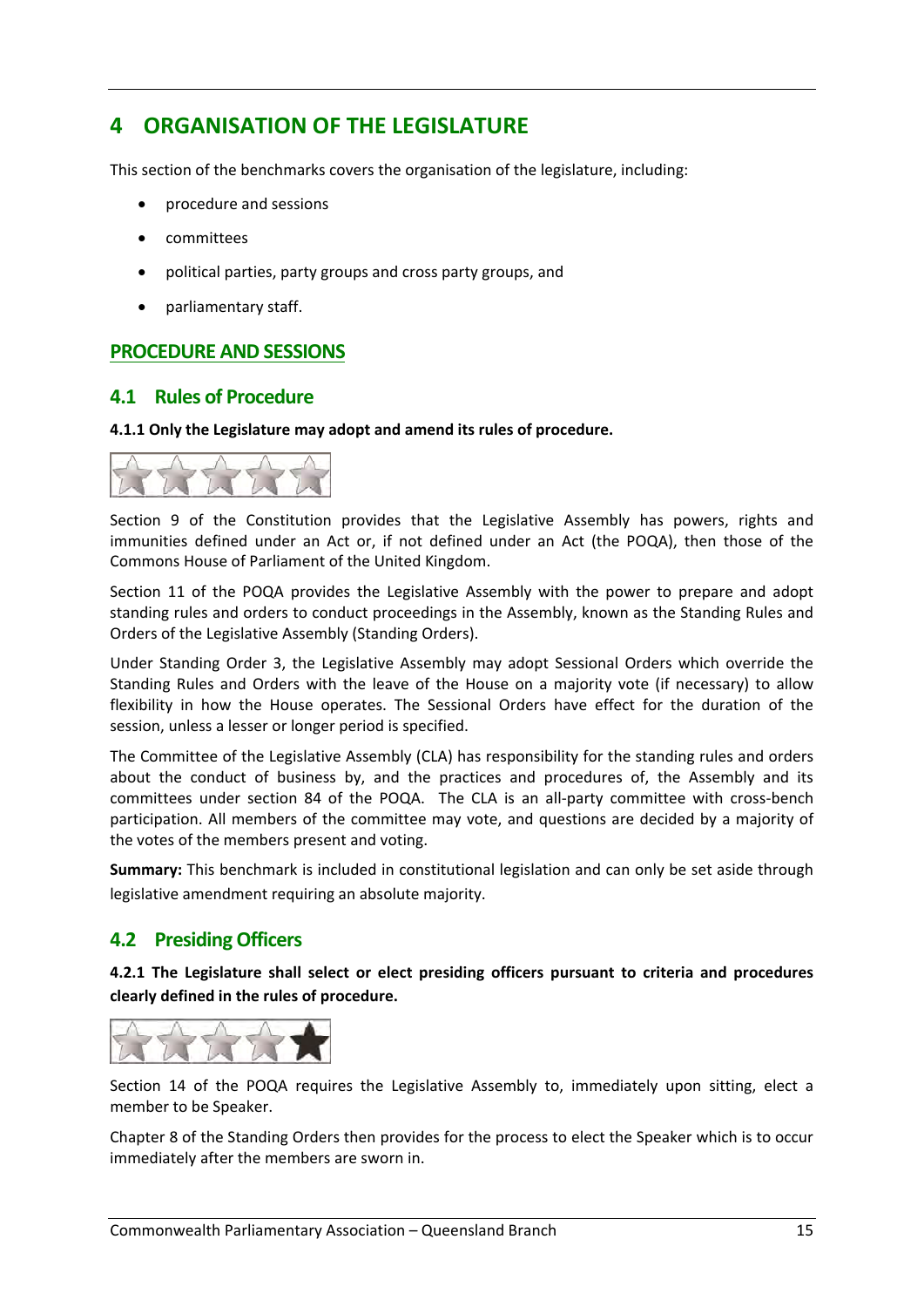**Summary:** This benchmark is met through legislation and Standing Orders, but can be set aside through legislative amendment or the Legislative Assembly can suspend this Standing Order by a simple majority.

## **4.3 Convening Sessions**

**4.3.1 The Legislature shall meet regularly, at intervals sufficient to fulfil its responsibilities.**



Section 19 of the Constitution requires at least two sittings of the Legislative Assembly in every calendar year, and that six months must not pass between sittings.

In practice, for 2017, the House has scheduled 13 sitting weeks for 40 days, excluding Estimates hearings.

**Summary:** This benchmark is included in constitutional legislation and can only be set aside through legislative amendment requiring an absolute majority.

#### **4.3.2 The Legislature shall have procedures for calling itself into regular session.**



Chapters 11 to 13 of the Standing Orders provide for the House to appoint the days and the hours of each day on which it will meet. Sessional Orders provide for the order of business per sitting day.

The practice is for the Leader of the House to advise the House of the sitting dates each year, and when in session, the practice is for House to adjourn to its next sitting day on each adjournment.

**Summary:** The provisions in the Standing Orders comply with the benchmark, but however the Legislative Assembly can suspend these Standing Orders by a simple majority.

**4.3.3 The Legislature shall have procedures for calling itself into extraordinary or special session.**



Chapter 48 of the Standing Orders provides for the Speaker to summons the members of the Legislative Assembly to a sitting to elect a Senator of the Senate of the Commonwealth within a specified timeframe, if necessary.

Section 15 of the Constitution provides for the Governor to summon the Legislative Assembly in the Sovereign's name by instrument under the Public Seal of the State.

Section 18 of the Constitution provides that the Governor may set the times and places for the sessions of the Legislative Assembly that the Governor considers appropriate and, with sufficient notice, may change the times and places of sessions where the Governor considers that change advisable and more consistent with general convenience and public welfare. However, as advised in Chapter 1.3 of the Executive Council Handbook, convention provides that the Governor will seek the advice of the Premier in respect of the summons of the Parliament.

The Legislative Assembly was recalled in accordance with section 15(1) of the Constitution on 9 December 2005.

**Summary:** This benchmark is included in constitutional legislation and can only be set aside through legislative amendment requiring an absolute majority.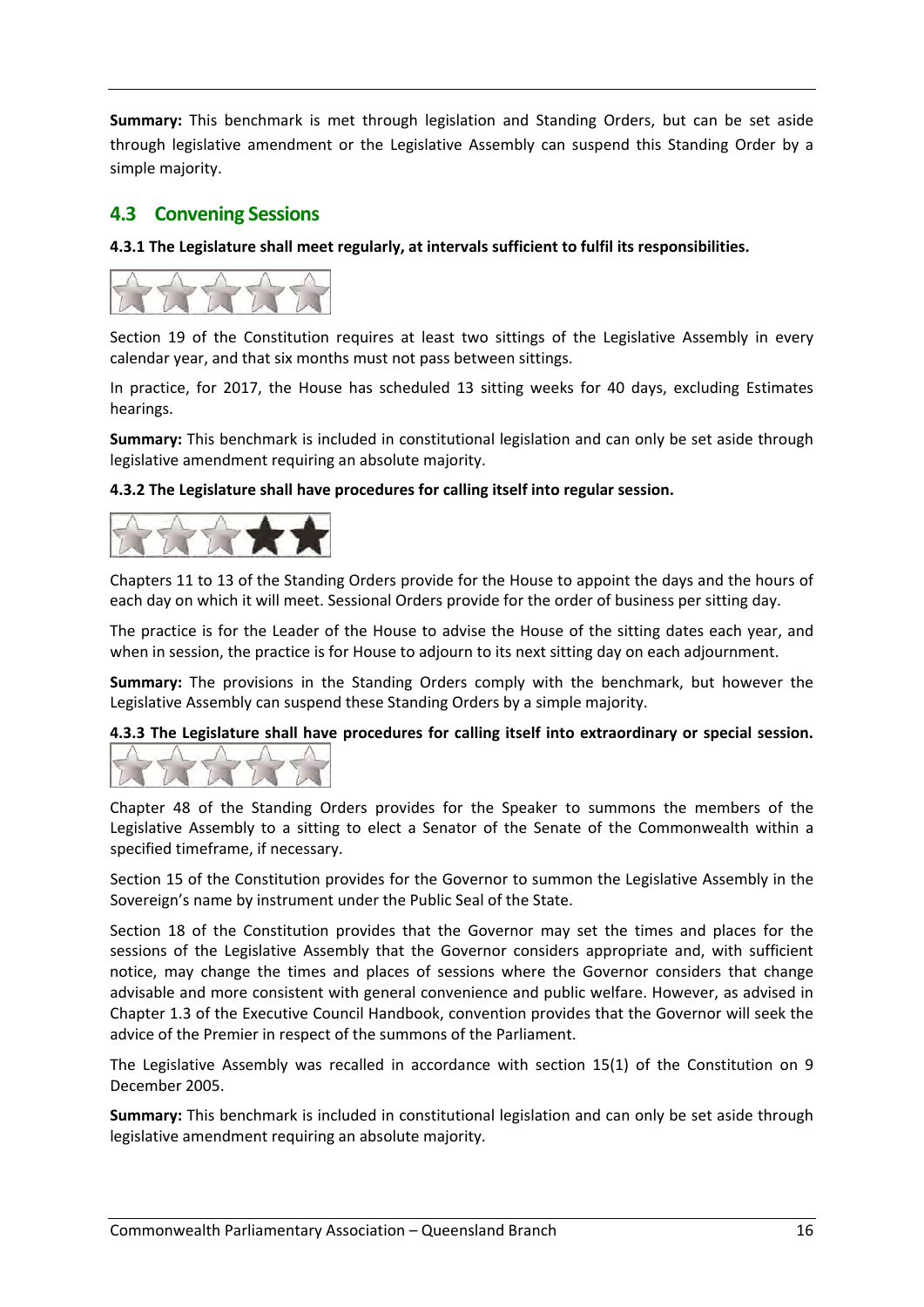#### **4.3.4 Provisions for the executive branch to convene a special session of the Legislature shall be clearly specified.**



As mentioned above, section 15 of the Constitution provides for the Governor to summon the Legislative Assembly. There are no other provisions for the executive branch to convene a special session of the Legislature.

**Summary:** This benchmark is included in constitutional legislation and can only be set aside through legislative amendment requiring an absolute majority.

## **4.4 Agenda**

**4.4.1 Legislators shall have the right to vote to amend the proposed agenda for debate.** 



The Sessional Orders set out the Order of Business for each sitting day.

Standing Order 23 provides that the Clerk is to publish a notice paper after each sitting day and before the next sitting day, which lists all items of business currently before the House.

In practice, the Leader of the House determines the order in which items on the notice paper are to be considered. The Parliamentary Procedures Handbook provides that the Leader of the House may alter the order of any Government Business on the Notice Paper prior to its publication. However, once the Notice Paper has been published the order may only be varied by the House.

Any member can seek leave of the House to move a motion, to be determined by a majority of the members present, to alter the time for consideration of business or to add, remove, or alter the order of business to be considered by the House.

**Summary:** The provisions in the Standing Orders and Parliamentary Procedures Handbook comply with the benchmark, however, they can be set aside with relative ease, such as through a motion to suspend by a simple majority.

4.4.2 Legislators in the lower or only House shall have the right to initiate legislation and to offer **amendments to proposed legislation.** 



Section 8 of the Constitution provides law-making powers for the Legislative Assembly.

Part 5 of the Standing Orders provides for the introduction, consideration and passing of both government bills and private member bills.

The Sessional Orders set aside time for the debate of government business, including government bills, and a separate time for the introduction and debate of Private members' bills.

All Members have the right to offer amendments to proposed legislation (bills) in the consideration in detail stage of the Bill.

Additionally, Standing Orders provide that a portfolio committee, in examining a bill, may recommend amendments.

**Summary:** The constitution provides law-making powers for the Legislative Assembly, and can only be set aside through legislative amendment requiring an absolute majority .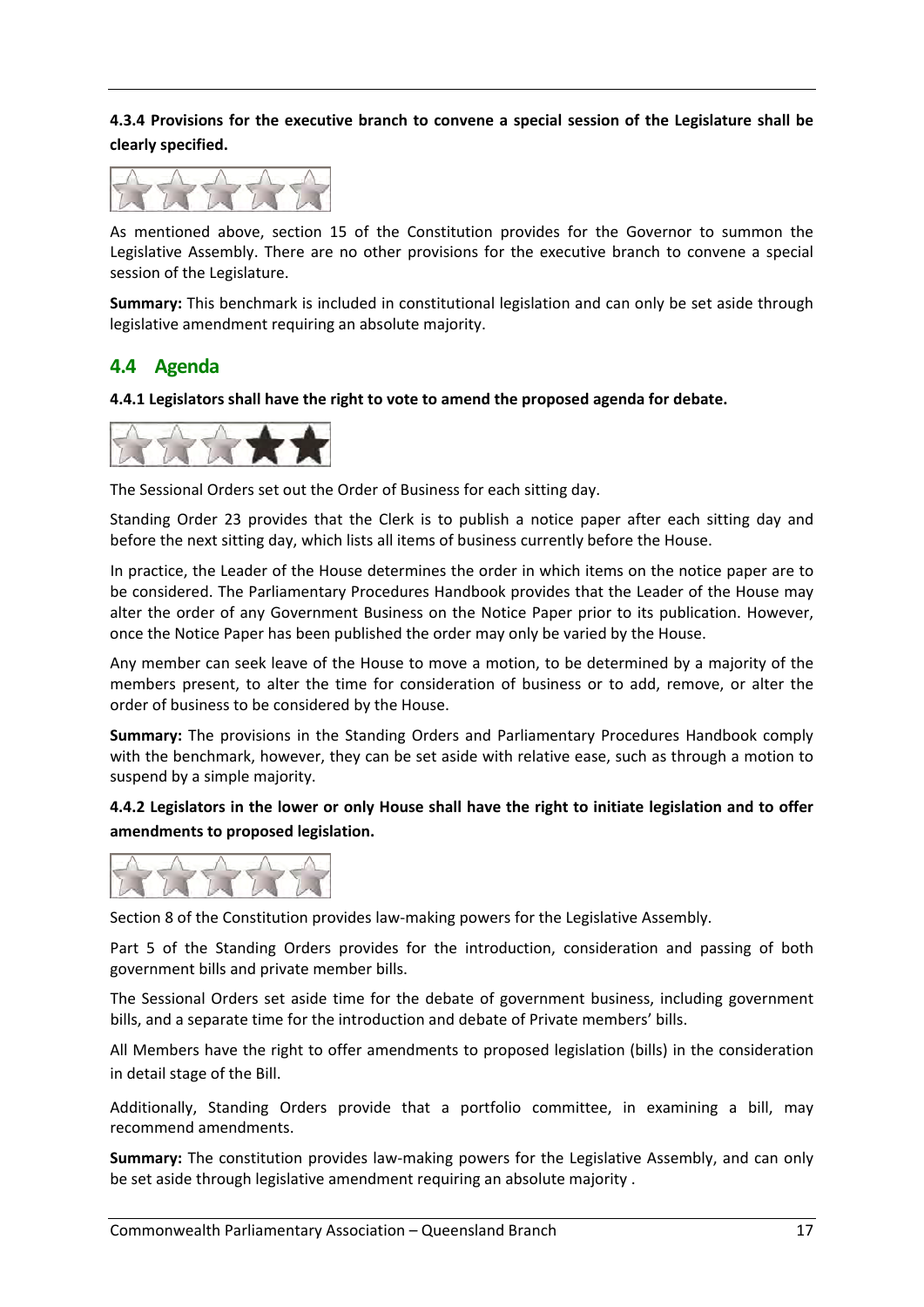**4.4.3 The Legislature shall give legislators adequate advance notice of session meetings and the agenda for the meeting.** 



As mentioned above, Standing Order 23 provides that the Clerk is to publish a notice paper after each sitting day and before the next sitting day, which lists all items of business currently before the House.

The sitting dates for each year are usually published and publicly available by the end of the year prior.

In practice, a yearly calendar has been produced since 2012, and the House at the final adjournment of each sitting week, adjourns to the commencement of the next sitting week.

**Summary:** The provision in the Standing Orders complies with the benchmark, however, the Legislative Assembly can suspend the relevant Standing Order by a simple majority.

# **4.5 Debate**

**4.5.1 The Legislature shall establish and follow clear procedures for structuring debate and determining the order of precedence of motions tabled by Members.** 



Chapter 15 of the Standing Orders provides procedures for motions including order and precedence for the debate of motions.

Sessional Orders allocate a specific time to private members' motions and for the debate of other motions.

Motions may be moved and debated outside the allocated times with the leave of the House.

**Summary:** The provisions in the Standing Orders and Sessional Orders comply with the benchmark, however, the Legislative Assembly can suspend the relevant order by a simple majority.

**4.5.2 The Legislature shall provide adequate opportunity for legislators to debate bills prior to a vote.** 



Part 5 of the Standing Orders provide for a process for the passage of Bills through the House.

Sessional Orders provide timeframes for members to debate the bill during each stage. While there are set speaking times for members in the second reading debate, there is no set duration for the second reading stage unless an urgency motion has been passed. Each member is able to speak to each question during consideration and detail stage. This stage also affords members, particularly the opposition, further opportunity to seek explanations from the minister about the operation of the bill and the interpretation of clauses prior to a vote

Committees, which are made up of members of Parliament, also play an important role in the legislative process. All Bills, except those deemed urgent, are referred to a portfolio committee or another committee for examination for up to a maximum of six months or such other time fixed by the House or the Committee of the Legislative Assembly.

Under the Constitution, a minimum review period of six weeks is provided for unless the bill is declared urgent.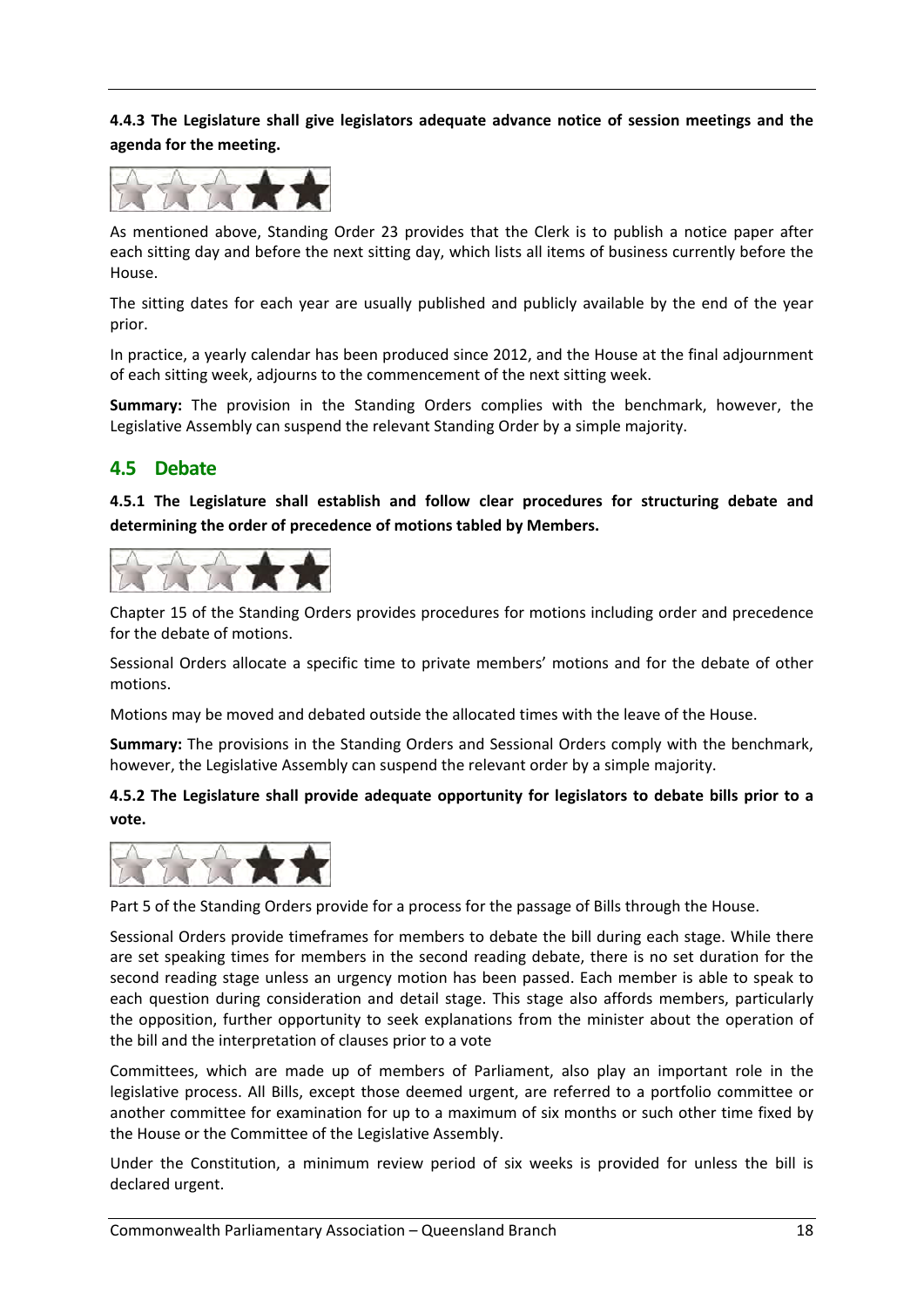Each relevant committee examines Bills to consider their policy intent and implementation as well as the application of fundamental legislative principles. In addition, committees consider the lawfulness of items of subordinate legislation. The committee reports back to the Legislative Assembly, providing further analysis of the bill to inform the debate prior to the vote.

**Summary:** While a minimum review period of six weeks is provided, under the Constitution this can be shortened if the bill is declared urgent. The provisions in the Standing Orders and Sessional Orders comply with the benchmark, however, the Legislative Assembly can suspend the relevant Standing Order by a simple majority.

# **4.6 Voting**

**4.6.1 Plenary votes in the Legislature shall be public.** 



Members vote according to Chapters 17 to 19 in the Standing Orders and must be in the Chamber to vote. All members present in the Chamber are to participate in the vote.

Standing Order 36 authorises the Speaker and the Clerk to publicly broadcast the proceedings of the Legislative Assembly via the internet, and visitors are able to view proceedings from the Chamber gallery. The results of the vote are included in the Record of Proceedings, as required under Standing Order 21.

However, under Standing Order 106(10), if fewer than five members vote with either the "Ayes" or the "Noes", the Clerk will record whether the question was agreed to or not in the Record of Proceedings but the result of the vote and the names of members voting will not be recorded.

The only vote taken by way of secret ballot, is the vote on the election of the Speaker.

**Summary:** The provisions in the Standing Orders and Sessional Orders comply with the benchmark, however, the Legislative Assembly can suspend the relevant Standing Order by a simple majority.

**4.6.2 Members in a minority on a vote shall be able to demand a recorded vote.** 



As mentioned above, Standing Order 21 requires a record of proceedings to be made which is to include a transcript of debates in the House and is to record the names of members present, all questions moved and debated, all amendments moved and debated, all questions put and the result, the division lists and the results of all divisions, all documents tabled, and other matters determined by the Standing Orders, the House or the Speaker. Members are provided with a copy of the Record of Proceedings for each day and the Record is published as a proof and then as a final, corrected version.

However, as mentioned above, under Standing Order 106(10) if fewer than five members vote with either the "Ayes" or the "Noes", the Clerk will record whether the question was agreed to or not in the Record of Proceedings but the result of the vote and the names of members voting will not be recorded.

As mentioned above, Standing Order 36 authorises the Speaker and the Clerk to publicly broadcast the proceedings of the Legislative Assembly via the internet.

**Summary:** The provisions in the Standing Orders substantially comply with this benchmark, however if fewer than five members vote with either the "Ayes" or the "Noes", then this benchmark is not met.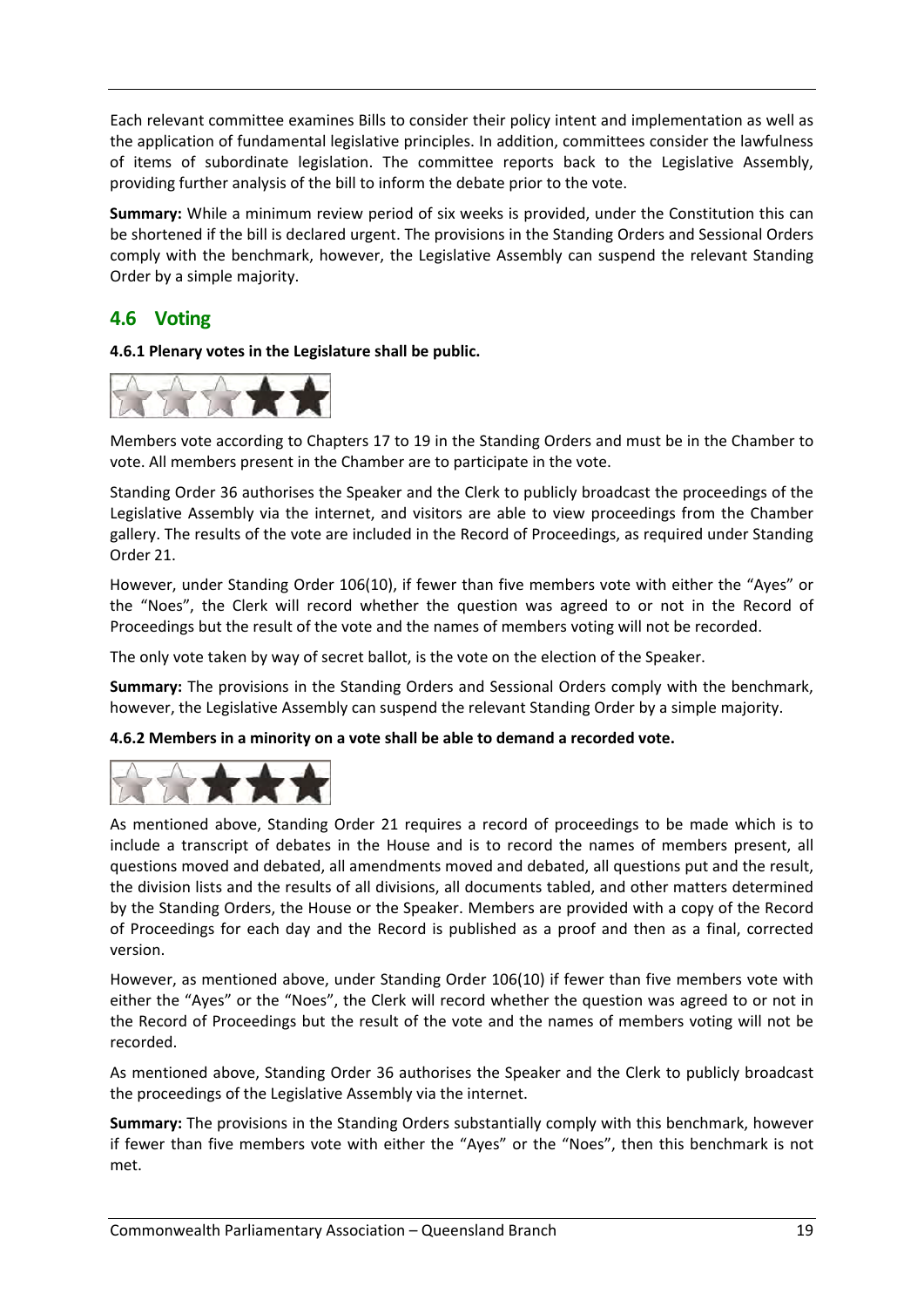#### **4.6.3 Only legislators may vote on issues before the Legislature.**



Section 10 of the Constitution provides that the Legislative Assembly is to consist of directly elected members, and section 22 of the Constitution provides that no member can sit or vote in the Legislative Assembly unless the member has taken or made the oath or affirmation of allegiance.

Once the member takes their seat after having taken the oath or made the affirmation of allegiance, they then have the privilege and eligibility to vote.

**Summary:** This benchmark is included in constitutional legislation and can only be set aside through legislative amendment requiring an absolute majority.

#### **4.7 Records**

**4.7.1 The Legislature shall maintain and publish readily accessible records of its proceedings.**



As mentioned in 4.6.1, Standing Order 21 requires a record of proceedings to be made which is available online.

Standing Order 36 authorises the Speaker and the Clerk to publicly broadcast the proceedings of the Legislative Assembly via the internet.

**Summary**: The provisions in the Standing Orders comply with the benchmark, however, the Legislative Assembly can suspend this Standing Order by a simple majority.

#### **COMMITTEES**

#### **4.8 Organisation**

**4.8.1 The Legislature shall have the right to form permanent and temporary committees.** 



Queensland Parliamentary committees can be established by:

- Acts of Parliament (statutory committees);
- Standing Orders (standing committees); and
- Resolution of the Legislative Assembly (select committees).

The Constitution provides that the Legislative Assembly must at the commencement of every session establish a minimum of six portfolio committees, as defined in the POQA, which are to be allocated areas of responsibility that collectively cover all areas of government activity. In practice there have been between 7 and 8 portfolio committees established.

There are currently three special purpose statutory committees. Under the POQA, the CLA is established under section 80 and the Ethics Committee is established under section 102. The *Crime and Corruption Act 2001* (CCA) establishes the Parliamentary Crime and Corruption Committee (PCCC) under Section 291.

Section 88 of the POQA also provides that the Standing Orders must establish portfolio committees to cover the range of government departments. Currently, there are seven portfolio committees in accordance with Standing Order 194 and Schedule 6.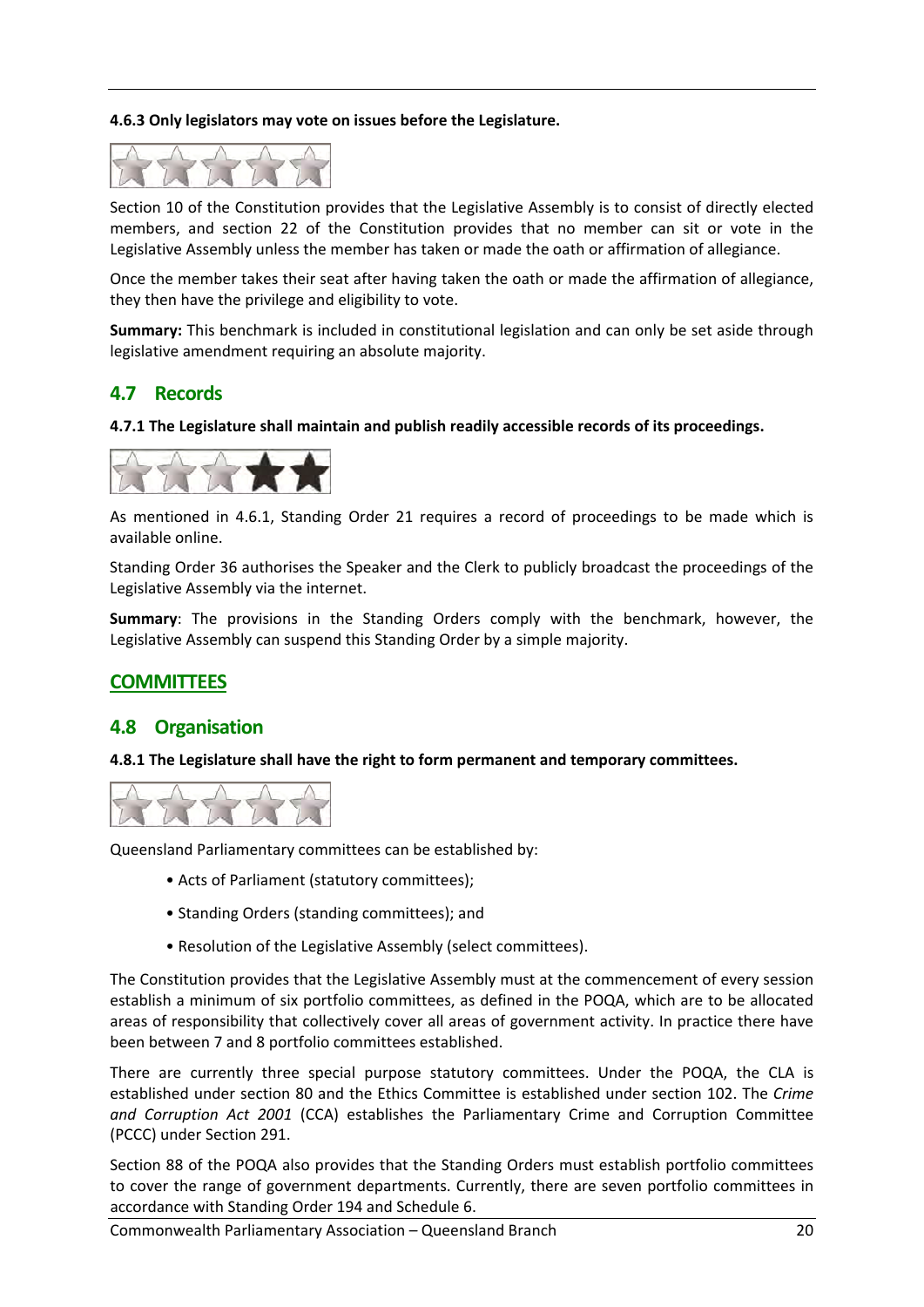**Summary:** The benchmark to establish permanent portfolio committees is included in constitutional legislation and can only be set aside through legislative amendment requiring an absolute majority. The CLA, Ethics Committee and PCCC are established under legislation, but can be set aside through legislative amendment of the relevant act. The right to form temporary committees is provided on resolution of the Legislative Assembly, and therefore is subject to the will of the House.

**4.8.2 The Legislature's assignment of committee Members on each committee shall include both majority and minority party Members and reflect the political composition of the Legislature.** 



The membership of committees is provided for by the POQA and the Standing Orders.

For the portfolio committees, sections 89-91 of the POQA provides a formulae for the membership and operation of portfolio committees which varies according to the numbers of government members and non‐government members making up the membership of the Assembly. Members are nominated by the Leader of the House and Leader of the Opposition and appointed by the Assembly.

Section 81 of the POQA determines the membership of the CLA. For the Ethics Committee, the POQA provides for 6 members, those being three members nominated by the Leader of the House and three members nominated by the Leader of the Opposition. Section 300 of the CCA provides that there are to be seven members of the PCCC, four nominated by the Leader of the House, and three nominated by the Leader of the Opposition.

**Summary:** This benchmark is included in legislation but can be set aside through legislative amendment.

**4.8.3 The Legislature shall establish and follow a transparent method for selecting or electing the chairs of committees.** 



For portfolio committees, sections 89‐91 of the POQA provide that depending on the percentage of government and non‐government members in the House, either the Leader of the House nominates the chairperson, or the chairperson is the member of the committee nominated as chairperson by an order of the Assembly.

In practice, the Leader of the House and the Leader of the Opposition nominate government and non‐government members, and the House endorses the nominations by way of a resolution.

Section 82 of the POQA provides that the chair of the CLA is the Speaker of the House and section 104 provides that the chair of the Ethics Committee is to be the member of the committee nominated as chairperson by the Leader of the House.

Section 300 of the CCA provides that the chairperson of the PCCC must be the member nominated as chairperson by the Leader of the House.

**Summary:** This benchmark is included in legislation but can only be set aside through legislative amendment.

**4.8.4 Committee hearings shall be in public. Any exceptions shall be clearly defined and provided for in the rules of procedure.** 



Under Standing Order 133, a portfolio committee examining a bill is to operate in as public and transparent manner as practicable, which includes holding briefings from departmental officers and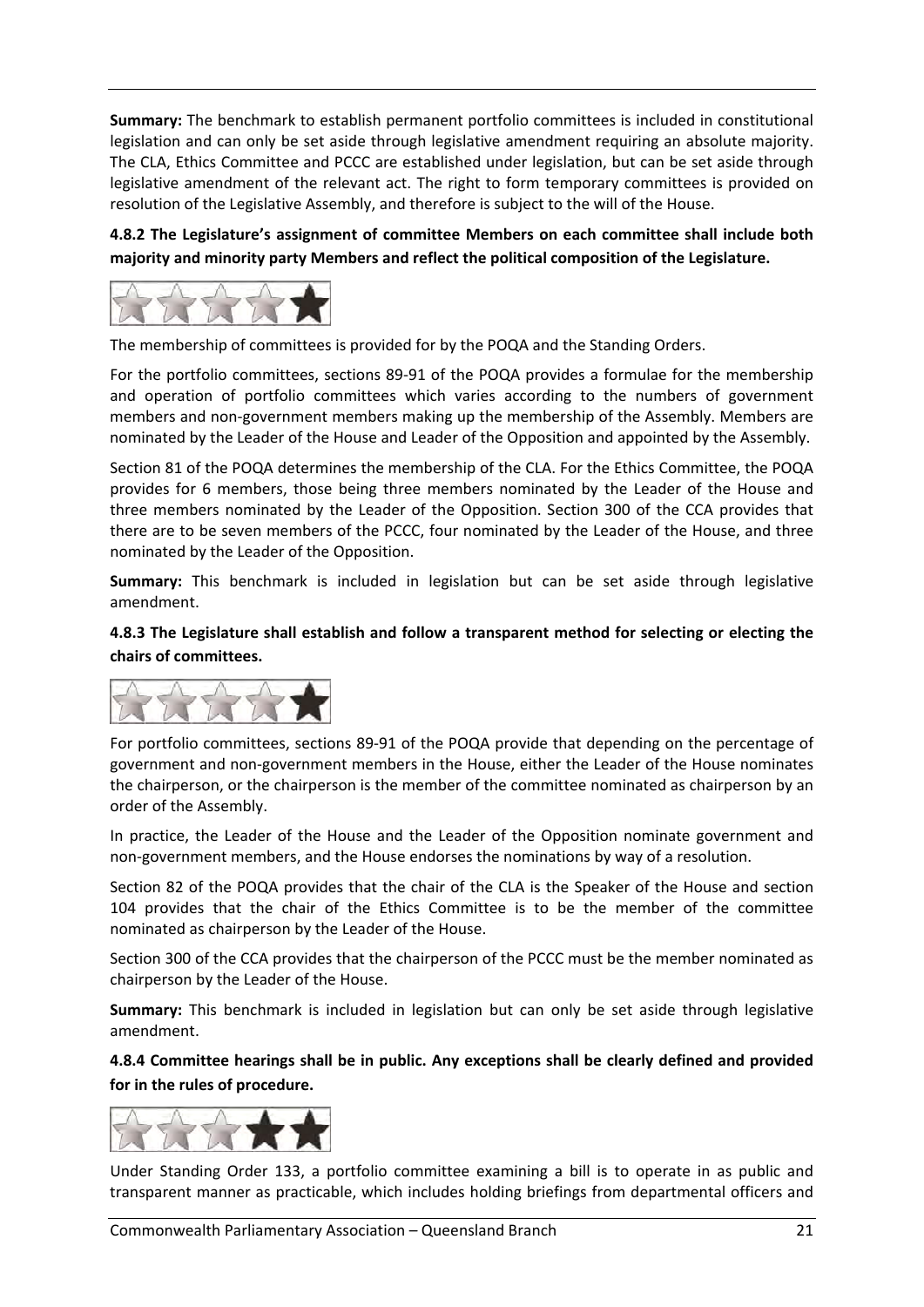hearings in public unless there are compelling reasons to hold such briefings and hearings in private. A committee may also authorise the broadcasting of its public hearings, so long as the committee complies with any rules that the Legislative Assembly may approve for the broadcasting of proceedings in accordance with Standing Order 210.

Under section 302A of the CCA, a meeting of the PCCC must be held in public. However, the parliamentary committee may decide that a meeting or a part of a meeting be held in private if the committee considers it is necessary to avoid the disclosure of confidential information or information important to a complaint about corrupt conduct, or an investigation or operation conducted.

**Summary:** The provisions in the Standing Orders comply with the benchmark, however, there is the capacity for this benchmark to be set aside with relative ease as a committee may resolve to hold hearings in private. While there is legislation which provides that a meeting of the PCCC must be held in public, this can be set aside if the PCCC considers that the meeting should be held in private.

**4.8.5 Votes of committee shall be in public. Any exceptions shall be clearly defined and provided for in the rules of procedure.** 



Committees generally deliberate in private. The only procedural resolutions agreed to by the committee in public would be during a public hearing.

Under Standing Order 211, the proceedings of a portfolio committee, the Committee of the Legislative Assembly Committee or a select committee or a subcommittee of any of those committees that is not open to the public or authorised to be published remains strictly confidential to the committee until the committee has reported those proceedings to the House or otherwise published the proceedings.

Standing Order 214 provides that any member who does not agree with a committee report, or any part of the report, may give the committee notice that they intend to add a dissenting report or statement of reservation to the committee's report.

Recent amendments to the Standing Orders has seen the inclusion of Standing order 211B, which provides that when the Ethics Committee makes its final report to the House on a matter, the Committee shall at the same time, table in the House:

- a. The minutes of its proceedings relevant to the matter; and
- b. Any submissions received or evidence taken in respect of the matter (including transcripts of hearings)

unless the committee resolves that some or all of its proceedings remain confidential.

**Summary:** The Queensland Parliament partially complies with this benchmark.

#### **4.9 Powers**

**4.9.1 There shall be a presumption that the Legislature will refer legislation to a committee, and any exceptions must be transparent, narrowly‐defined, and extraordinary in nature.** 



Section 26B of the Constitution requires that the Legislative Assembly must ensure each Bill for an Act that is proposed for enactment is referred to a portfolio committee, or another committee of the Legislative Assembly, for examination by the committee. The Constitution provides for a minimum review period of six weeks for every bill, but also provides that the Assembly can declare a Bill urgent by ordinary majority under the Standing Orders (which means a bill may be referred to a committee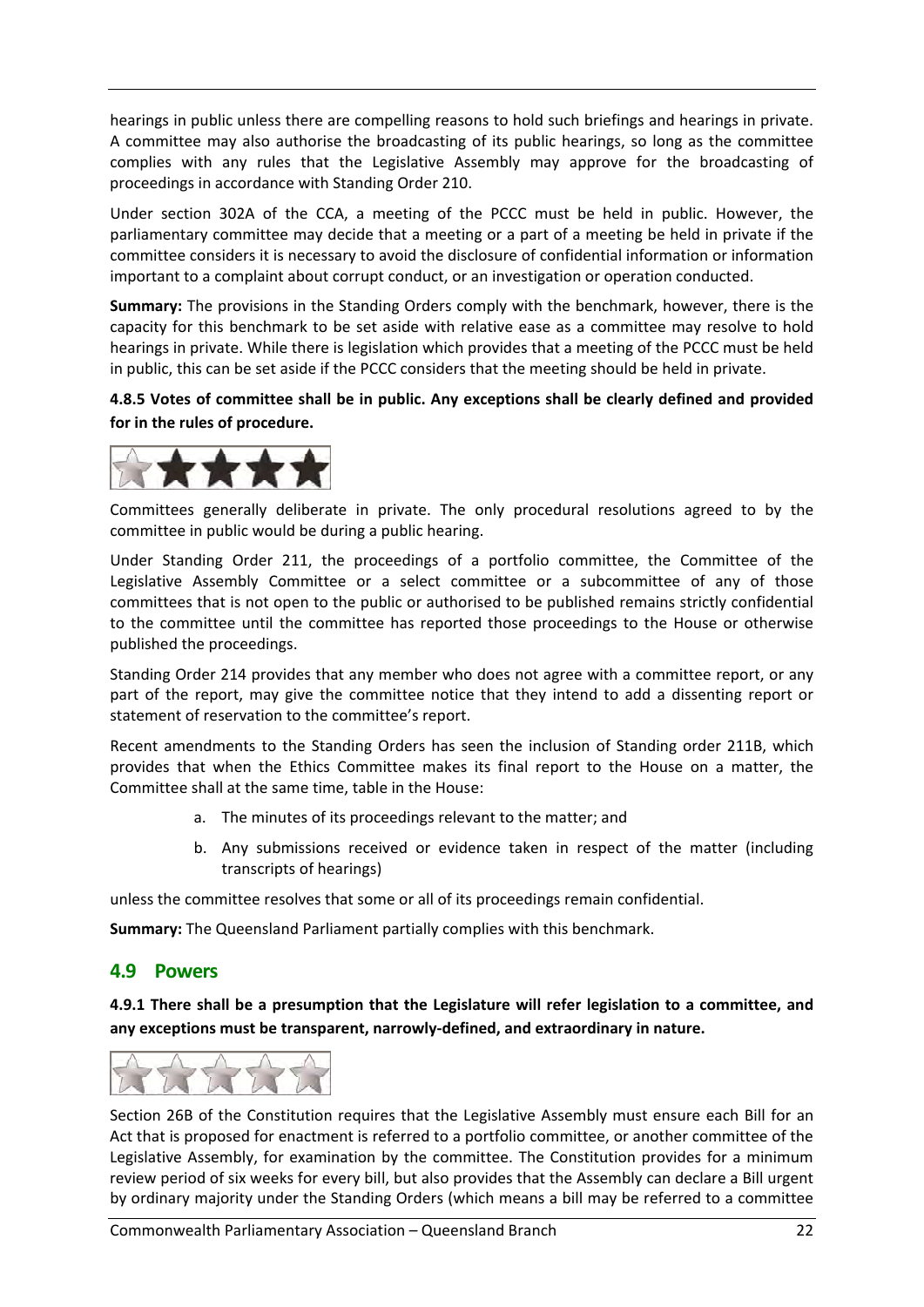for a review period of less than six weeks, may be discharged from a committee or may not be referred to a committee before the bill is passed by the Assembly).

Currently, under section 93 of the POQA, a portfolio committee is responsible for examining each Bill and item of subordinate legislation in its portfolio area. Standing Order 131 provides that if a question for the first reading of the Bill succeeds, then the Bill stands referred to the portfolio committee or other committee nominated by the Member who presented the Bill, although the CLA has the power to change the committee that examines the bill.

If a bill is declared urgent, under Standing Order 137 it may be considered immediately, and therefore shall either not stand referred to a portfolio committee, or if it has already been referred to a portfolio committee it shall be deemed discharged from the committee and set down on the notice paper for its second reading stage. There are no guidelines around the capacity to declare a bill urgent.

**Summary:** This benchmark is included in constitutional legislation and can only be set aside through legislative amendment requiring an absolute majority.

### **4.9.2 Committees shall scrutinise legislation referred to them and have the power to recommend amendments or amend the legislation.**



As mentioned above, section 26B of the Constitution requires that the Legislative Assembly must ensure each Bill for an Act that is proposed for enactment is referred to a portfolio committee, or another committee of the Legislative Assembly, for examination by the committee. However, the Constitution does not make specific reference to committees having the power to recommend amendments or amend the legislation.

Section 93 of the POQA provides that a portfolio committee is responsible for examining each Bill and item of subordinate legislation in its portfolio area to consider the policy to be given effect by the legislation, the application of fundamental legislative principles to the legislation, and for subordinate legislation, its lawfulness.

Under Standing Order 132, when a bill (except for an annual appropriation bill) is referred to a committee the portfolio committee shall examine the bill and:

- determine whether to recommend that the bill be passed;
- may recommend amendments to the bill; and
- consider the application of fundamental legislative principles contained in Part 2 of the *Legislative Standards Act 1992* to the Bill and compliance with Part 4 of the same act regarding explanatory notes.

The report prepared by a portfolio committee on the Bill is to indicate the committee's determinations on the matter set out above.

Standing Order 133 provides that a portfolio committee may examine the bill by:

- calling for and receiving submissions about the bill;
- holding hearings and taking evidence from witnesses;
- engaging expert or technical assistance and advice; and
- seeking the opinion of other committees.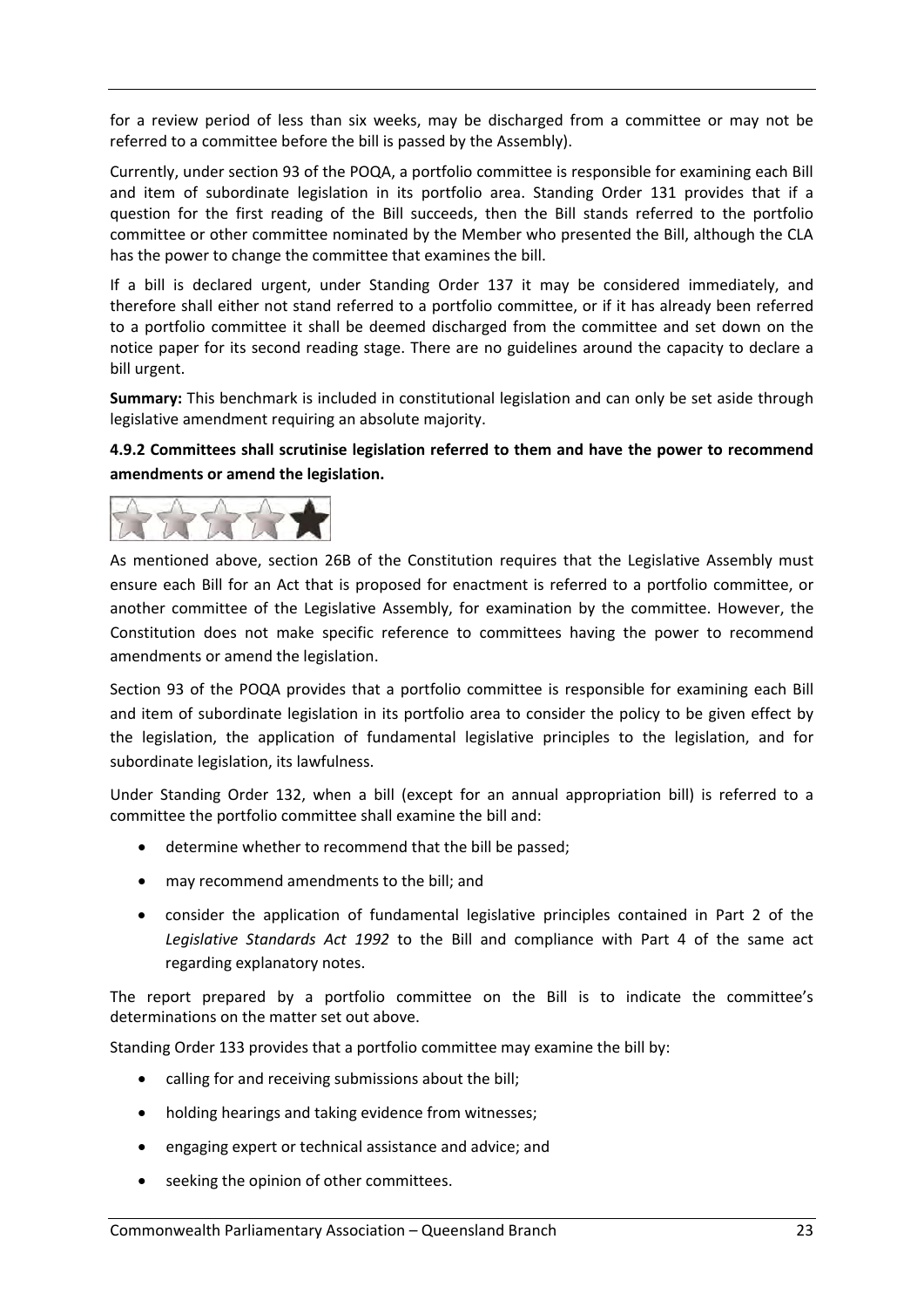A portfolio committee may recommend only amendments that are relevant to the subject-matter of the bill, are consistent with the principles and objects of the bill, and otherwise conform to Standing Orders and the practices of the House. In its report to the Legislative Assembly, a portfolio committee must distinguish between those amendments recommended unanimously by the committee and those recommended by a majority of the committee.

Portfolio committees examine bills to consider their policy intent and implementation as well as the application of fundamental legislative principles. However, a committee has no power to move amendments during the consideration in detail stage of a bill and cannot amend the legislation directly.

**Summary:** This benchmark is met through legislation, but can be set aside through legislative amendment. Provisions in the Standing Orders can be set aside by the Legislative Assembly by a simple majority.

**4.9.3 Committees shall have the right to consult and/or employ experts.** 



As advised above, under Standing Order 133, a portfolio committee may examine a Bill by engaging expert or technical assistance and advice.

**Summary:** The provision in the Standing Orders complies with the benchmark, however, the Legislative Assembly can suspend this Standing Order by a simple majority.

**4.9.4 Committees shall have the power to summon persons, papers and records, and this power shall extend to witnesses and evidence from the executive branch, including officials.** 



Under section 25(2) of the POQA, a committee may order a person, other than a member, to attend before the committee and also to produce to the committee any document or other thing in the person's possession. The resolution establishing a select committee usually grants the select committee the power to call for persons, documents and other things.

Under section 28 of the POQA, a member may be given an order under section 25 without being given a summons.

Under section 37 of the POQA and Standing Order 266, if a person fails to comply with the summons, it may constitute a contempt of the Parliament.

**Summary:** This benchmark is included in legislation but can be set aside through legislative amendment.

**4.9.5 Only legislators appointed to the committee, or authorised substitutes, shall have the right to vote in committee.** 



Only members of a committee, or a substitute appointed by either the Leader of the House for a government member, or the Leader of the Opposition for a non‐government member, and authorised by the Speaker, have the right to vote. Standing Order 202 states that where a member is appointed in accordance with this process, that member will have the rights of the member replaced.

**Summary:** The provision in the Standing Orders complies with the benchmark, however, the Legislative Assembly can suspend this Standing Order by a simple majority.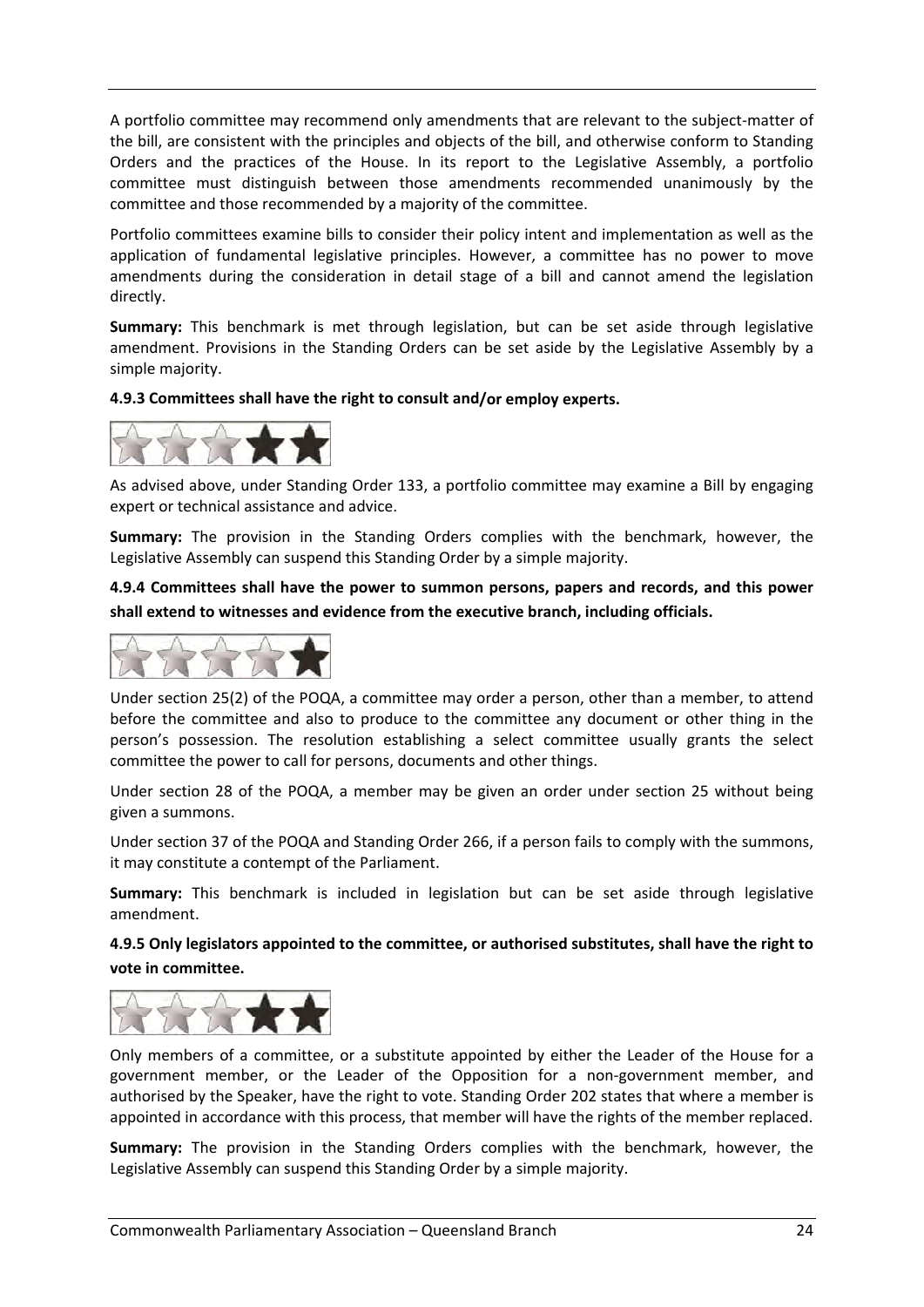**4.9.6 Legislation shall protect informants and witnesses presenting relevant information to commissions of inquiry about corruption or unlawful activity.** 



The *Public Interest Disclosure Act 2010 (Qld)* (PID Act) provides unique protection from reprisal for public officers disclosing information in the public interest to an appropriate entity. Under section 6 of Chapter One of the PID Act, the meaning of a public sector entity includes a committee of the Legislative Assembly, whether or not a statutory committee, and the parliamentary service. Chapter Four of the PID Act outlines the protections given to persons who make a public interest disclosure, which includes section 36 which provides that a person who makes a public interest disclosure is not subject to any civil or criminal liability or any liability arising by way of administrative process, including disciplinary action, for making the disclosure.

Neither the Constitution nor the POQA provide for the protection of informants and witnesses presenting relevant information to commissions of inquiry about corruption or unlawful activity.

It is noted however, that a person required to attend or appear at a commission hearing as a witness has the same protection as a witness in a proceeding in the Supreme Court under section 203 of the CCA, and that a witness summonsed to attend a commission of inquiry has the same protection as a witness in a proceeding in the Supreme Court under section 14B of the *Commissions of Inquiry Act 1950*.

**Summary:** This benchmark is met through legislation, but can be set aside through legislative amendment.

# **POLITICAL PARTIES, PARTY GROUPS AND CROSS PARTY GROUPS**

#### **4.10 Political Parties**

**4.10.1 The right of freedom of association shall exist for legislators, as for all people.** 



There is no specific provision in relation to this benchmark in Queensland legislation or in the Standing Orders.

The High Court has held that the Commonwealth Constitution impliedly protects freedom of communication about government and political matters.

Any law which is not reasonably appropriate and adapted, or proportionate, to serve legitimate ends with the maintenance of the constitutionally prescribed system of representative government is likely to be held invalid.

The Australian Communist Party v The Commonwealth (1951) 83 CLR 1, also known as the Communist Party Case, held legislation invalid which attempted to authorise the executive to make judicial decisions regarding individual rights.

**Summary:** This benchmark is included in the Commonwealth Constitution and can only be set aside through amendment of that legislation.

**4.10.2 Any restrictions on the legality of political parties shall be narrowly drawn in law and shall be consistent with the International Covenant on Civil and Political Rights.** 

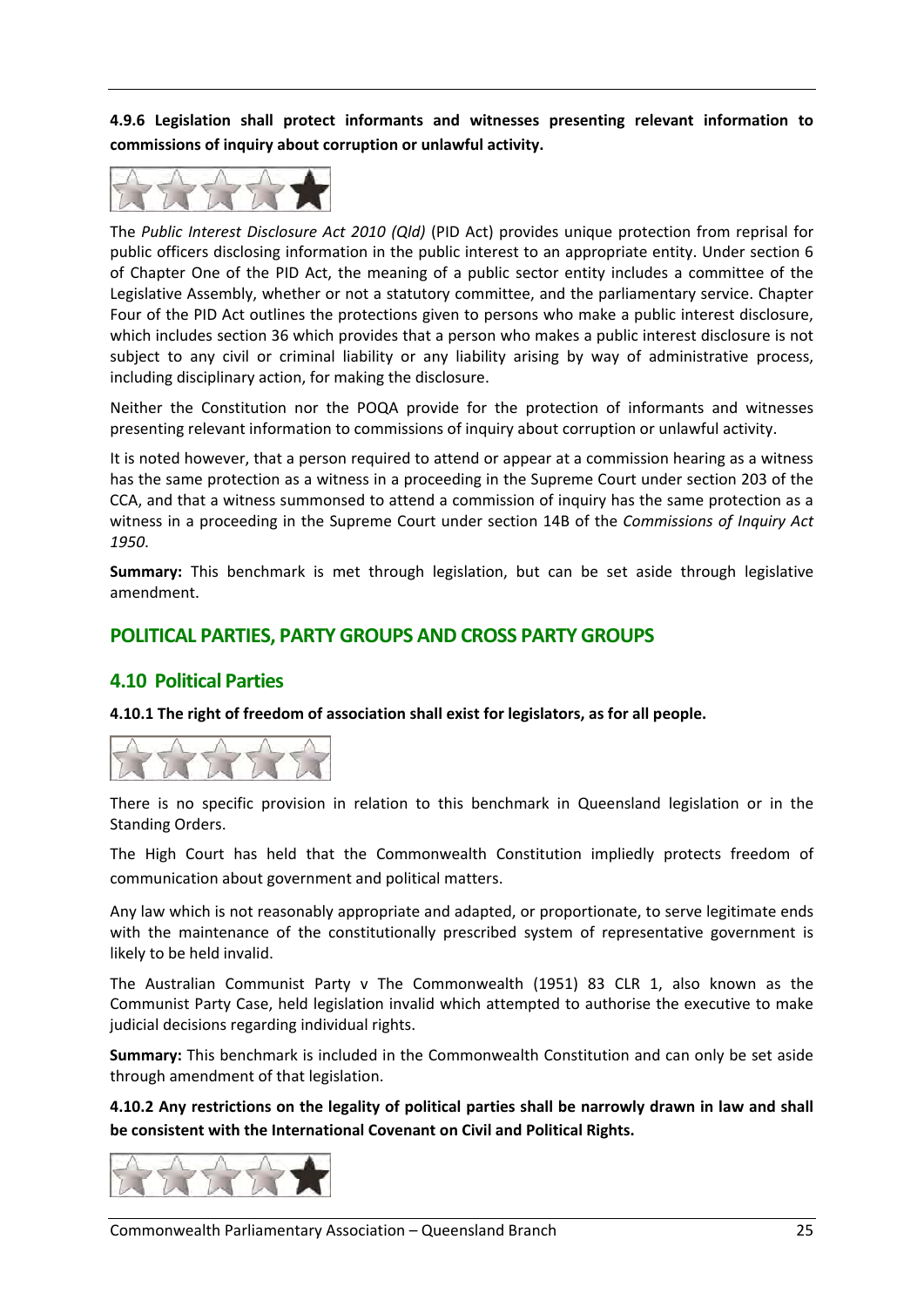The Electoral Act provides for the registration of political parties and requires that certain criteria be met before a party is eligible for registration. For example, it must state a name for the political party, be established on the basis of a written constitution that sets out the aims of the party, it must have a constitution which is a complying constitution as defined in the Act, it must have one member who is a member of the Queensland Legislative Assembly or a minimum of 500 members who are enrolled voters (that is, on the electoral roll for an address in Queensland), and it must have as one of its objectives the promotion of the election to the Queensland Legislative Assembly of a candidate or candidates endorsed by it.

Under section 75 of the Electoral Act, the Electoral Commission Queensland may refuse an application to register a political party if the application fails to meet the relevant criteria. If an application is refused, the person who was the registered officer is to be provided with written notice advising of the refusal, the reasons for the refusal and the rights of the person to have the refusal decision reviewed.

**Summary:** This benchmark is met through legislation, but can be set aside through legislative amendment.

# **4.11 Party Groups**

**4.11.1 Criteria for the information of parliamentary party groups, and their rights and responsibilities in the Legislature, shall be clearly stated in the rules.** 



As noted in 4.10.2, criteria for the formation of parliamentary party groups is set out in sections 70‐ 76 of the Electoral Act.

**Summary:** This benchmark is met through legislation, but can be set aside through legislative amendment.

**4.11.2 The Legislature shall provide adequate resources and facilities for party groups pursuant to a clear and transparent formula that does not unduly advantage the majority party.**



The decision in relation to allocation of parliamentary resources to political parties is in the hands of the Executive.

**Summary:** The Queensland Parliament substantially complies with this benchmark.

# **4.12 Cross Party Groups**

**4.12.1 Legislators shall have the right to form interest caucuses around issues of common concern.** 



There are no statutory or standing order restrictions prohibiting members forming interest caucuses around issues of common concern. Members are only bound by their own unique party structures and internal party discipline.

**Summary:** While there are no statutory or standing order restrictions prohibiting members forming interest caucuses around issues of common concern, there are also no provisions specifically supporting this right, therefore the Queensland Parliament can be said to substantially comply with this benchmark.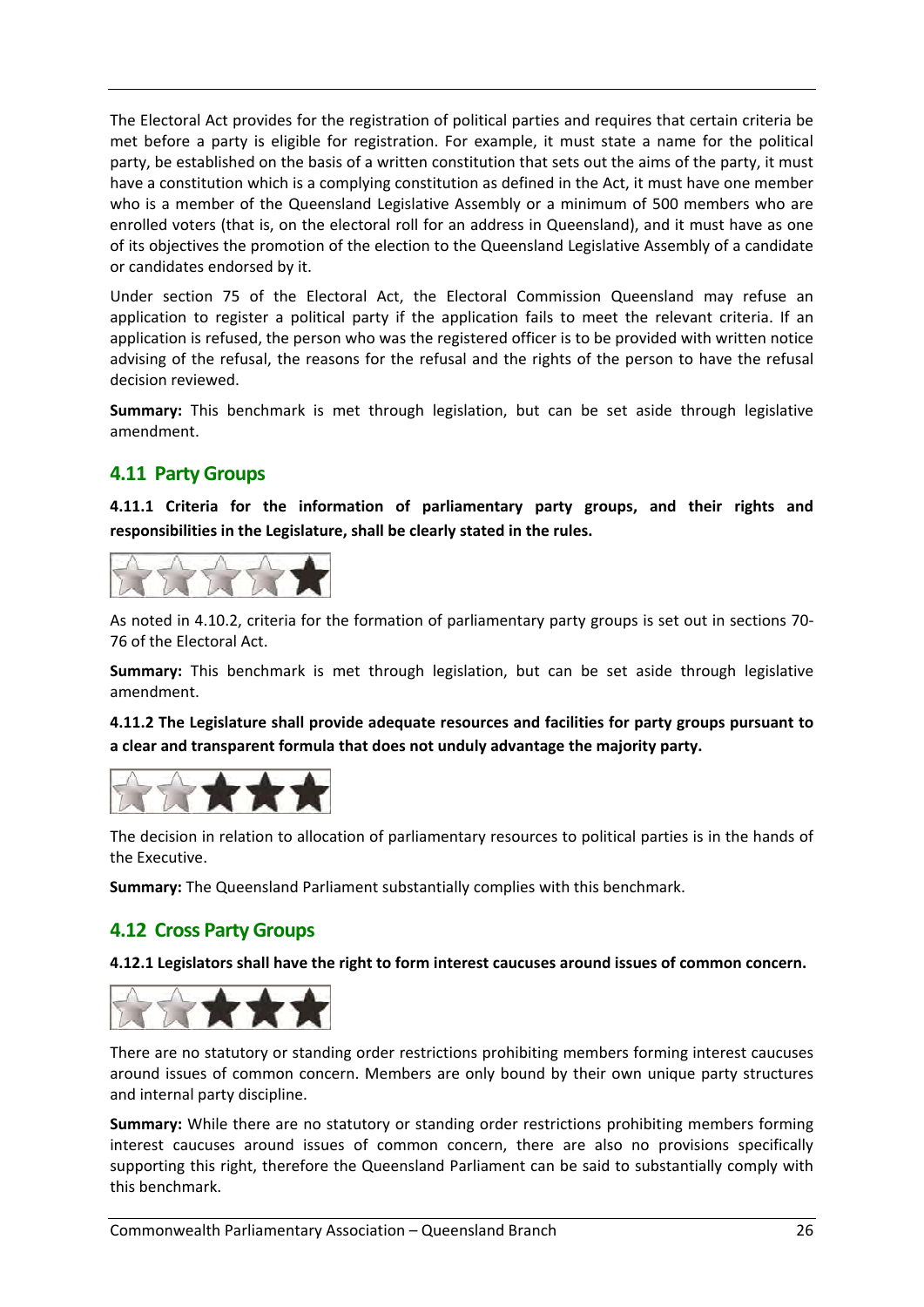## **PARLIAMENTARY STAFF**

## **4.13 General**

**4.13.1 The Legislature shall have an adequate non‐partisan professional staff to support its operations including the operations of its committees.** 



Under section 23 of the PSA, the Parliamentary Service is established to provide administrative and support services to the Assembly and to members and committees. The PSA specifies that the parliamentary service is not an instrument of the Executive Government. Resources and facilities apply equally to all members, on the parliamentary precinct and in their electorate offices, regardless of their political party.

The administrative and support services provided under the PSA include:

- the provision of sufficient clerical staff, attendants and other staff to enable the Legislative Assembly and committees to operate efficiently
- the provision of advice on parliamentary procedures and the functions of Parliament generally
- an accurate and efficient reporting of proceedings of the Legislative Assembly and of meetings of committees as required, and
- the provision of adequate library and research facilities and services for members of the Legislative Assembly.

Also required under the PSA is the provision of dining facilities, the care of the parliamentary gardens and grounds, the provision of ceremonial and security services, and the maintenance of parliamentary buildings.

There are four service areas within the Parliamentary Service, with these being:

- Assembly and Committee Services
- Information Services
- Corporate and Electorate Services
- Property and Facility Services.

Staff are required in general to be non-partisan in their roles. These requirements are outlined further in section 5.1.2 and 5.1.3 below.

**Summary:** This benchmark is met through legislation, but can be set aside through legislative amendment.

**4.13.2 The Legislature, rather than the executive branch, shall control the Parliamentary Service and determine the terms of employment.** 



Part 4 of the PSA establishes the Parliamentary Service with section 23 (2) stating that the Parliamentary Service is not an instrument of the Executive Government.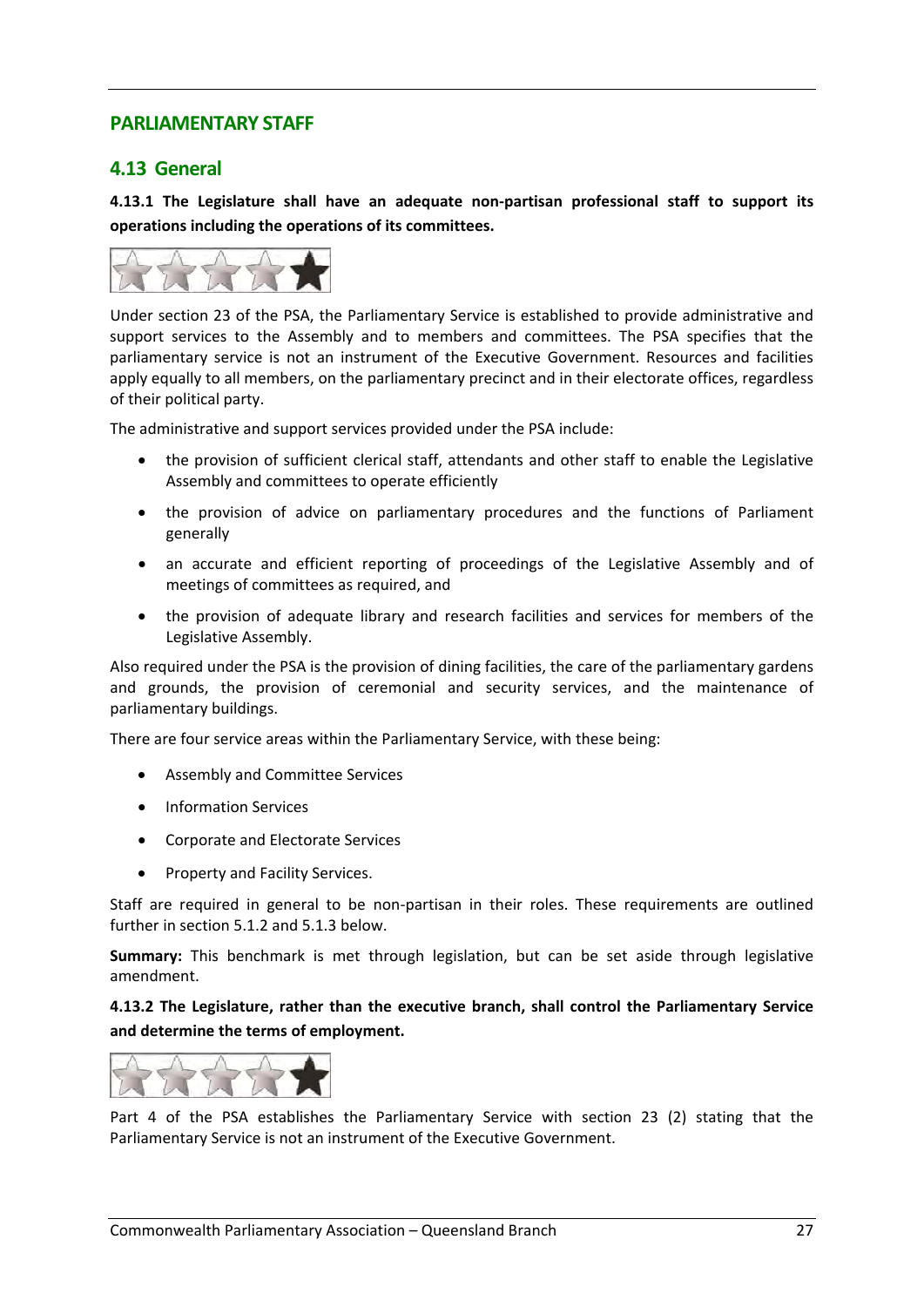Section 20 (3) of the PSA provides that the Clerk of the Parliament (as the Chief Executive Officer) is to be the employing authority of Parliamentary Service officers and employees. The Clerk holds office during good behaviour.

It is incumbent on the Speaker to ensure that the Parliamentary Service is appropriately resourced. Furthermore, the Speaker is responsible for deciding policies about accommodation and services in the parliamentary precinct and accommodation and services supplied elsewhere by the Legislative Assembly for its members.

Under section 5 of the PSA, the general role for the Speaker in relation to the Parliamentary Service is to:

- decide major policies to guide the operation and management of the Parliamentary Service
- prepare budgets
- decide the size and organisation of the Parliamentary Service and the services to be supplied by the Parliamentary Service, and
- supervise the management and delivery of services by the Parliamentary Service.

Additionally, under sections 29(2) and 29(3), the Speaker determines the terms and conditions of employment for the Clerk and the Clerk determines the terms and conditions of employment for parliamentary staff.

**Summary:** This benchmark is met through legislation, but can be set aside through legislative amendment.

**4.13.3 The Legislature shall draw and maintain a clear distinction between partisan and non‐ partisan staff.** 



As outlined in section 6.1.1 above, there are four service areas within the parliamentary service, with these being:

- Assembly and Committee Services
- Information Services
- Corporate and Electorate Services
- Property and Facility Services.

Staff in all service areas except the electorate offices are located on the parliamentary precinct in the Brisbane CBD, while Electorate Office staff are located throughout the state in the 93 electorate offices that are run by the 89 Members of Parliament.

There is a therefore a distinction between staff located on the parliamentary precinct and those that work in the Electorate Offices. This distinction applies to both work location and also the partisan status of the nature of roles.

Staff on the precinct generally perform non-partisan roles, whereas staff in electorate offices may potentially be involved in partisan work on behalf of the Member of Parliament that they work for.

The *Code of Conduct for the Parliamentary Service* states the following in relation to this‐

*In the context of the Code, it is recognised that electorate office staff occupy a unique position within the Parliamentary Service. While these staff are employed by the Parliamentary Service, and utilise publicly‐funded resources in the performance of their duties, they are appointed on the recommendation of the Member.* 

*They work in a position of trust with, and at the direction of, their Member. Maintenance of the trust and confidence of their Member is, therefore, essential. Electorate office staff must*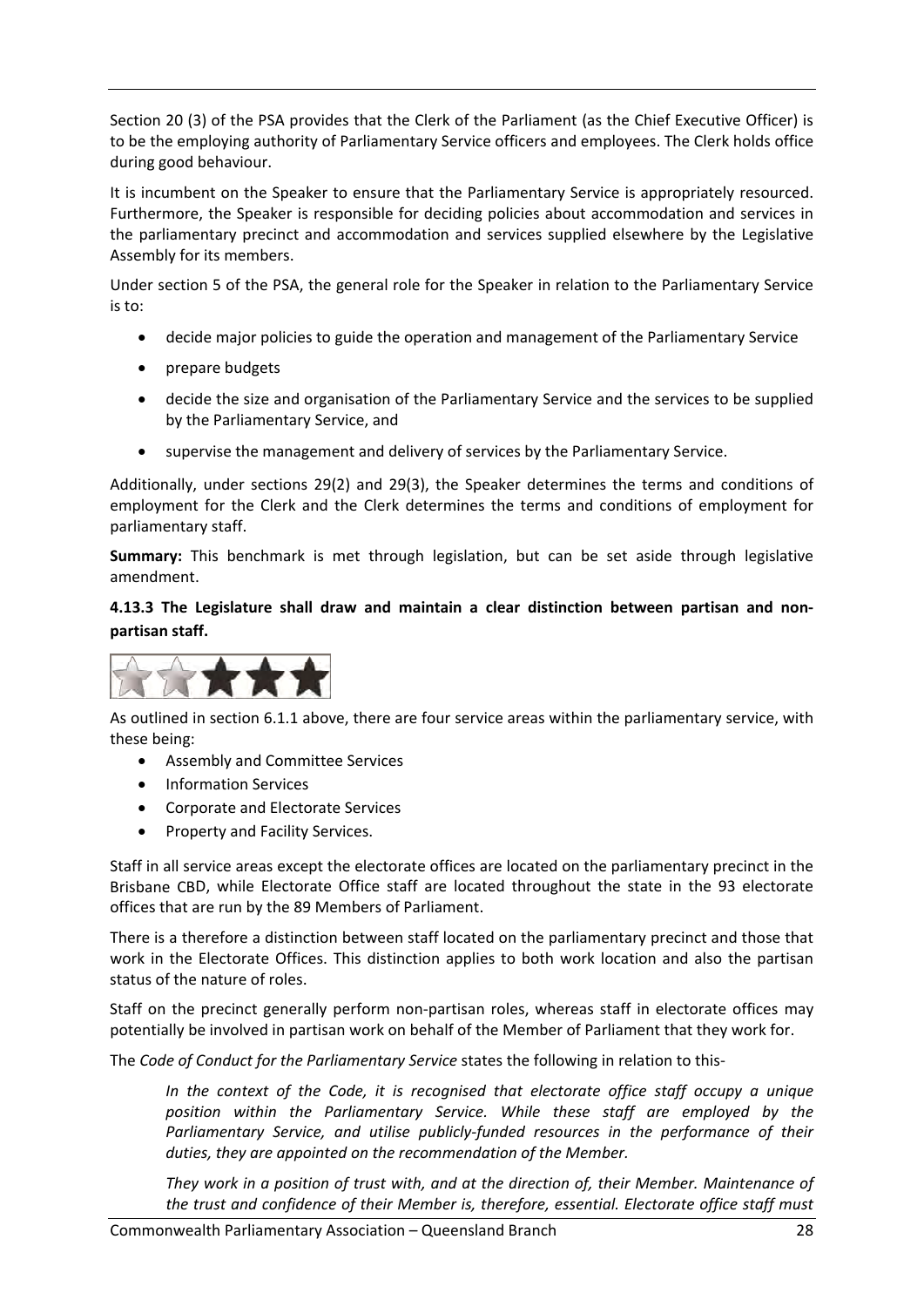*ensure that at all times they are acting within the authority of their Member. They must ensure that they do nothing to undermine the confidence and trust of the Member, nor compromise the principles of this Code.*

*In short, the circumstances in which they are appointed, the conditions in which they must work and the conditions under which they are employed, differentiate them from other Parliamentary Service employees.*

*Notwithstanding the above differences, most of the provisions of this Code apply to electorate office staff. While some specifically noted provisions of the Code (such as rules regarding political activities) do not apply to electorate office staff, all other provisions of the Code do apply to electorate office staff.*

**Summary:** The Queensland Parliament substantially complies with this benchmark.

**4.13.4 Members and staff of the Legislature shall have access to sufficient research, library and ICT facilities.** 



In accordance with the Members' Remuneration Handbook, members are provided with a range of support services delivered by the Parliamentary Service including library, research and ICT services. The Queensland Parliamentary Library provides research and information services and access to comprehensive research collections for all members of the Queensland Parliament, electorate and ministerial staff and staff of the Parliamentary Service. Information professionals and experienced research staff are available to answer individual requests for information and in‐depth research enquiries.

The parliament's Information Technology Services is responsible for:

- managing and maintaining the integrity and availability of core information and telecommunications network and desktop systems that service the parliamentary precinct and electorate offices
- investigating, assessing and, when appropriate, implementing new or emerging technologies to ensure information technology systems remain effective, and
- providing support and advice to members and Parliamentary Service staff on information technology systems and services.

**Summary:** The provisions in the Members' Remuneration Handbook meet the benchmark, however, this entitlement can be set aside with relative ease by the Speaker.

# **4.14 Recruitment**

**4.14.1 The Legislature shall have adequate resources to recruit staff sufficient to fulfil its responsibilities. The rates of pay shall be broadly comparable to those in the public service.** 



Funding of the Parliamentary Service is provided for in the annual Appropriation (Parliament) Bill or Bills that form part of the government's annual budget.

Section 29 of the PSA provides for salaries and conditions of employment for the Parliamentary Service. Remuneration and allowances for the Clerk is decided by the Speaker while those matters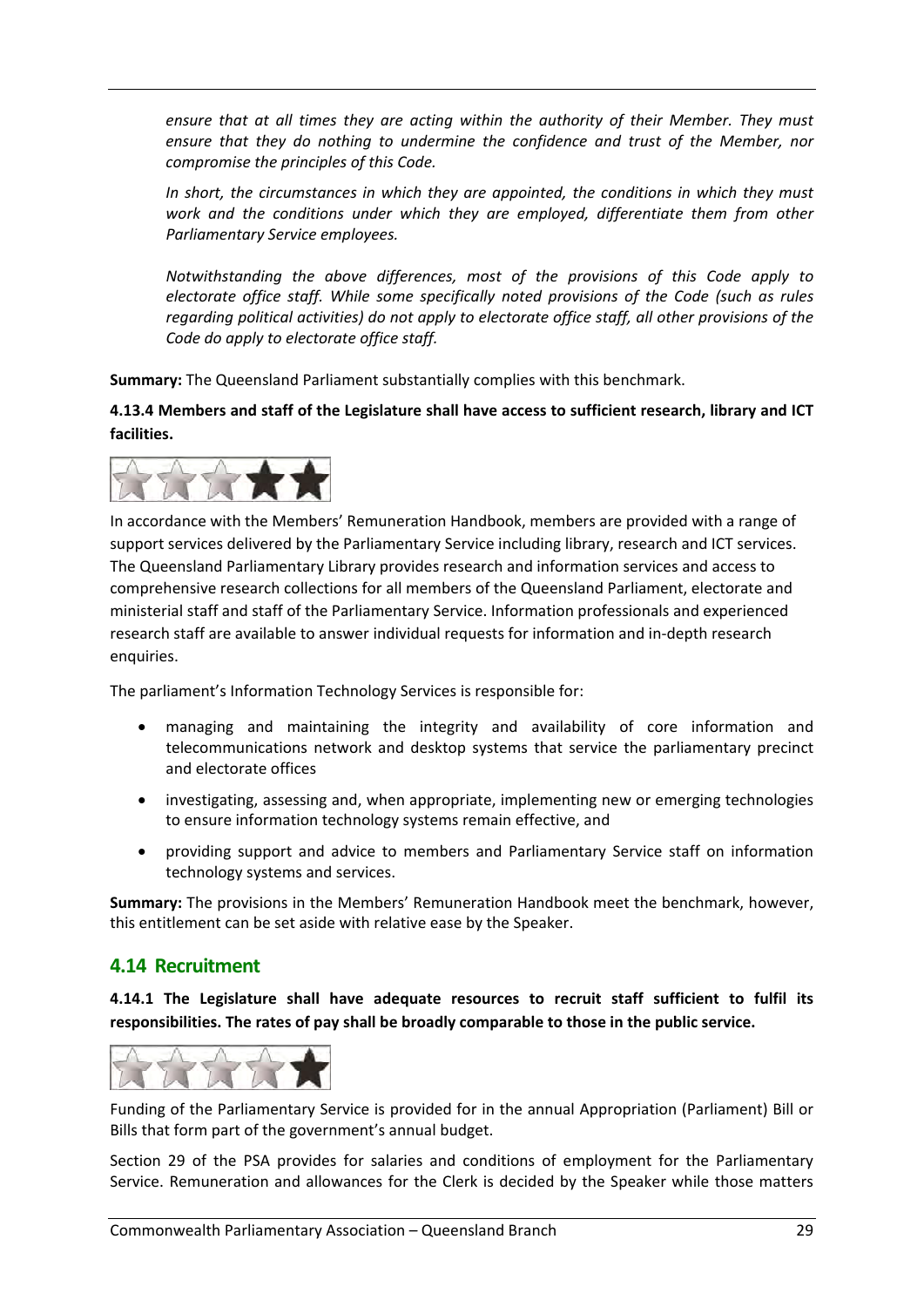for the Parliamentary Service are decided by the Clerk, subject to any applicable industrial award or industrial agreement.

The Speaker must ensure the remuneration, conditions of employment and other benefits given to the Clerk are comparable to those of State officers and employees who have similar duties.

Similarly, the Clerk must ensure the remuneration, conditions of employment and other benefits given to parliamentary service officers and employees are comparable to those of State officers and employees who have similar duties.

The rates of pay payable to Parliamentary Service staff are from an Enterprise Bargaining Agreement (Parliamentary Service specific) and a whole of government directive. The rates of pay are identical to those in the public service.

**Summary:** This benchmark is met through legislation, but can be set aside through legislative amendment.

**4.14.2 The Legislature shall not discriminate in its recruitment of staff on the basis of race, ethnicity, religion, gender, disability, or, in the case of non‐partisan staff, party affiliation.** 



In Australia, national and state laws cover equal employment opportunity and anti‐discrimination in the workplace. The Queensland Parliament is bound by the Anti‐Discrimination Act 1991.

The *Human Resource Management Services Recruitment and Selection Guidelines* provide for merit based selection of staff and preclude any form of discrimination in recruitment and selection decisions.

In relation to any party affiliation of non‐partisan staff, the *Code of Conduct for the Parliamentary Service* states the work of employees or agents of the Parliamentary Service employee or agent does not remove the right to be active privately in a political party, professional organisation or trade union. However, because of the nature of the relationship needed with Members of Parliament from all political sides, some positions within the Parliamentary Service have a special requirement against officers holding those positions being engaged in political activity. In these positions, officers and applicants must be willing to certify that they have not engaged in any recent political activity, and will not engage during the course of their employment in any political activity which is likely to raise a suspicion or question of bias in a fair‐minded person which would:

- a) jeopardise or diminish the confidence of Members in the Parliamentary Service or the relevant employment unit, or
- b) otherwise impede the efficient and effective performance by the officer of their duties.

Positions to which this requirement relates includes Chamber Services staff, Committee research staff, Library research and information staff, Senior Executives and other classes of officers specifically advised by the Parliamentary Service.

**Summary:** This benchmark is met through legislation, but can be set aside through legislative amendment.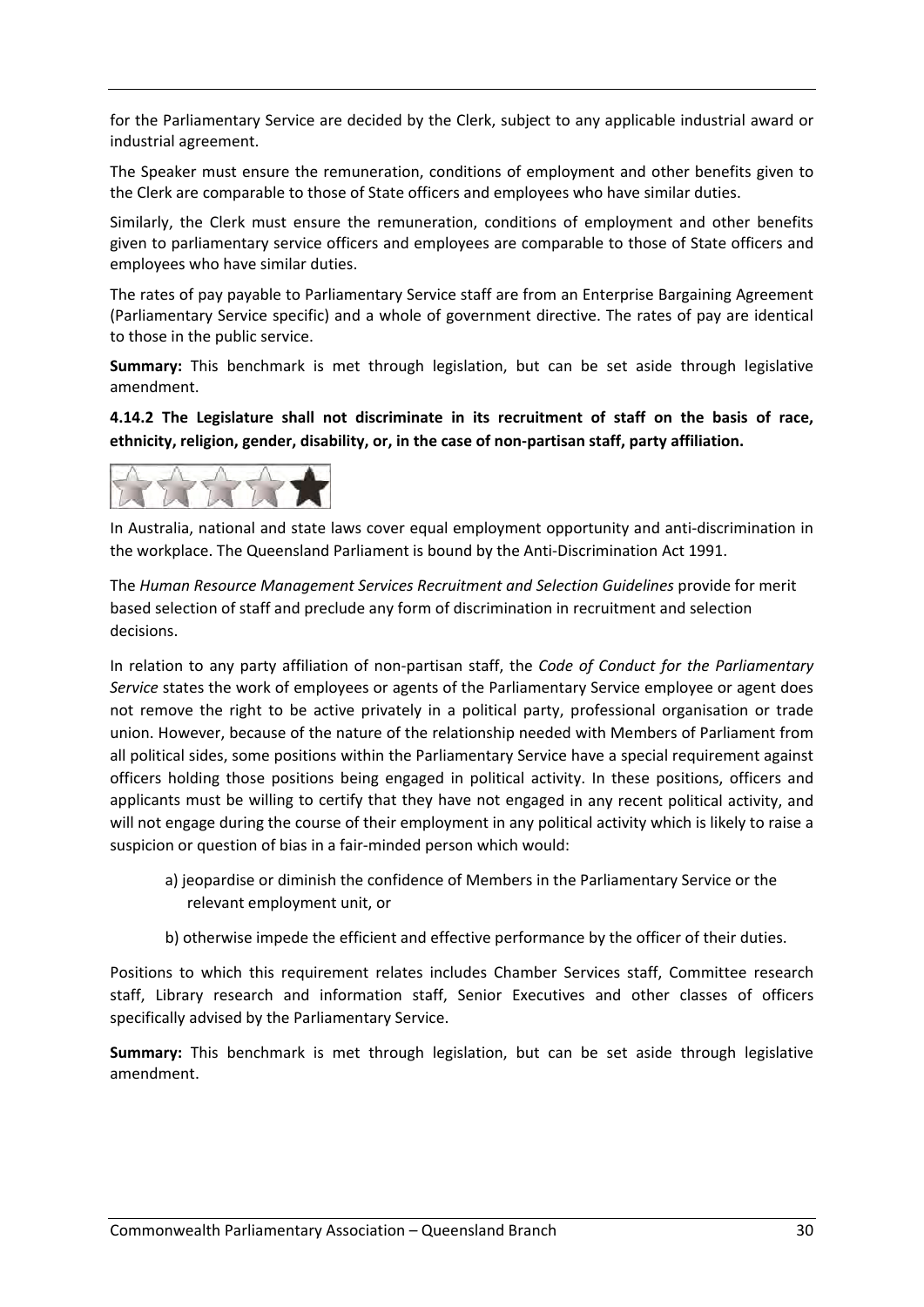# **4.15 Promotion**

**4.15.1 Recruitment and promotion of non‐partisan staff shall be on the basis of merit and equal opportunity.** 



In addition to Australia's national and state laws as mentioned in section 6.2.2. above, the Parliamentary Service has a policy of equal employment opportunity, which ensures that recruitment and selection is based on fairness, equity, open competition and selection on merit.

The Parliamentary Service's *Recruitment and Selection Guidelines* provide for merit based selection of staff and preclude any form of discrimination in recruitment and selection decisions.

**Summary**: This benchmark is met through legislation and parliamentary guidelines, but can be set aside through legislative amendment and amendment to the guidelines.

## **4.16 Organisation and Management**

**4.16.1 The head of the parliamentary service shall have a form of protected status to prevent undue political pressure.** 



Part 3 of the PSA establishes the position, as well as the roles and responsibilities, of the Clerk of the Parliament. Under section 18(2), the PSA provides that the Clerk shall be appointed by the Governor by commission on the recommendation of the Minister after consultation with the Speaker. It is the commission, as opposed to a contract, that protects the Clerk from interference from the executive in the performance of his functions.

Section 21 of the PSA outlines the provisions of the tenure of the Clerk, which sees that it is the Governor, not the Legislative Assembly or Executive who may suspend or remove the Clerk. The grounds for removal or suspension are disability, bankruptcy or misconduct.

**Summary**: This benchmark is met through legislation, but can be set aside through legislative amendment.

**4.16.2 Legislatures should, either by legislation or resolution, establish corporate bodies responsible for providing services and funding entitlements for parliamentary purposes and providing for governance of the parliamentary service.** 



The Parliamentary Service is separate to the Public Service and is set up under its own legislation, the PSA. The PSA outlines the management of the Parliamentary Service.

The Clerk of the Parliament, as Chief Executive Officer of the Parliamentary Service, is:

- responsible to the Speaker for the efficient and cost effective management of the Parliamentary Service, and
- the employing authority, for the Legislative Assembly, of Parliamentary Service officers and employees.

The Clerk is also the Accountable Officer, as defined under the *Financial Accountability Act 2009*, and as such has a range of financial management responsibilities and obligations in the management of the Parliamentary Service.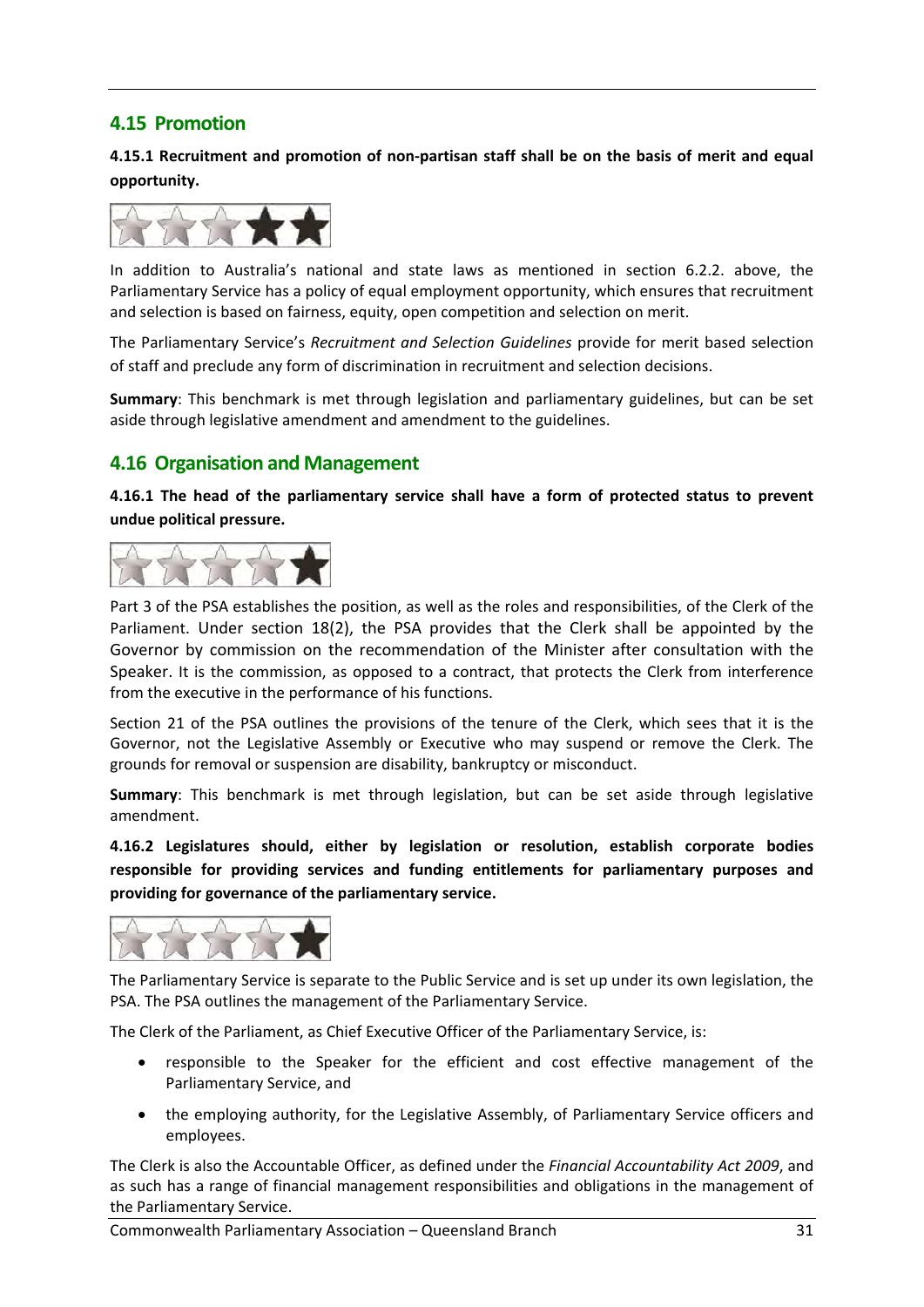As mentioned above, funding of the Parliamentary Service is provided for in the annual Appropriation (Parliament) Bill or Bills that form part of the government's annual budget.

**Summary**: This benchmark is met through legislation, but can be set aside through legislative amendment.

#### **4.16.3 All staff shall be subject to a code of conduct.**



Section 40 of the PSA refers to a code of conduct approved by the Clerk for officers of the employees in the parliamentary service.

All Parliamentary Service staff are subject to the *Code of Conduct for the Parliamentary Service.* This document is provided to all new employees and is available on the Parliamentary Service's intranet for all staff to access. Periodic training in relation to the Code of Conduct is undertaken.

The first version of the parliamentary service code of conduct was based on the *Public Sector Ethics Act 1994* and introduced after this date (exact date unknown). A second version of the Code of Conduct was then introduced on 1 January 2002.

The current code of conduct was last reviewed in January 2017.

**Summary**: The Code of Conduct complies with the benchmark, however, there is the capacity for this benchmark to be set aside through legislative amendment.

## **4.17 Summary**

The Parliament meets the majority of the 'Organisation of the Legislature' benchmarks provided by the CPA. Of the 41 benchmarks that make up this section, the Queensland Parliament's rating against the benchmarks made a total of 150 points out of a potential score of 205 points.

#### **Procedures and sessions**

The Parliament meets the majority of benchmarks for procedures and sessions, although perhaps not to the full intent of the benchmark. For example, the Leader of the House sets the agenda for debate. General business notices of motion placed on the Notice Paper lapse after 30 days. Generally these notices of motion are private members motions. Where the Leader of the House does not agree to allocate time to move the motion for debate, the motion lapses. Hence, while there is an opportunity for the motions to be placed on the Notice Paper, there is also the possibility that they might not be brought on for debate and therefore lapse.

Despite all members having an opportunity to introduce legislation and amendments, private members bills will only pass their second reading or get their amendments up if there is some government support for them. Furthermore, despite a committee being able to recommend amendments to a bill, there is no provision for the committee to move these amendments in the House. It is the executive that decides if it will consider the amendments and incorporate them into the legislation.

In terms of scrutiny of the legislation, a bill can be referred to a committee for scrutiny but the government can pass amendments after the committee has reported. The amendments can significantly alter the effect of the legislation and have not been reported on by the committee.

Where a bill is deemed urgent there is little, or in some cases, no time for legislators to consider the bill before voting. In some cases, a bill may be introduced, declared urgent and passed immediately with minimal scrutiny.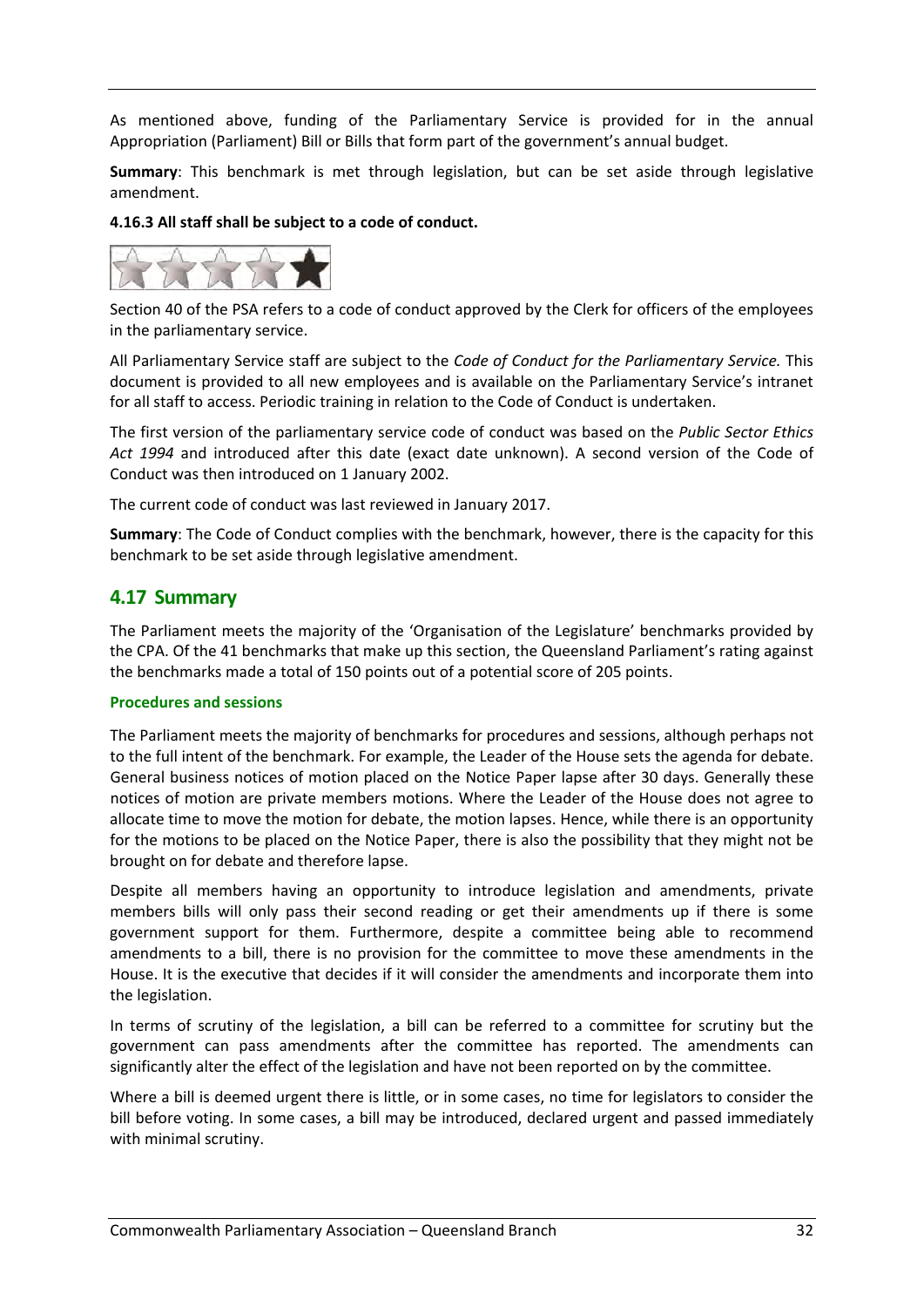#### **Committees**

The current Parliamentary committee system was established in 2011 following a significant reform of the parliamentary committee system as a result of an inquiry by a select committee. The reforms have led to vast improvements in the Parliamentary committee system, and the majority of the benchmarks are now met.

The legislation regarding the assignment of committee members does not specifically require the involvement of minor party members, as Queensland has two dominant major parties. However, there is still the potential for minority party members to be assigned to a committee by the Leader of Opposition Business.

It is noted that the deliberations of committee's are not usually held in public. However, this may have practical advantages in encouraging a collegiate approach across party lines.

Also, it is noted that in Queensland while committee's have the power to recommend amendments, it is up to the executive to agree if the amendments will be incorporated into the legislation.

#### **Political Parties, Party Groups and Cross Party Groups**

The Parliament meets all of these benchmarks, however it should be noted that the Parliamentary Service's ability to provide adequate resources and facilities for party groups is constrained by the budget determined by the Speaker and, ultimately, the executive.

There is also no specific guidance on legislators having the right to form interest caucuses around issues of common concerns.

#### **Parliamentary staff**

The Parliament meets all of these benchmarks, although the ease with which they may be set aside varies.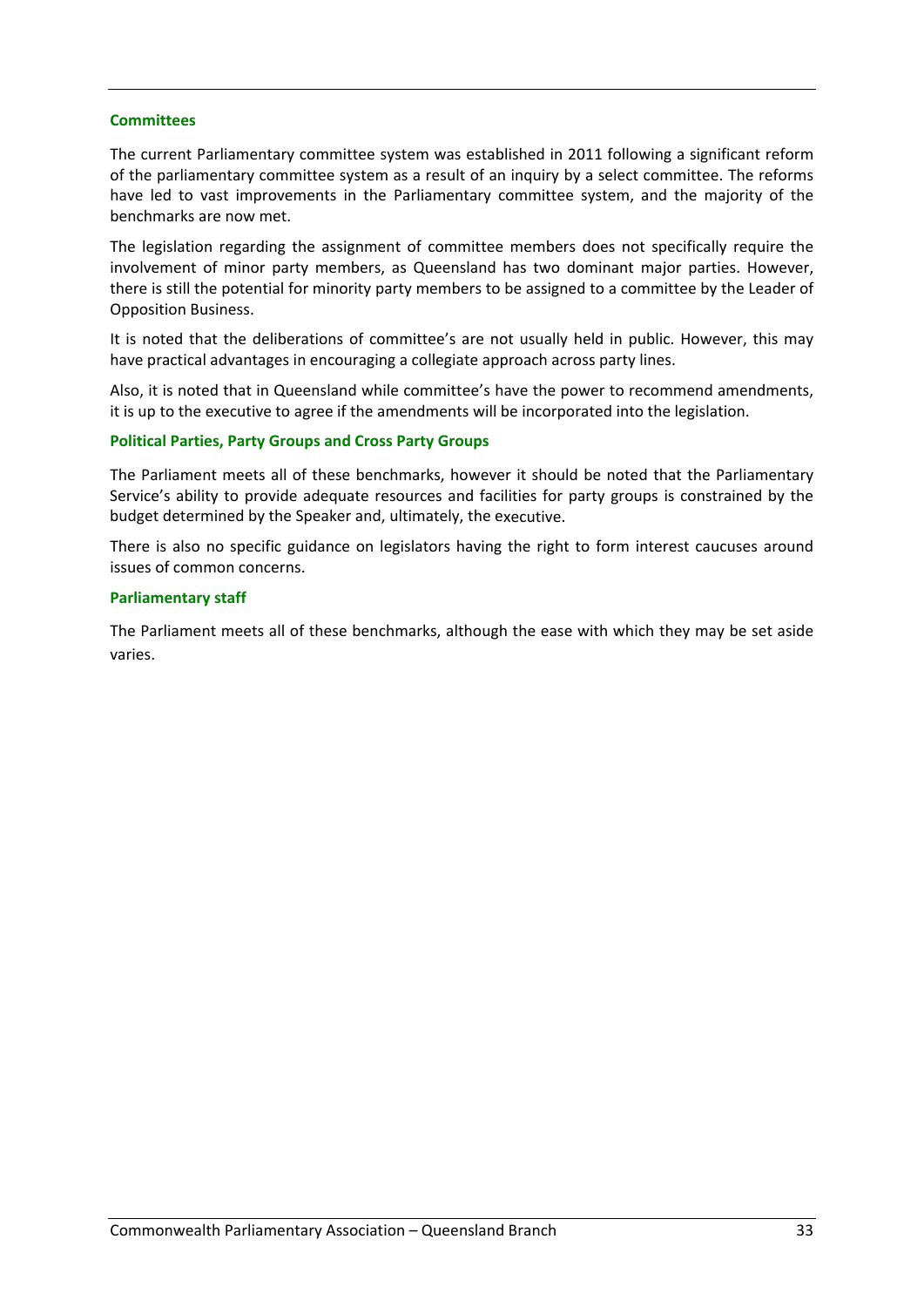# **5 FUNCTIONS OF THE LEGISLATURE**

This section of the benchmarks addresses the functions of the legislature, including:

- legislative function
- oversight function, and
- representational function.

### **LEGISLATIVE FUNCTION**

#### **5.1 General**

**5.1.1 The approval of the Legislature is required for the passage of all legislation, including budgets.** 



Under sections 2 and 2A of the *Constitution Act 1867* and the convention of Supremacy of the Parliament, only the Parliament, constituted by the Legislative Assembly and the Governor as the Sovereign's representative, has power to make or amend laws for the "peace, welfare and good government" of the State.

However, while it is noted that only a bill should authorise the amendment of an Act, Henry VIII clauses are still in use. A Henry VIII clause enables an Act to be expressly or impliedly amended by subordinate legislation or executive action.

**Summary**: This benchmark is included in constitutional legislation and can only be changed via a referendum.

#### **5.1.2 Only the legislature shall be empowered to determine and approve the budget of the Legislature.**



Under Queensland legislation and convention, there is no difference between the approval of the appropriation bill and any other bill.

**Summary**: This benchmark is included in constitutional legislation and can only be changed via a referendum.

#### **5.1.3 The Legislature shall have the power to enact resolutions or other non‐binding expressions of its will.**



In accordance with Parliamentary privilege and section 9 of the Constitution, the House has 'exclusive cognisance' over its own proceedings. It may agree to a resolution or other non‐binding expression of its will provided the motion is passed by a majority of members.

**Summary**: This benchmark is included in constitutional legislation and can only be set aside through legislative amendment requiring an absolute majority.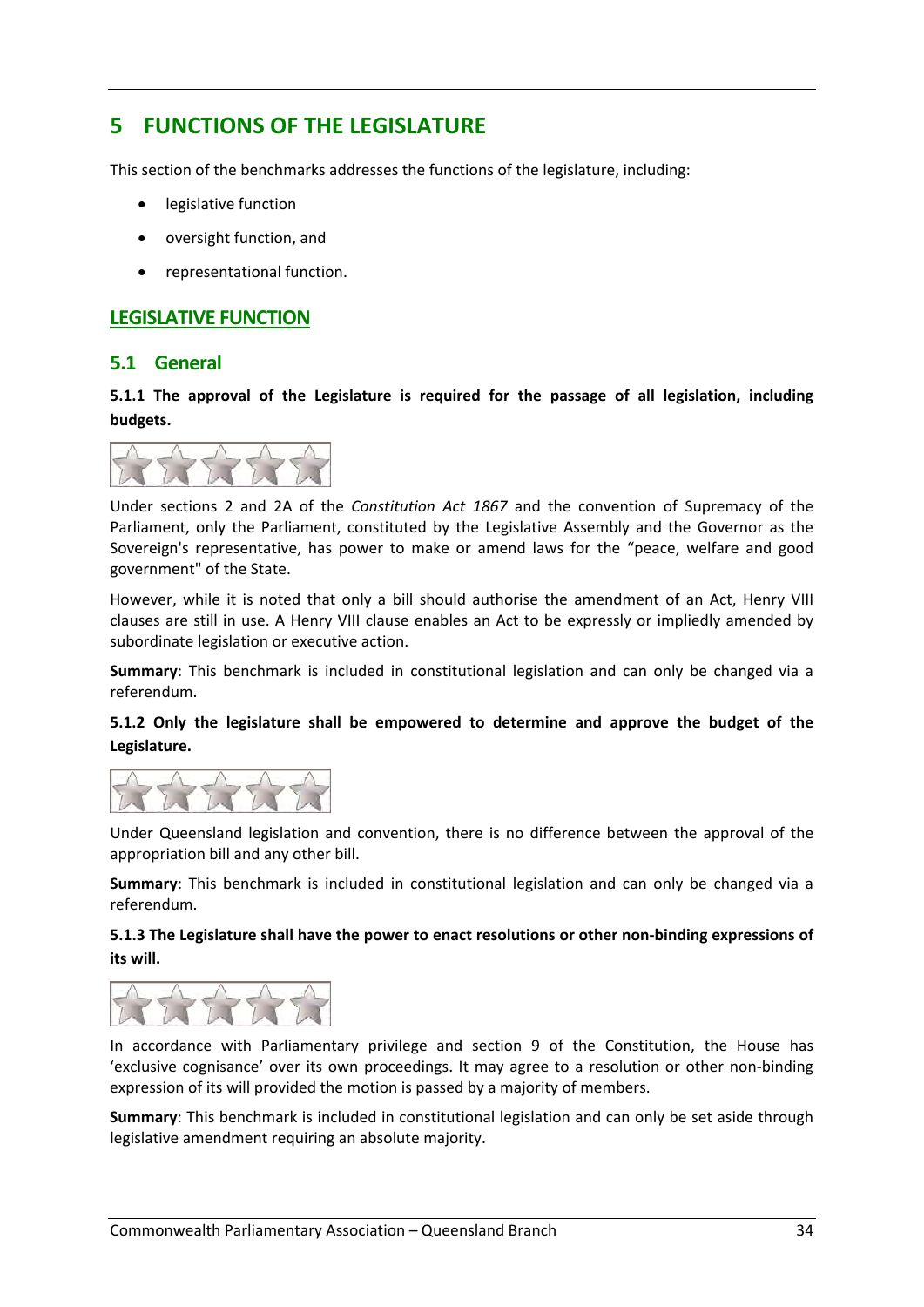**5.1.4 In bicameral systems, only a popularly elected House shall have the power to bring down government.** 



The Parliament of Queensland is a unicameral system.

**Summary**: Not applicable.

**5.1.5 A chamber where a majority of Members are not directly or indirectly elected may not indefinitely deny or reject a money bill.** 

This benchmark does not apply to the Queensland Parliament.

**Summary**: Not applicable.

## **5.2 Legislative Procedure**

**5.2.1 In a bicameral Legislature there shall be clearly defined roles for each Chamber in the passage of legislation.** 



The Parliament of Queensland is a unicameral system.

**Summary**: Not applicable

**5.2.2 The Legislature shall have the right to override an executive veto.** 



As mentioned above, under section 9 of the Constitution, the Legislative Assembly has 'exclusive cognisance' over its own proceedings. Any member of the Legislative Assembly has the capacity to move a motion to override an executive veto.

**Summary**: This benchmark is included in constitutional legislation and can only be set aside through legislative amendment requiring an absolute majority.

# **5.3 The Public and Legislation**

**5.3.1 Opportunities shall be given for public input into the legislative process.** 



Standing Order 133 provides that portfolio committees, when examining legislation, are to operate in as public and transparent manner as practicable. In practice, this includes inviting submissions from stakeholders and members of the public and holding public briefings and hearings which are broadcast on the Parliament's website.

**Summary**: The provision in the Standing Orders complies with the benchmark, however, there is the capacity for this benchmark to be set aside with relative ease, as committees may resolve not to involve members of the public in the consideration of a bill.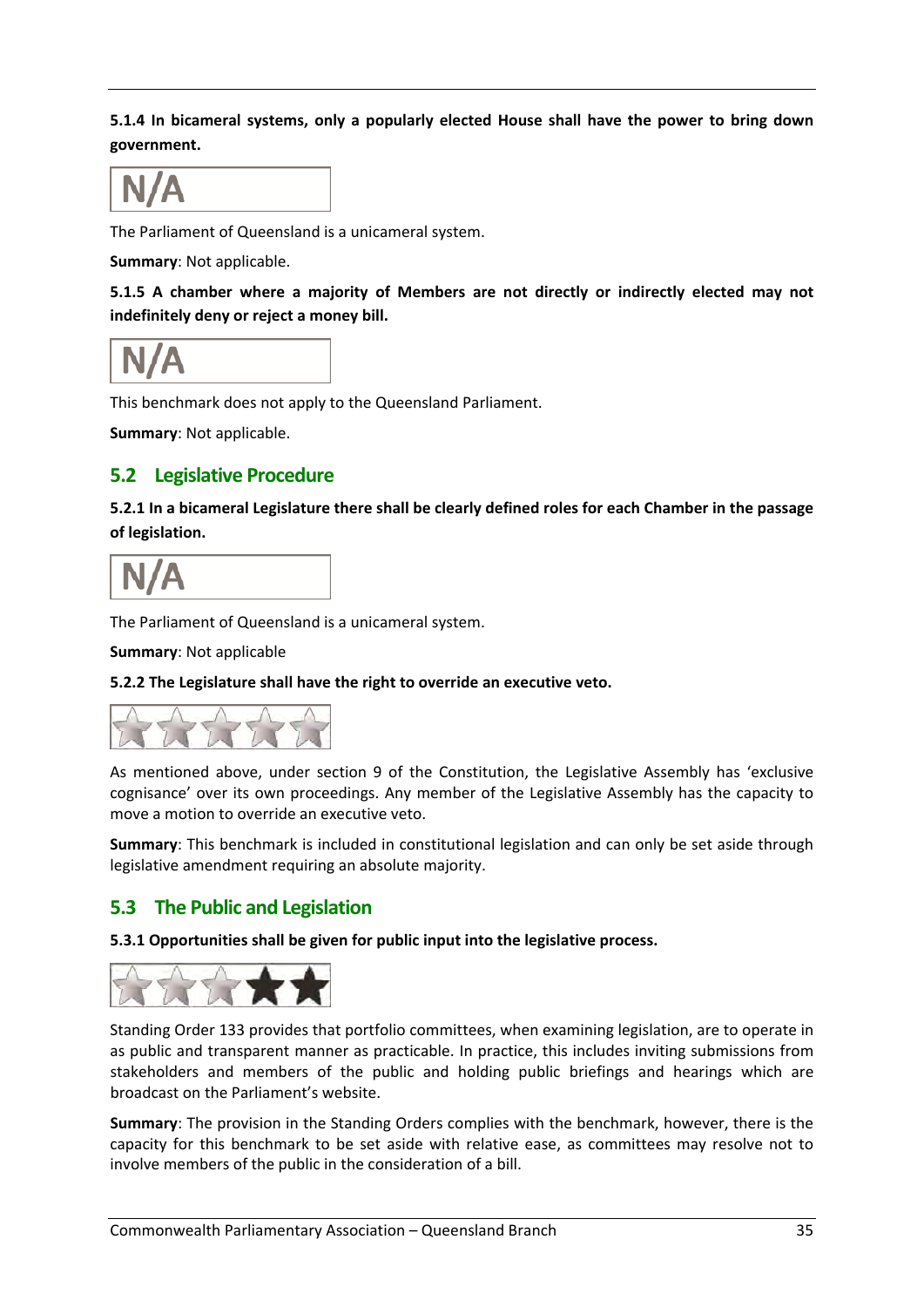**5.3.2 Information shall be provided to the public in a timely manner regarding matters under consideration by the Legislature.** 



Under Standing Orders, the Record of Proceedings and Notice Paper for the next sitting day is published on the Parliament's website shortly after the House has adjourned for the day. The Committee Business Schedule is also published on the Parliament's website.

The Parliamentary Service provides a live broadcast of proceedings in the Chamber and of Committee hearings and briefings.

Tabled papers are made available on the Tabled Papers database as soon as practicable during the recess, and within 24 hours on a sitting day.

Details of the bills currently before the House are also available on the Parliament's website.

**Summary**: The provisions in the Standing Orders comply with the benchmark, however, the Legislative Assembly can suspend the Standing Orders by a simple majority.

#### **5.4 OVERSIGHT FUNCTION**

**5.4.1 The Legislature shall have mechanisms to obtain information from the executive branch sufficient to exercise its oversight function in a meaningful way.** 



Under section 25 of the POQA, the Legislative Assembly and committees may order persons to attend or produce documents or things.

Standing Order 27 also provides for the Legislative Assembly to order documents to be tabled or produced to the House.

Chapter 20 of the Standing Orders, particularly Standing Order 110 and 114, provides members with the ability to seek information through Question Time (Questions Without Notice) and Questions on Notice.

**Summary**: This benchmark is met through legislation, but can be set aside through legislative amendment or the Standing Order may be suspended by a simple majority.

**5.4.2 The oversight authority of the Legislature shall include meaningful oversight of the military security and intelligence services.** 

The Parliament of Queensland does not have oversight of the military security and intelligence services.

**Summary**: Not applicable.

**5.4.3 The oversight authority of the Legislature shall include meaningful oversight of state owned enterprises.** 



Under Standing Order 180 and Schedule 7, members may directly question CEOs of government‐ owned corporations and statutory authorities in estimates hearings.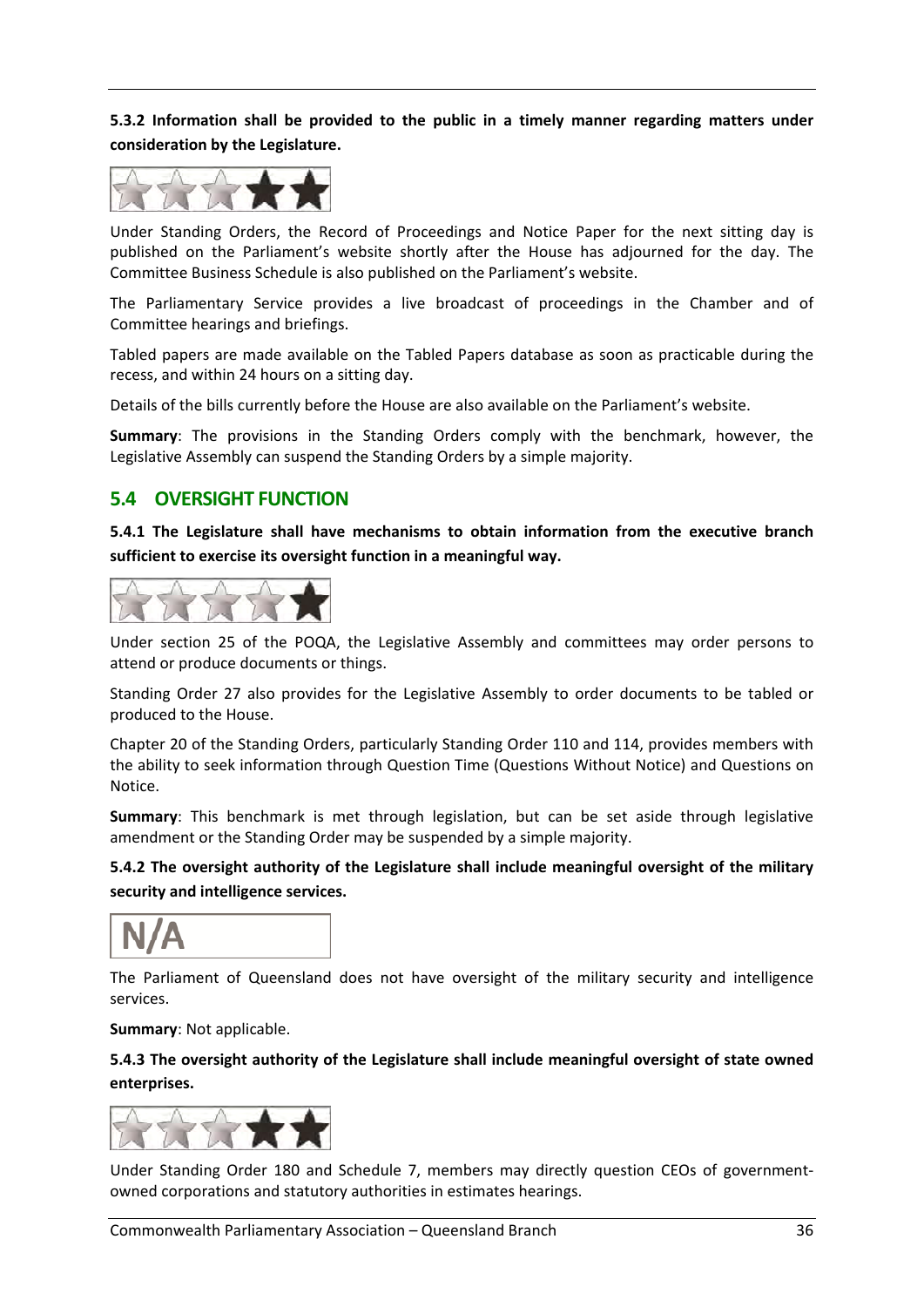**Summary**: The provision in the Standing Order complies with the benchmark, however, the Legislative Assembly can suspend this Standing Order by a simple majority.

## **5.5 Financial and Budget Oversight**

**5.5.1 The Legislature shall have a reasonable period of time in which to review the proposed national budget.** 

![](_page_37_Picture_3.jpeg)

The Constitution provides for annual Appropriation Bills to be referred to portfolio committees for examination at a public hearing (budget estimates process), and that the Appropriation Bill must be accompanied by associated documentation.

Under Queensland legislation and convention, there is no difference between the approval of the appropriation bill and any other bill.

Chapters 30‐31 of Standing Orders set out the procedures for consideration of the state (not national) budget. Ad hoc sessional orders for estimates provide the timeframe. Generally, this has been a 6 – 8 week timeframe, with the estimates hearings for each portfolio committee held over a 2 week period.

**Summary**: This benchmark is met through legislation, but can be set aside through legislative amendment.

**5.5.2 Oversight committees shall provide meaningful opportunities for minority or opposition parties to engage in effective oversight of government expenditures. Typically, the Public Accounts Committee will be chaired by a Member of the opposition party.** 

![](_page_37_Picture_9.jpeg)

Until 2011, a stand‐alone Public Accounts Committee existed. Since August 2011, committees have performed a public accounts and public works function for matters falling within their portfolio.

As mentioned above, the Constitution provides for annual Appropriation Bills to be referred to portfolio committees for examination at a public hearing (budget estimates process), and that the Appropriation Bill must be accompanied by associated documentation.

Section 92 of the POQA provides that in relation to its portfolio area, a committee may consider Appropriation Bills. Chapter 31 of Standing Orders provides that annual appropriations are considered by portfolio committees in estimates hearings.

Membership of committees is determined by formulae contained in the POQA, and the number of non‐government members on committees is determined by the number holdings seats in the Legislative Assembly. However, Standing Orders provide that any member is able to write to the relevant portfolio committee and request permission to participate in an estimates hearing.

**Summary**: This benchmark is included in constitutional legislation in that committees are referred the annual appropriation bill for examination, and therefore can only be changed through legislative amendment requiring an absolute majority. However, it is worth noting that portfolio committees are chaired by government members. The Standing Order provision can be suspended by the Legislative Assembly by a simple majority.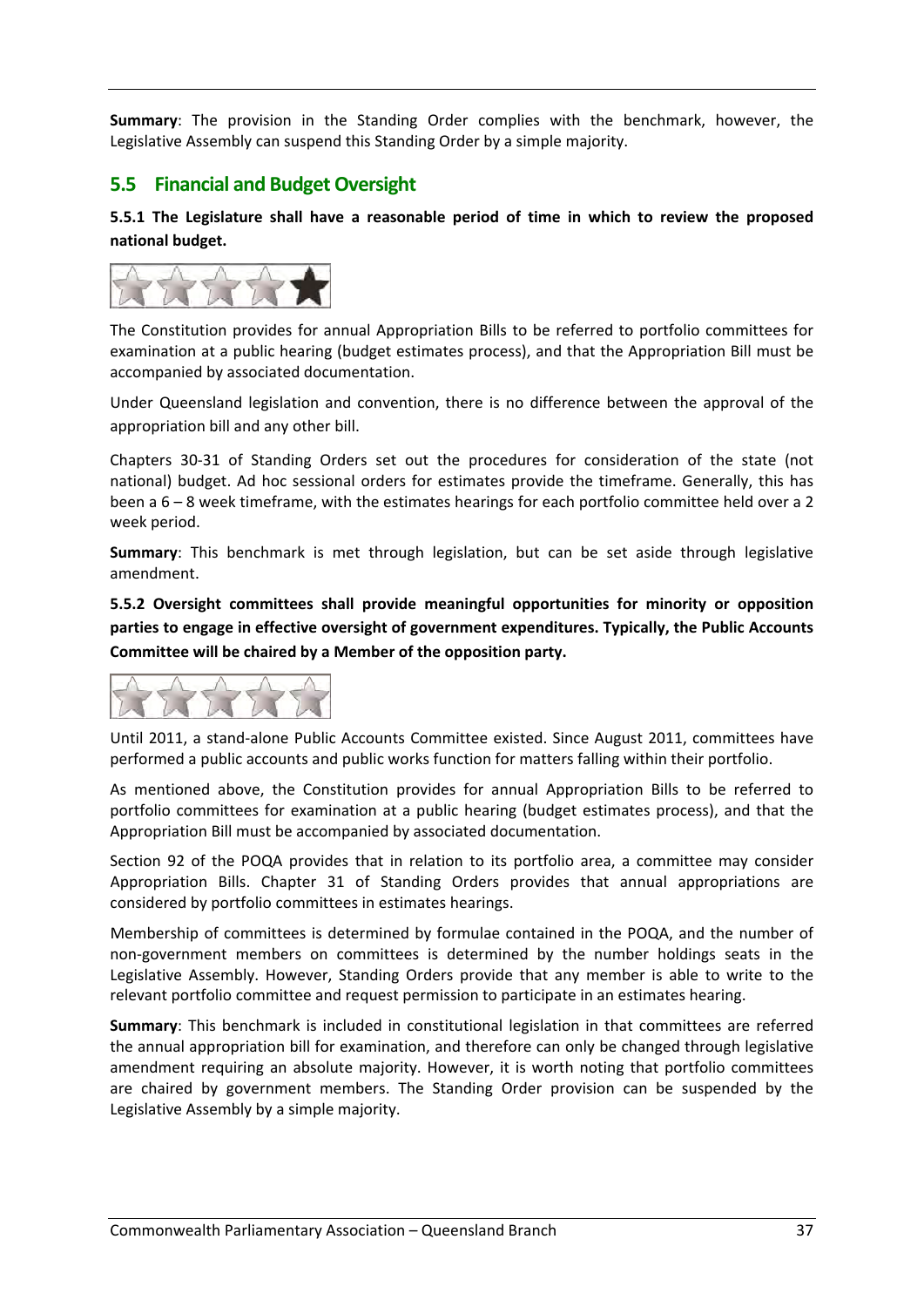**5.5.3 Oversight committees shall have access to records of executive branch accounts and related documentation sufficient to be able to meaningfully review the accuracy of executive branch reporting on its revenues and expenditures.** 

![](_page_38_Figure_1.jpeg)

As noted in 4.9.4 and 5.4.1, committees have the power to call for people, papers and things.

As mentioned above, the Constitution provides for annual Appropriation Bills to be referred to portfolio committees for examination at a public hearing (budget estimates process), and that the Appropriation Bill must be accompanied by associated documentation.

As also mentioned above, chapter 5 of the POQA provides that portfolio committees have a public accounts function, and under chapter 31 of the Standing Orders, annual appropriations are considered by portfolio committees in estimates hearings. Documents available to the committees include the Appropriation Bill, budget strategy and outlook, capital statement, budget measures and the relevant service delivery statement.

**Summary**: This benchmark is included in constitutional legislation and can only be set aside through legislative amendment requiring an absolute majority.

**5.5.4 There shall be an independent, non‐partisan supreme or national audit office whose reports are tabled in the Legislature in a timely manner.** 

![](_page_38_Figure_7.jpeg)

Section 67 of the *Auditor‐General Act 2009* (Auditor‐General Act) establishes the Queensland Audit Office. Section 8 of the Auditor‐General Act provides that the Auditor‐General is not subject to direction in relation to the way audits are conducted or the priority given to audits.

The Auditor‐General provides certain reports to the Speaker for tabling in the Assembly which must be tabled on the next sitting day.

**Summary**: This benchmark is met through legislation, but can be set aside through legislative amendment.

**5.5.5 The supreme or national audit office shall be provided with adequate resources and legal authority to conduct audits in a timely manner.** 

![](_page_38_Figure_12.jpeg)

The Queensland Audit Office is provided with adequate resources and legal authority to conduct audits in a timely manner via the Auditor‐General Act.

The Treasurer must consult with the Finance and Administration Committee (FAC) in developing the proposed budget of the audit office. Section 21 of the Auditor‐General Act provides that the Auditor‐ General must prepare, each financial year, estimates of proposed receipts and expenditure relating to the audit office. The Auditor‐General must give the estimates to the Treasurer and the Treasurer must then consult with the FAC regarding the proposed budget each financial year. It is noted that if the FAC is dissatisfied with the proposed funding, it has the power to report to the parliament.

**Summary**: This benchmark is met through legislation, but can be set aside through legislative amendment.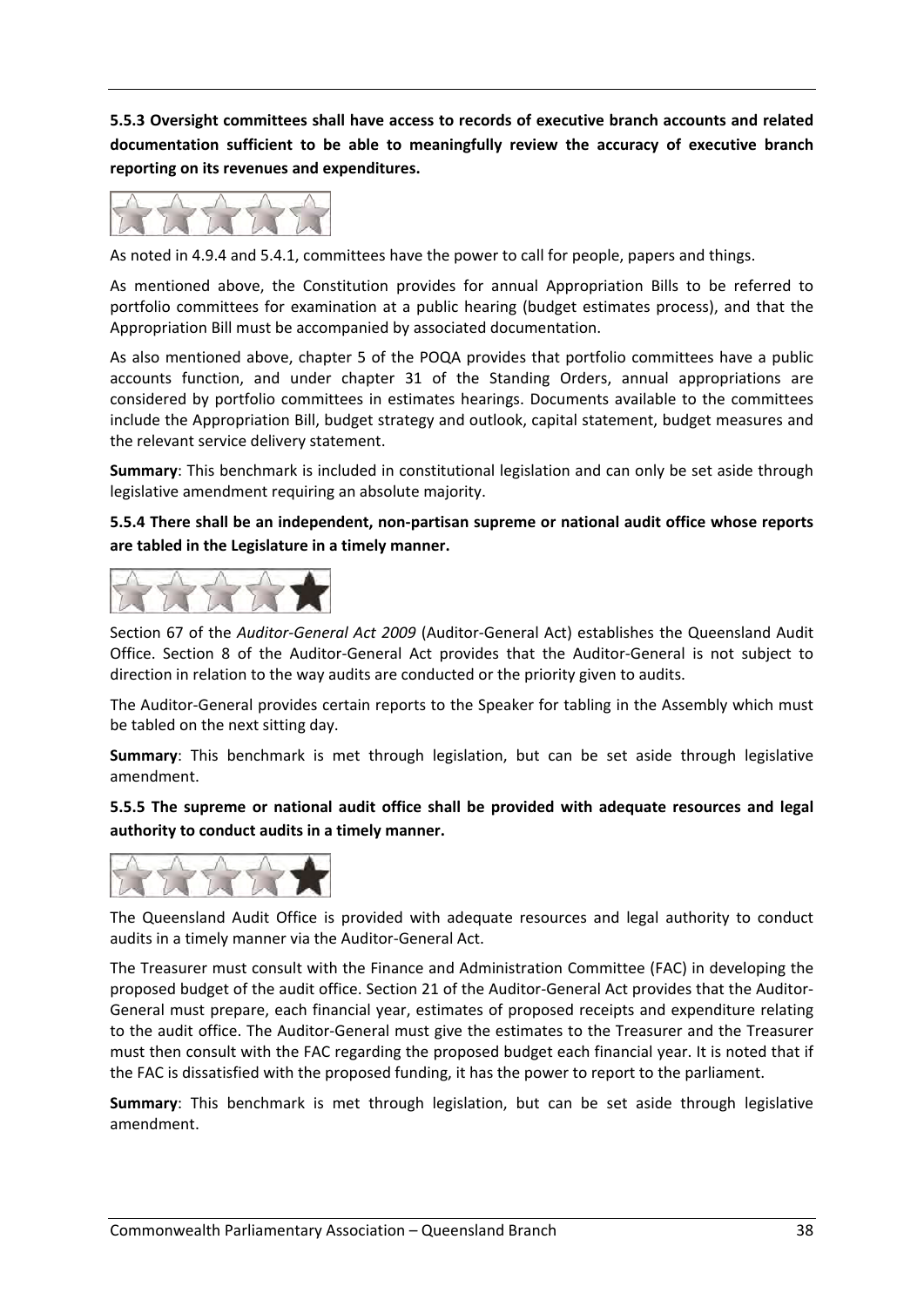#### **5.6 No Confidence and Impeachment**

**5.6.1 The Legislature shall have mechanisms to impeach or censure officials of the executive branch, or express no‐confidence in the government.** 

![](_page_39_Picture_2.jpeg)

While there are no specific provisions, Standing and Sessional Orders provide opportunities for motions, particularly private members' motions, to be debated.

**Summary**: The provisions in the Standing Orders and Sessional Orders that allow motions comply with the benchmark, however, the Legislative Assembly can suspend the Standing or Sessional Orders by a simple majority.

**5.6.2 If the Legislature expresses no confidence in the government the government is obliged to offer its resignation. If the head of state agrees that no other alternative government can be formed, a general election should be held.** 

![](_page_39_Picture_6.jpeg)

If a no‐confidence motion is passed, convention dictates that the Premier would visit the Governor to resign, as the government would no longer have the ability to pass legislation, including a budget.

Convention would dictate that the Governor would call on the Leader of the Opposition to try to form an alternative government. The Governor has the power to summon, prorogue or dissolve the Legislative Assembly under section 15 of the Constitution. Under section 82 of the Electoral Act, the Governor issues writs for a general election.

**Summary**: While convention dictates that the Premier would visit the Governor to resign, there is no requirement on the Premier to do so, and therefore the Queensland Parliament only partially complies with this benchmark.

# **REPRESENTATIONAL FUNCTION**

#### **5.7 Constituent Relations**

**5.7.1 The Legislature shall provide all legislators with adequate and appropriate resources to enable the legislators to fulfil their constituency responsibilities.** 

![](_page_39_Figure_13.jpeg)

The QIRT Act establishes the QIRT, which reviews and decides the remuneration of Members assisting them to fulfill their constitutional responsibilities.

Section 24 of the *Parliamentary Service Act 1988* provides for the Parliamentary Service to provide administrative and support services to Members, which includes electorate office staff and offices.

Resources and facilities apply equally to all members, on the parliamentary precinct and their electorate offices, regardless of their political party.

**Summary**: This benchmark is met through legislation, but can be set aside through legislative amendment.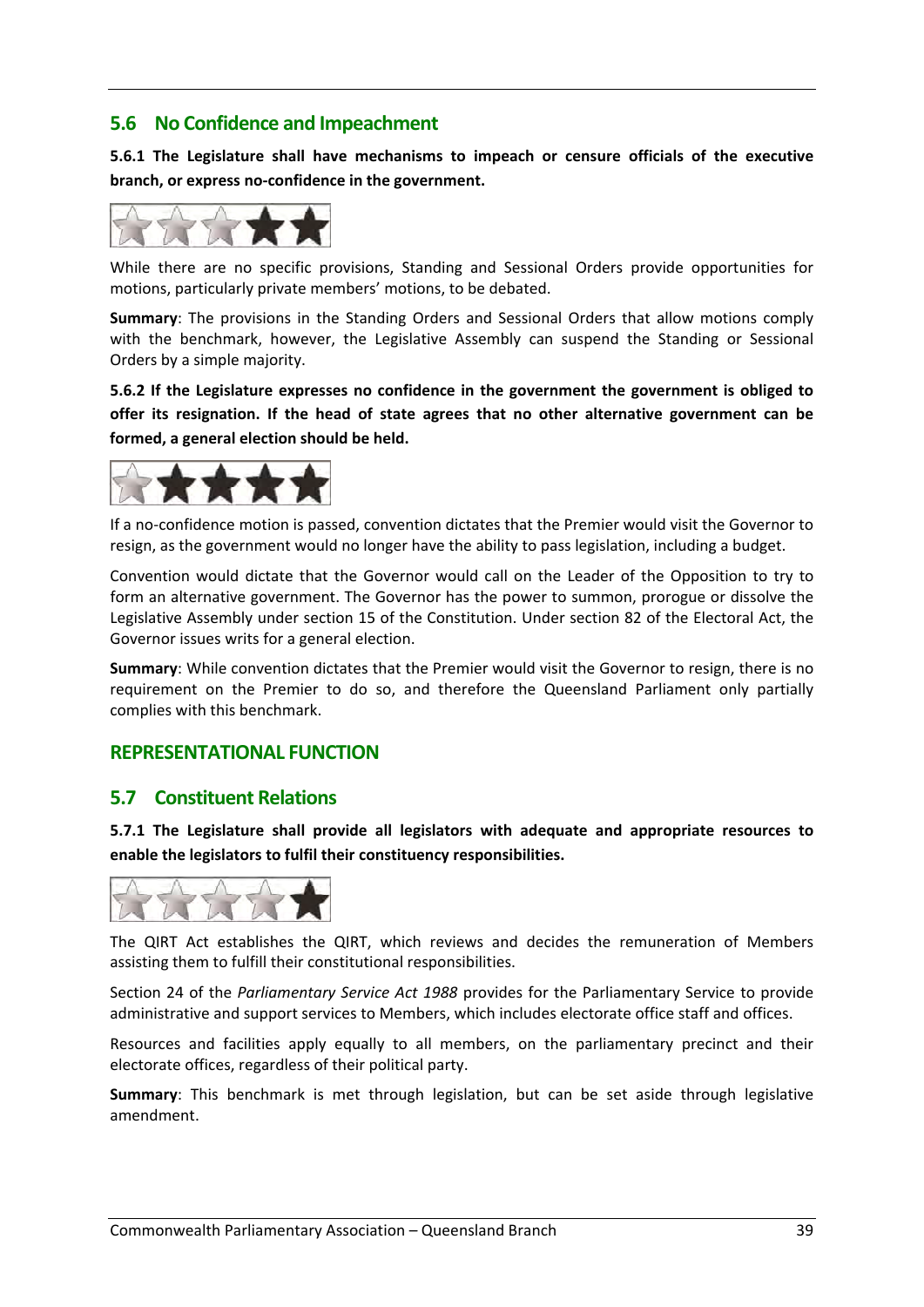## **5.8 Parliamentary Networking and Diplomacy**

**5.8.1 The Legislature shall have the right to receive development assistance to strengthen the institution of parliament.** 

The Parliament of Queensland does not receive development assistance.

**Summary**: Not applicable.

**5.8.2 Members and staff of Parliament shall have the right to receive technical and advisory assistance, as well as to network and exchange experience with individuals from other Legislatures.** 

![](_page_40_Figure_6.jpeg)

The Parliamentary Service provides members with advice on parliamentary procedures and the functions of parliament generally.

As mentioned above, section 2.4.4.1 of the Members' Remuneration Handbook outlines opportunities available to members through the CPA.

Parliamentary Service staff have networking/exchange experiences through organisations such as the Australasian Study of Parliament Group and the Australia and New Zealand Association of Clerks‐at‐ the‐Table.

**Summary**: The provision in the Members' Remuneration Handbook complies with the benchmark, however, there is the capacity for this benchmark to be set aside with relative ease by the Speaker who determines such entitlements.

# **5.9 Summary**

The Parliament meets the majority of the 'Functions of the Legislature' benchmarks provided by the CPA. Of the 22 benchmarks that make up this section, five were not applicable to the Queensland Parliament. The Queensland Parliament's rating against each of the remaining benchmarks made a total of 66 points out of a potential score of 85 points (17 applicable benchmarks).

#### **Legislative Function**

The Parliament meets the majority of the benchmarks that are applicable, however there are limitations on public input.

Where a bill is deemed urgent, it may not be referred to a committee for scrutiny at all and therefore there is no opportunity for the public to have any input.

Also, despite there being a separate appropriation bill for the parliament, it is not the legislature that determines the budget, it can only approve it. The executive determines the budget and given the executive numbers in parliament, the bill always passes with limited scope for amendments by the parliament.

#### **Oversight Function**

The Parliament meets the majority of the benchmarks that are applicable, however there are limitations to the benchmarks on financial and budget oversight.

While the Treasurer must consult with the committee regarding the budget of the Auditor‐General, it is still the executive of the day that determines the budget. The committee can only report its dissatisfaction to the House, it cannot change the budget.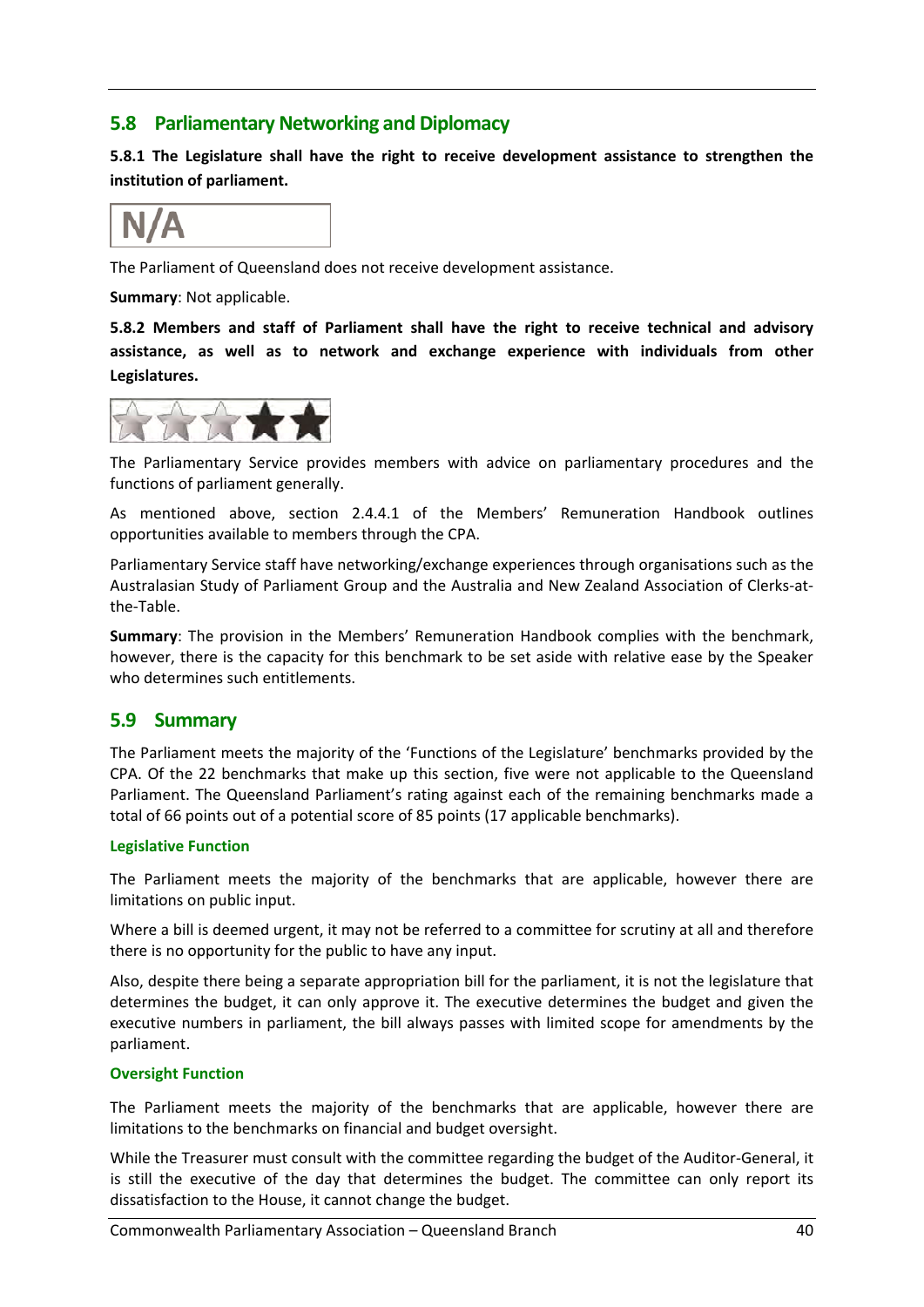In terms of no confidence motions, while any member can move a no confidence motion, a large majority and strict party discipline restrict the application. Furthermore, members don't always resign when a motion of no confidence has been passed.

#### **Representational Function**

The Parliament meets all of these benchmarks, however as noted above, the executive determines the budget of the Parliamentary Service, which can restrict the available resources available to members.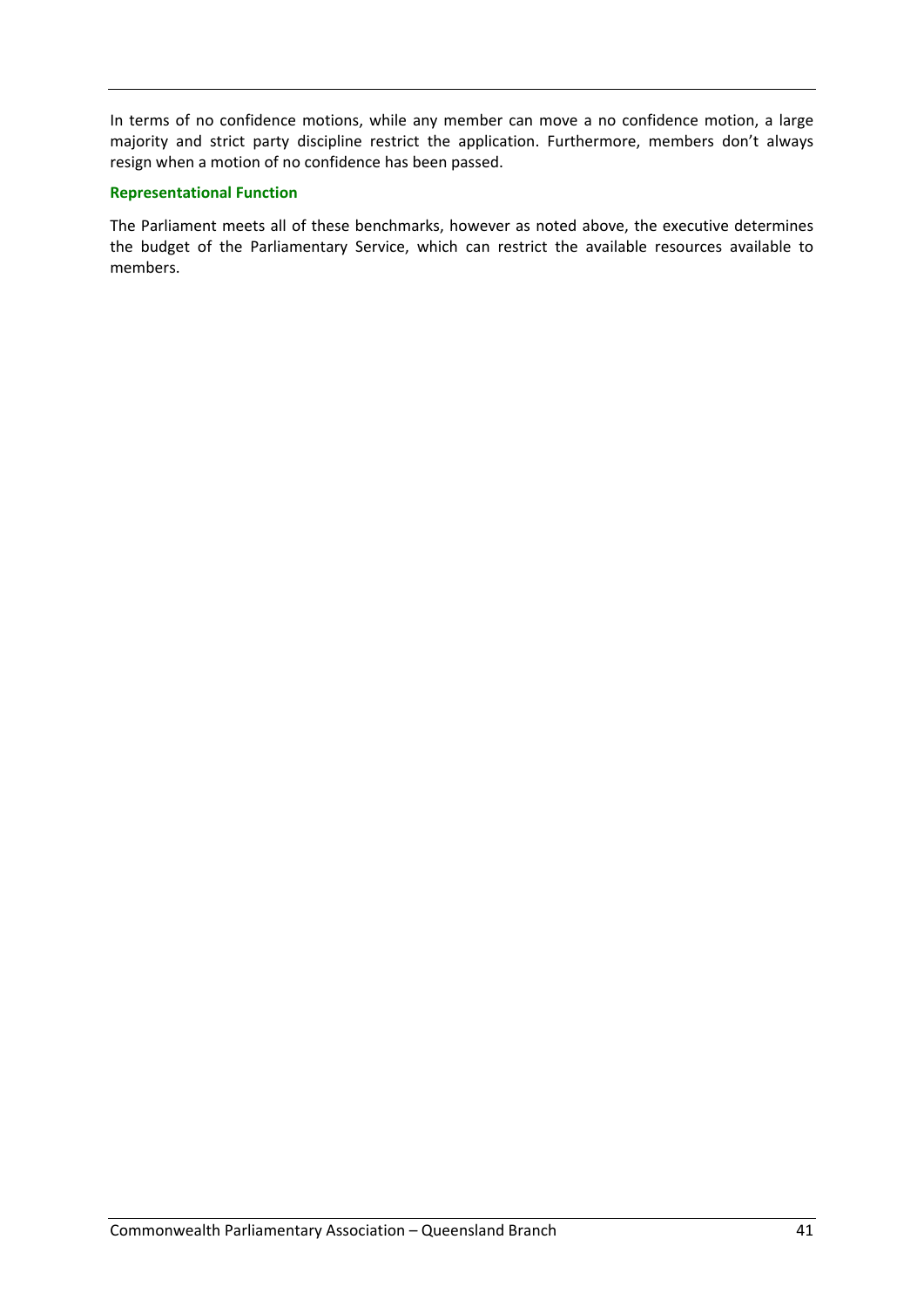# **6 VALUES OF THE LEGISLATURE**

This section of the benchmarks covers the values of the Legislature, including:

- accessibility
- ethical governance

## **ACCESSIBILITY**

#### **6.1 Citizens and the Press**

**6.1.1 The Legislature shall be accessible and open to citizens and the media, subject only to demonstrable public safety and work requirements** 

![](_page_42_Figure_7.jpeg)

Under Standing Orders 284 & 286, the Speaker controls public access to the House whilst the House is sitting subject to their proper conduct.

The Speaker and Clerk are authorised to broadcast proceedings over the internet under Standing Order 36.

Section 50 of the POQA provides that the House or a committee may authorise the publication of proceedings. The record of proceedings and tabled documents are published on the internet under Chapter 4 of the Standing Orders.

Under Standing Order 207, persons can be admitted to the public hearing of a committee as the discretion of the Chairperson, and as advised earlier, under Standing Order 133 (2) committees are to operate in as public and transparent manner as applicable.

**Summary**: The provisions in the Standing Orders comply with the benchmark, however, the Legislative Assembly can suspend these Standing Orders by a simple majority.

**6.1.2 The Legislature should ensure that the media are given appropriate access to the proceedings of the Legislature without compromising the proper functioning of the Legislature and its rules of procedure.** 

![](_page_42_Figure_14.jpeg)

The House (by authorisation of the Speaker) and Committees agree to media guidelines to give appropriate access to proceedings.

*Rules for Media Access to Parliamentary Precinct and the Legislative Assembly Chamber* are approved by the Speaker and tabled in the House.

Parliamentary proceedings are broadcast live and also via live internet stream.

**Summary**: The provisions in the guidelines and rules comply with the benchmark, however, there is the capacity for this benchmark to be set aside with relative ease by the Speaker.

**6.1.3 The Legislature shall have a non‐partisan media relations facility.** 

![](_page_42_Picture_20.jpeg)

The Speaker determines access to the 'Parliamentary Media Gallery' provided they comply with specific requirements outlined in the *Rules for Media Access to Parliamentary Precinct and the*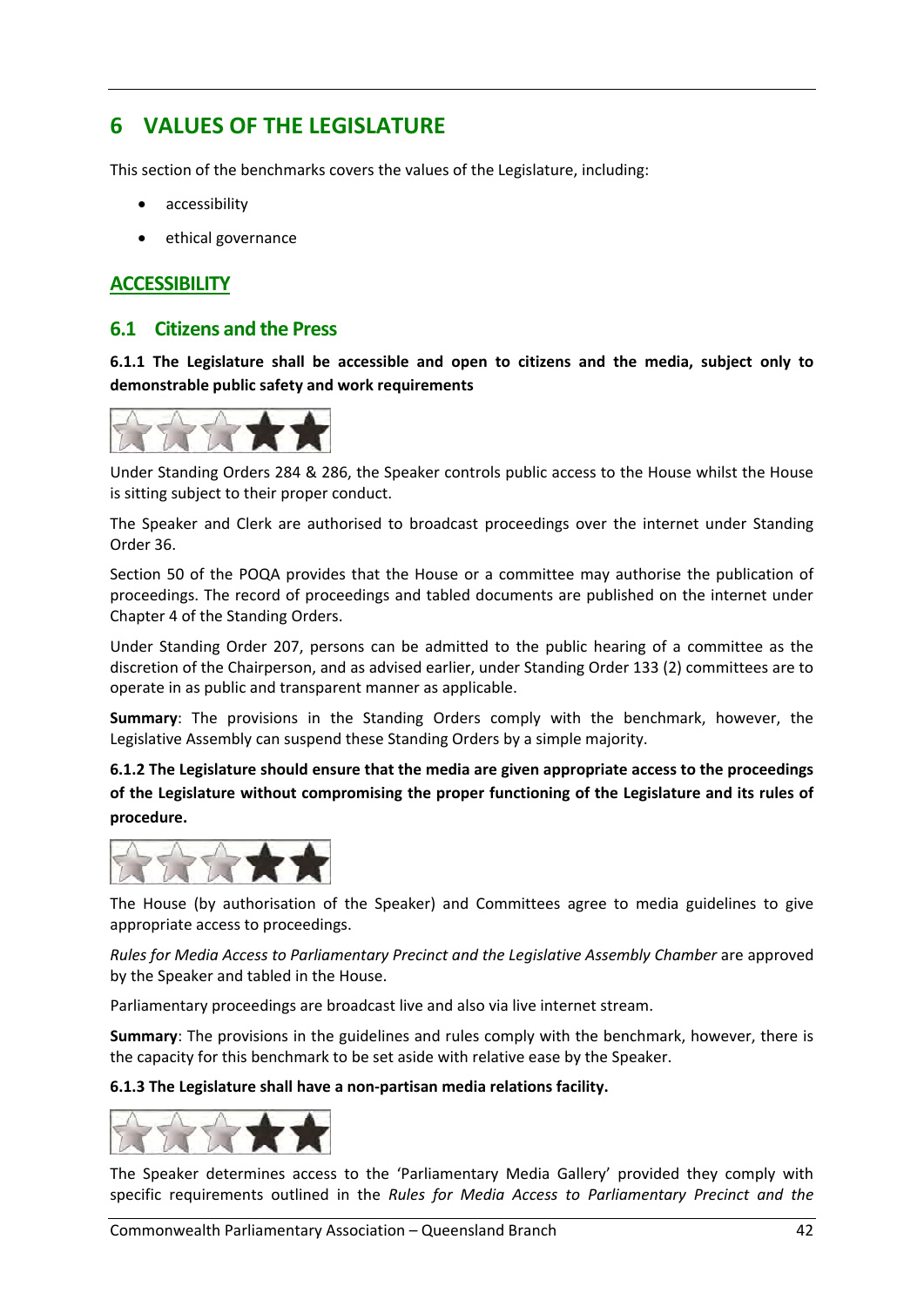*Legislative Assembly Chamber.* There are also facilities for print, radio and television journalists on the parliamentary precinct.

**Summary**: The provisions in the rules comply with the benchmark, however, there is the capacity for this benchmark to be set aside with relative ease by the Speaker.

**6.1.4 The Legislature shall promote the public's understanding of the work of the Legislature.** 

![](_page_43_Picture_3.jpeg)

The Parliamentary Service contains a 'Parliamentary Education and Communications Secretariat' who is responsible for promoting understanding of the Parliament and Committees.

**Summary**: The Queensland Parliament complies with the benchmark, however, there is the capacity for this benchmark to be set aside with relative ease, as the promotion of the public's understanding of the work of the Legislature is not required by legislation.

## **6.2 Languages**

**6.2.1 Where the constitution or parliamentary rules provide for the use of multiple working languages, the Legislature shall make every reasonable effort to provide for simultaneous interpretation of debates and translation of records.** 

The Parliament of Queensland does not use multiple working languages.

**Summary**: Not applicable.

#### **ETHICAL GOVERNANCE**

#### **6.3 Transparency and Integrity**

**6.3.1 Legislators should maintain high stands of accountability, transparency and responsibility in the conduct of all public and parliamentary matters.** 

![](_page_43_Figure_14.jpeg)

Under section 86 of the POQA, the CLA is responsible for setting ethical standards for members, including publishing and reviewing a code of ethical conduct for members (other than members in their capacity as Ministers), to assist and educate members in terms of their obligations.

The Ethics Committee established under the POQA is responsible for investigating alleged breaches against the Code of Ethical Standards and contempts of Parliament. Section 37 of the POQA defines contempts and provides a list of examples of contempt. Part 10 of the Standing Orders addresses the powers, rights and immunities of legislators, including addressing contempts.

The Integrity Commissioner, established by section 6 of the *Integrity Act 2009*, can provide written advice to a member on ethics or integrity issues.

Section 64 of the POQA provides criteria for disqualification of candidacy for election, for example, if the person has been convicted of bribery, while section 73 of the POQA provides for the automatic vacation of a members' seat if convicted of a range of offences.

**Summary**: This benchmark is met through legislation, but can be set aside through legislative amendment.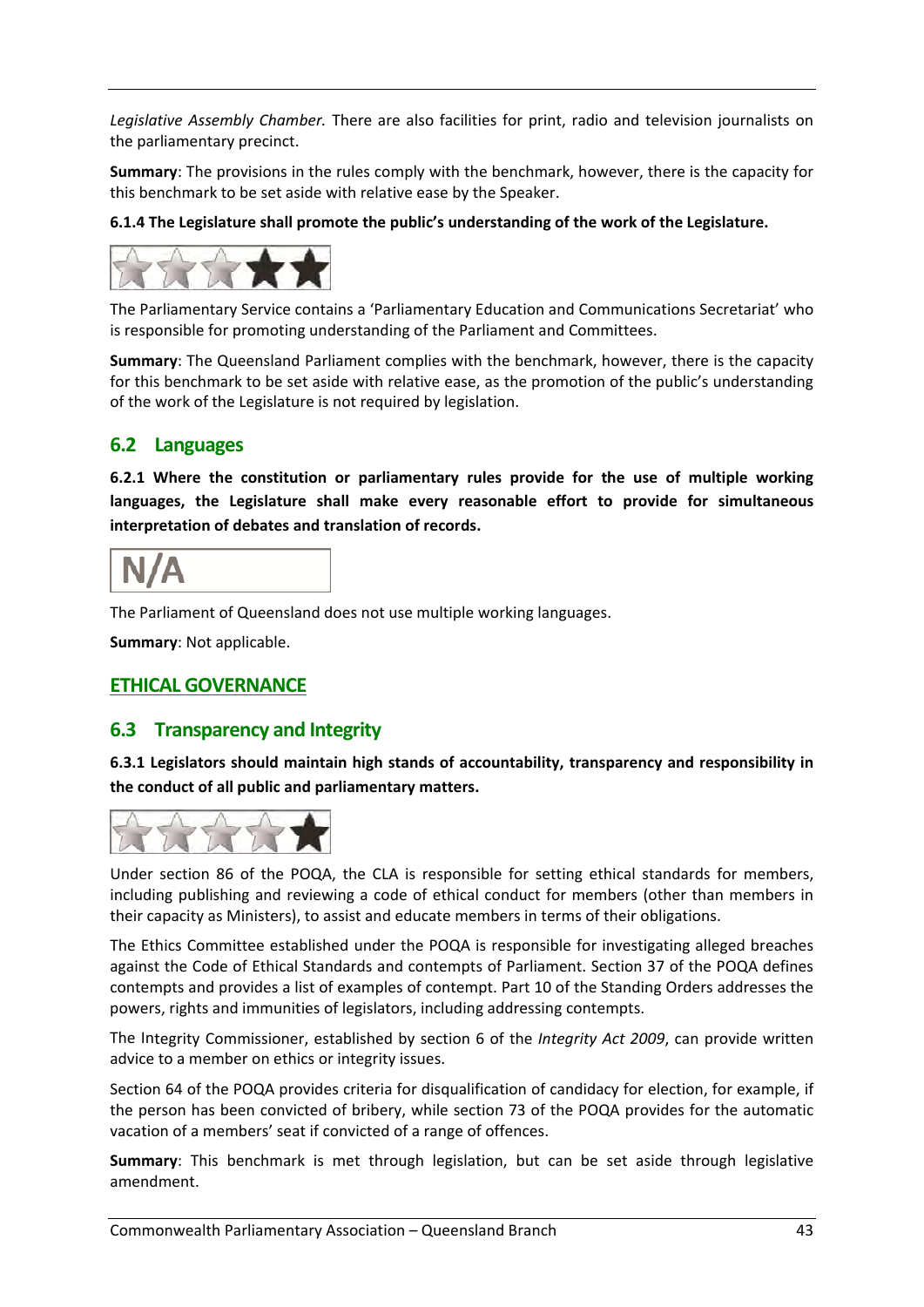**6.3.2 The Legislature shall approve and enforce a code of conduct, including rules on conflicts of interest and the acceptance of gifts.** 

![](_page_44_Picture_1.jpeg)

As noted in 6.3.1, the Code of Ethical Standards applies to all members. It provides the rules for conflicts of interests and the acceptance of gifts. The Code of Ethical Standards also provides a mechanism for resolving conflicts in that conflicts are to be resolved in the public interest.

In addition, section 69B of the POQA provides that all members must provide a statement of interests to the Clerk one month after taking their seats. The register is to be updated within a month of any changes.

The particulars of the statement of interest are set out in Schedule 2 of the Standing Orders.

Any member pecuniarily interested may not vote in the House under Standing Order 259.

Under section 104 of the POQA, the Ethics Committee is responsible for dealing with complaints about the ethical conduct of particular members, including the responsibility to:

- a) consider complaints referred to the committee about particular members failing to register particular interests; and
- b) consider complaints against particular members for failing to comply with the code of ethical conduct for members, report on complaints to the Assembly and recommend action by the Assembly.

**Summary**: This benchmark is met through legislation and the Code of Ethical Standards, but can be set aside through legislative amendment or amendments to the Code of Ethical Standards by the CLA.

#### **6.3.3 Legislatures shall require legislators to fully and publicly disclose their financial assets and business interests.**

![](_page_44_Picture_11.jpeg)

As above in 10.3.2, members are required to declare financial and business interests in a register of interests in accordance with section 69B of the POQA.

**Summary**: This benchmark is met through legislation, but can be set aside through legislative amendment.

**6.3.4 There shall be mechanisms to prevent, disclose, detect, and bring to justice legislators and staff engaged in corrupt practices.** 

![](_page_44_Figure_15.jpeg)

The Crime and Corruption Commission (CCC) is an independent statutory body established under the *Crime and Corruption Act 2001*. It is responsible for investigating alleged corrupt conduct, as well as improving the integrity of, and reducing the incidence of corruption in, the public sector. Corrupt conduct may also be dealt with under the Criminal Code.

The CEO of the Parliamentary Service has responsibility for reporting suspected misconduct to the CCC.

**Summary**: This benchmark is met through legislation, but can be set aside through legislative amendment.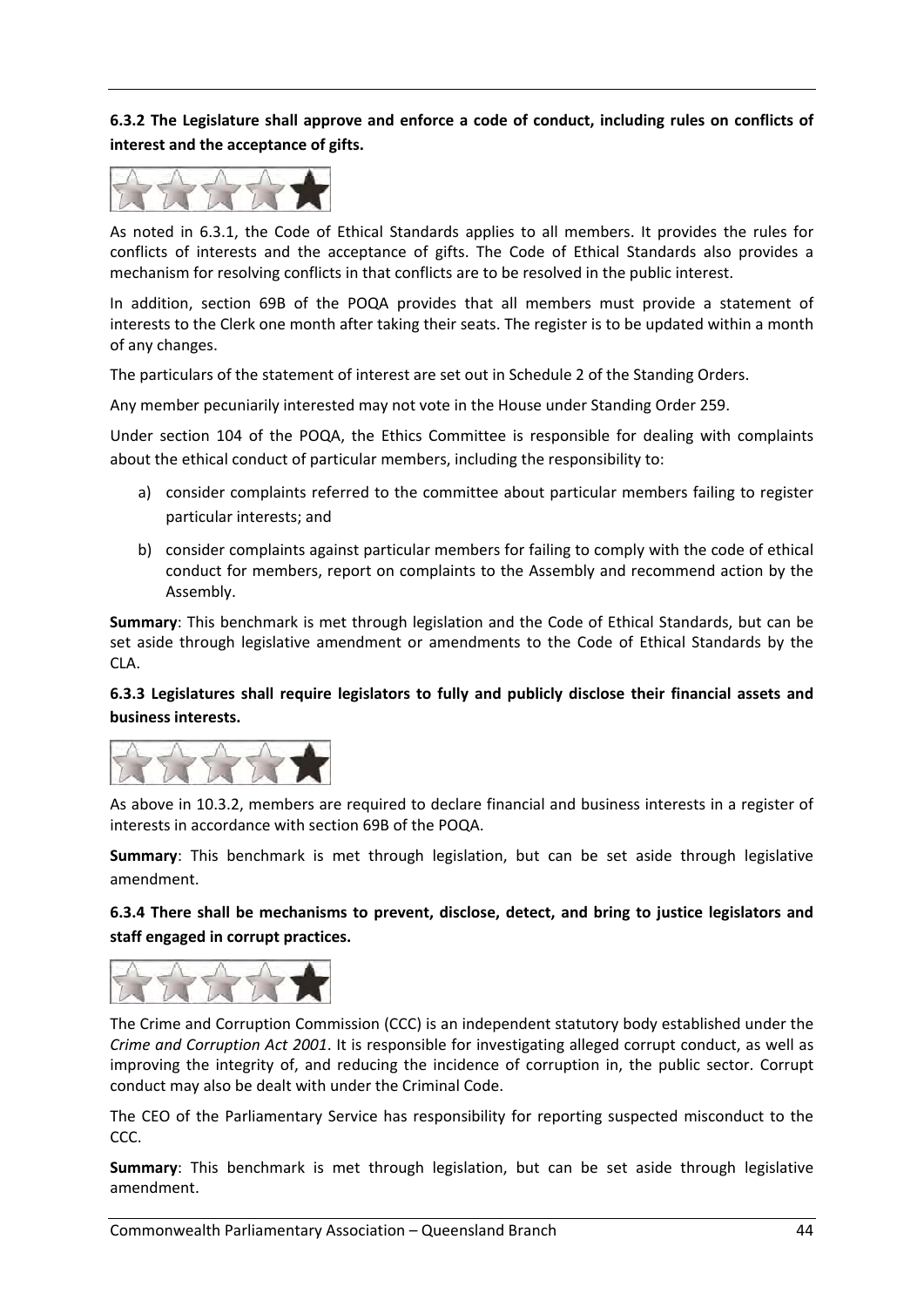## **6.4 Summary**

The Parliament meets the majority of the 'Values of the Legislature' benchmarks provided by the CPA. Of the nine benchmarks that make up this section, one was not applicable to the Queensland Parliament. The Queensland Parliament's rating against each of the remaining benchmarks made a total of 28 points out of a potential score of 40 points (8 applicable benchmarks).

#### **Accessibility**

The Parliaments meets all of the benchmarks which are applicable, although it is worth noting that none of the benchmarks are guided by legislation.

#### **Ethical Governance**

The Parliament meets all of the benchmarks.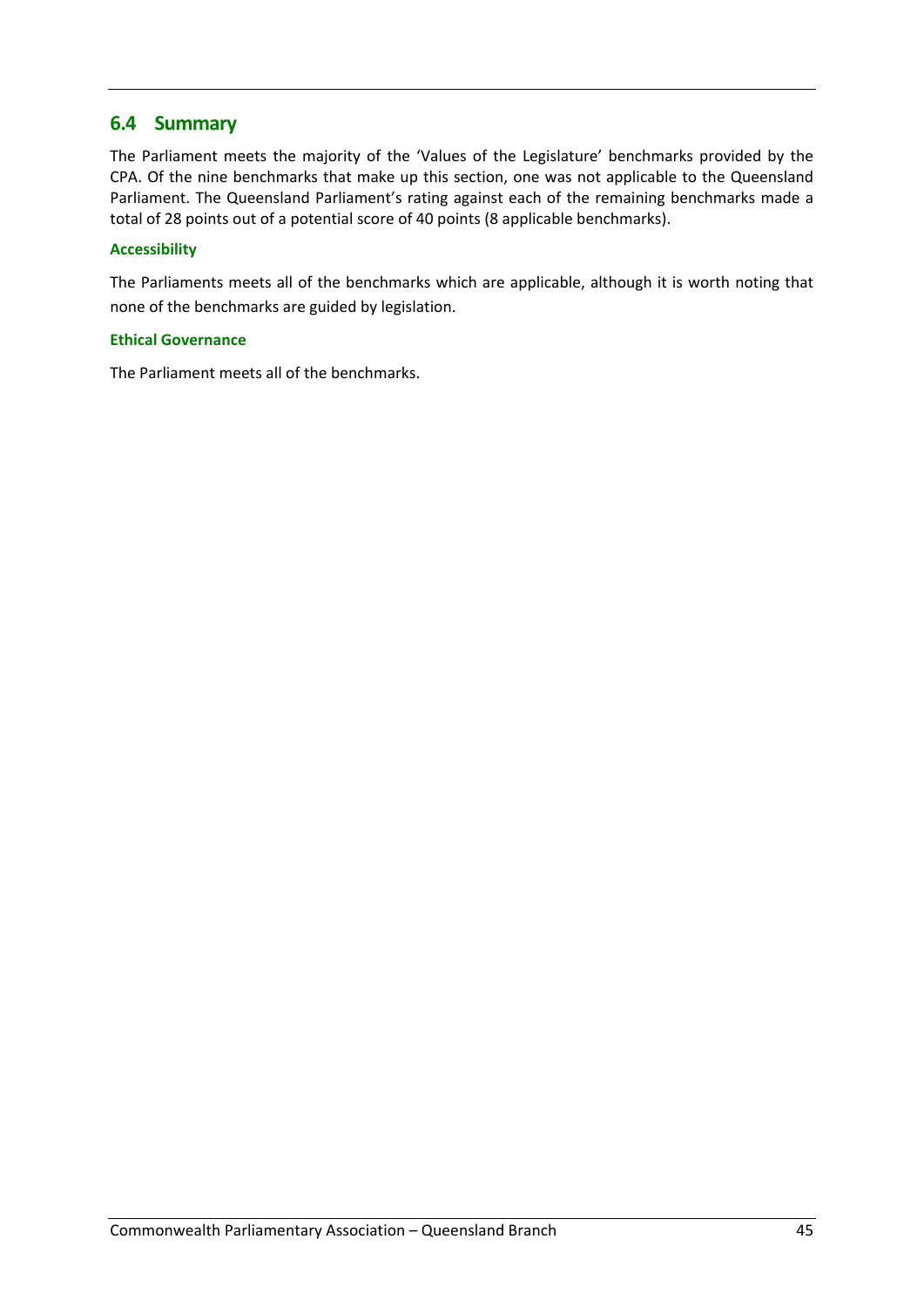# **7 CONCLUSION**

Overall, the Queensland Parliament performs well against the benchmarks, although there is always room for improvement as in any parliamentary system.

The results of the benchmarking process are shown below, against a potential score for the applicable benchmarks.

| <b>BENCHMARKS</b>               | <b>QLD PARLIAMENT SCORE</b> | <b>POTENTIAL SCORE</b> |
|---------------------------------|-----------------------------|------------------------|
| General                         | 60                          | 65                     |
| Organisation of the Legislature | 150                         | 200                    |
| Functions of the Legislature    | 66                          | 85                     |
| Values of the Legislature       | 28                          | 40                     |
| <b>TOTAL</b>                    | 304                         | 390                    |

One of the more obvious challenges to improving against the benchmarks is due to the dominance of the executive. However, as Queensland is a unicameral parliament, dominated by two major parties, it is not anticipated that there will be significant changes to this situation in the near future.

That said, the Queensland Parliament has undertaken significant reform in recent years, such as through the introduction of the current portfolio based committee system in 2011, and continues to identify areas to improve its governance, the Constitution of Queensland and Other Legislation Amendment Bill 2016 as mentioned in the report being a case in point.

While many of the benchmarks were rated with three or four stars in accordance with the ease with which the benchmark can be set aside, it is unlikely in most if not all cases that the Legislative Assembly would attempt to do so. Following the Fitzgerald Inquiry in the 1980s, it would not be in the political interest of either of the major parties to be seen to remove or significantly alter current governance arrangements.

The Parliament will continue to work on strengthening its democratic performance and keeping up to date with advances in parliamentary practices and procedures into the future.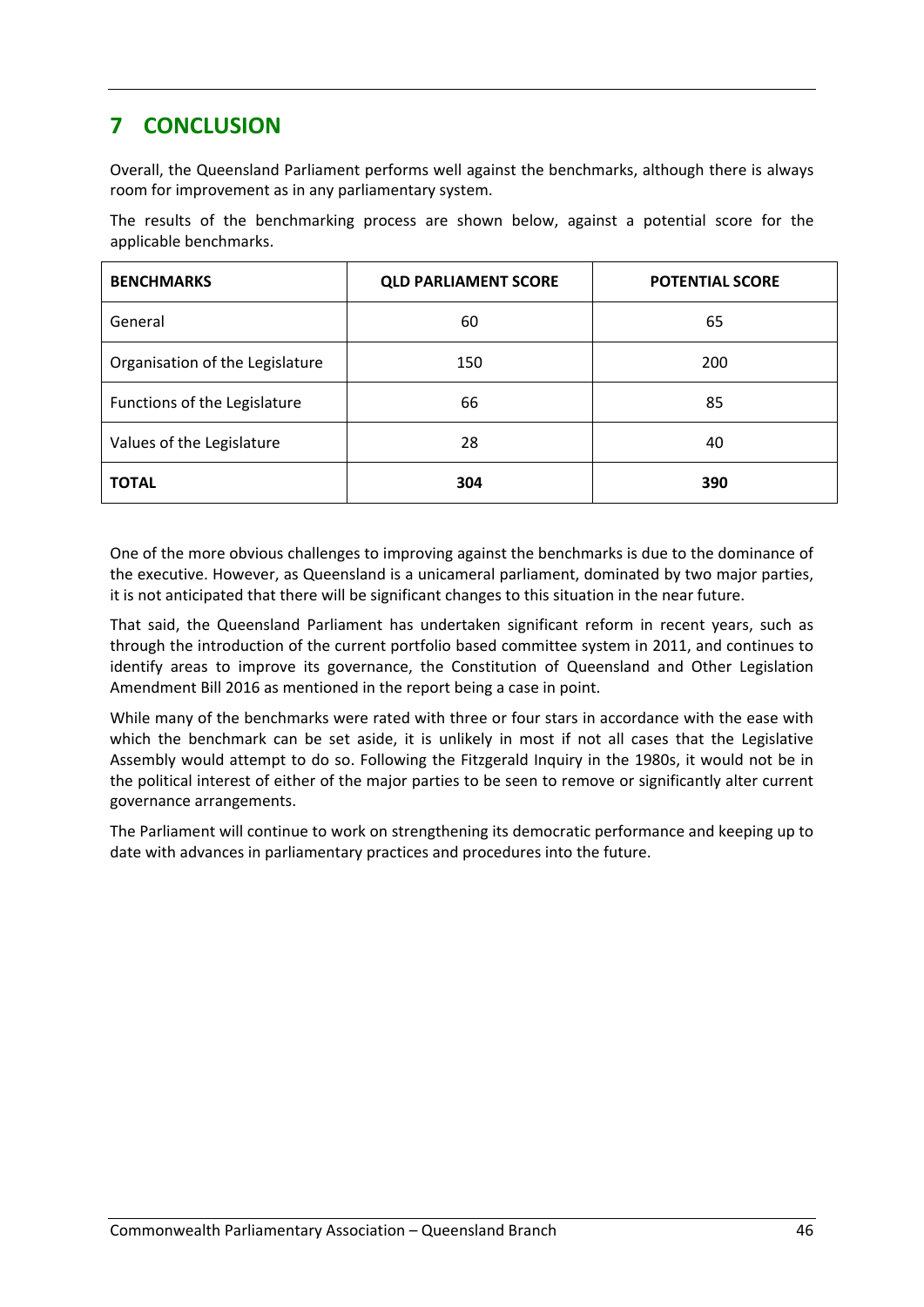# **APPENDIX A**

#### **Table 1: General**

| <b>Benchmark</b>                                                                                                                                                                      | <b>Benchmark</b><br>met? | <b>Type of governance</b>  |
|---------------------------------------------------------------------------------------------------------------------------------------------------------------------------------------|--------------------------|----------------------------|
| General                                                                                                                                                                               |                          |                            |
| 1.1 Elections                                                                                                                                                                         |                          |                            |
| 1.1.1 Members of the popularly elected or only<br>house shall be elected by direct universal and<br>equal suffrage in a free and secret ballot                                        | Yes                      | Constitutional legislation |
| 1.1.2<br>Legislative<br>elections<br>shall<br>meet<br>international<br>standards<br>for<br>genuine<br>and<br>transparent elections                                                    | Yes                      | Legislation                |
| 1.1.3 Term lengths for members of the popular<br>house shall reflect the need for accountability<br>through regular and periodic legislative elections                                | Yes                      | Constitutional legislation |
| 1.2 Candidate Eligibility                                                                                                                                                             |                          |                            |
| 1.2.1 Restrictions on candidate eligibility shall not<br>be based on religion, gender, ethnicity, race or<br>disability                                                               | Yes                      | Legislation                |
| 1.2.2 Special measures to encourage the political<br>participation of marginalized groups shall be<br>narrowly drawn to accomplish precisely defined,<br>and time-limited, objectives | <b>Not</b><br>applicable |                            |
| 1.3 Incompatibility of Office                                                                                                                                                         |                          |                            |
| 1.3.1 No elected Member shall be required to<br>take a religious oath against his or her conscience<br>in order to take his or her seat in the Legislature                            | Yes                      | Constitutional legislation |
| 1.3.2 In a bicameral Legislature, a legislator may<br>not be a Member of both Houses                                                                                                  | <b>Not</b><br>applicable |                            |
| 1.3.3 A legislator may not simultaneously serve in<br>the judicial branch or as a civil servant of the<br>executive branch                                                            | Yes                      | Constitutional legislation |
| 1.4 Immunity                                                                                                                                                                          |                          |                            |
| 1.4.1 Legislators shall have immunity for anything<br>said in the course of the proceedings of<br>Legislature                                                                         | Yes                      | Constitutional legislation |
| 1.4.2 Parliamentary immunity shall not extend<br>beyond the term of office; but a former legislator<br>shall continue to enjoy protection for his or her<br>term of office            | Yes                      | Constitutional legislation |
| 1.4.3 The executive branch shall have no right or<br>power to lift the immunity of a legislator                                                                                       | Yes                      | Constitutional legislation |
| 1.4.4 Legislators must be able to carry out their<br>legislative<br>and<br>constitutional<br>functions<br>in<br>accordance with the constitution, free from<br>interference           | Yes                      | Constitutional legislation |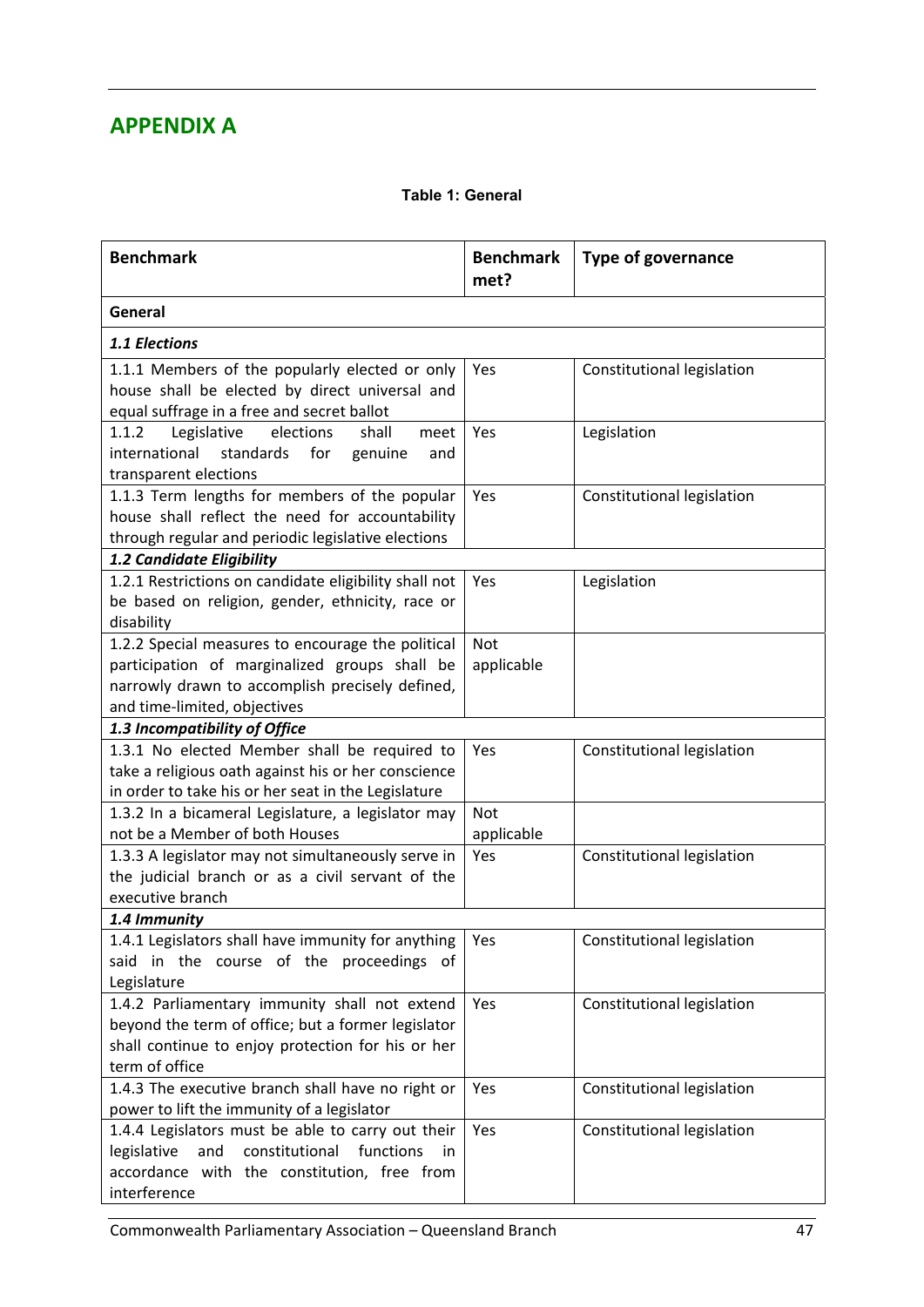| <b>Benchmark</b>                                                                                                                                                                                                                                              | <b>Benchmark</b><br>met? | Type of governance             |
|---------------------------------------------------------------------------------------------------------------------------------------------------------------------------------------------------------------------------------------------------------------|--------------------------|--------------------------------|
| <b>1.5 Remuneration and Benefits</b>                                                                                                                                                                                                                          |                          |                                |
| 1.5.1 The Legislature shall provide<br>proper<br>and reimbursement<br>remuneration<br>οf<br>parliamentary expenses to legislators for their<br>service, and all forms of compensation<br>shall be allocated on a non-partisan basis<br><b>1.6 Resignation</b> | <b>Yes</b>               | Legislation                    |
| 1.6.1 Legislators shall have the right to resign<br>their seats                                                                                                                                                                                               | Yes                      | Legislation                    |
| 1.7 Infrastructure                                                                                                                                                                                                                                            |                          |                                |
| 1.7.1 The Legislature shall have adequate physical<br>infrastructure to enable Members and staff to<br>fulfil their responsibilities                                                                                                                          | <b>Yes</b>               | Legislation, Manual/Guidelines |

#### **Benchmark Benchmark met? Type of governance 2. Procedure and Sessions** *2.1 Rules of Procedure* 2.1.1 Only the Legislature may adopt and amend its rules of procedure Yes | Constitutional legislation/ Practice *2.2 Presiding Officers* 2.2 The Legislature shall select or elect presiding offices pursuant to criteria and procedures clearly defined in the rules of procedure Yes | Legislation/ Standing Rules and Orders *2.3 Convening Sessions* 2.3.1 The Legislature shall meet regularly, at intervals sufficient to fulfil its responsibilities Yes | Constitutional legislation 2.3.2 The Legislature shall have procedures for calling itself into regular session Yes Standing Rules and Orders 2.3.3 The Legislature shall have procedures for calling itself into extraordinary or special session Yes | Constitutional | legislation /Convention/ Handbook 2.3.4 Provisions for the executive branch to convene a special session of the Legislature shall be clearly specified Yes | Constitutional legislation *2.4 Agenda* 2.4.1 Legislators shall have the right to vote to amend the proposed agenda for debate Yes | Standing Rules and Orders/ Sessional Orders/Handbook 2.4.2 Legislators in the lower house or only House shall have the right to initiate legislation and to offer amendments to proposed legislation Yes | Constitutional legislation/ Standing Rules and Orders **Benchmark Benchmark Type of governance**

#### **Table 2: Organisation of the Legislature**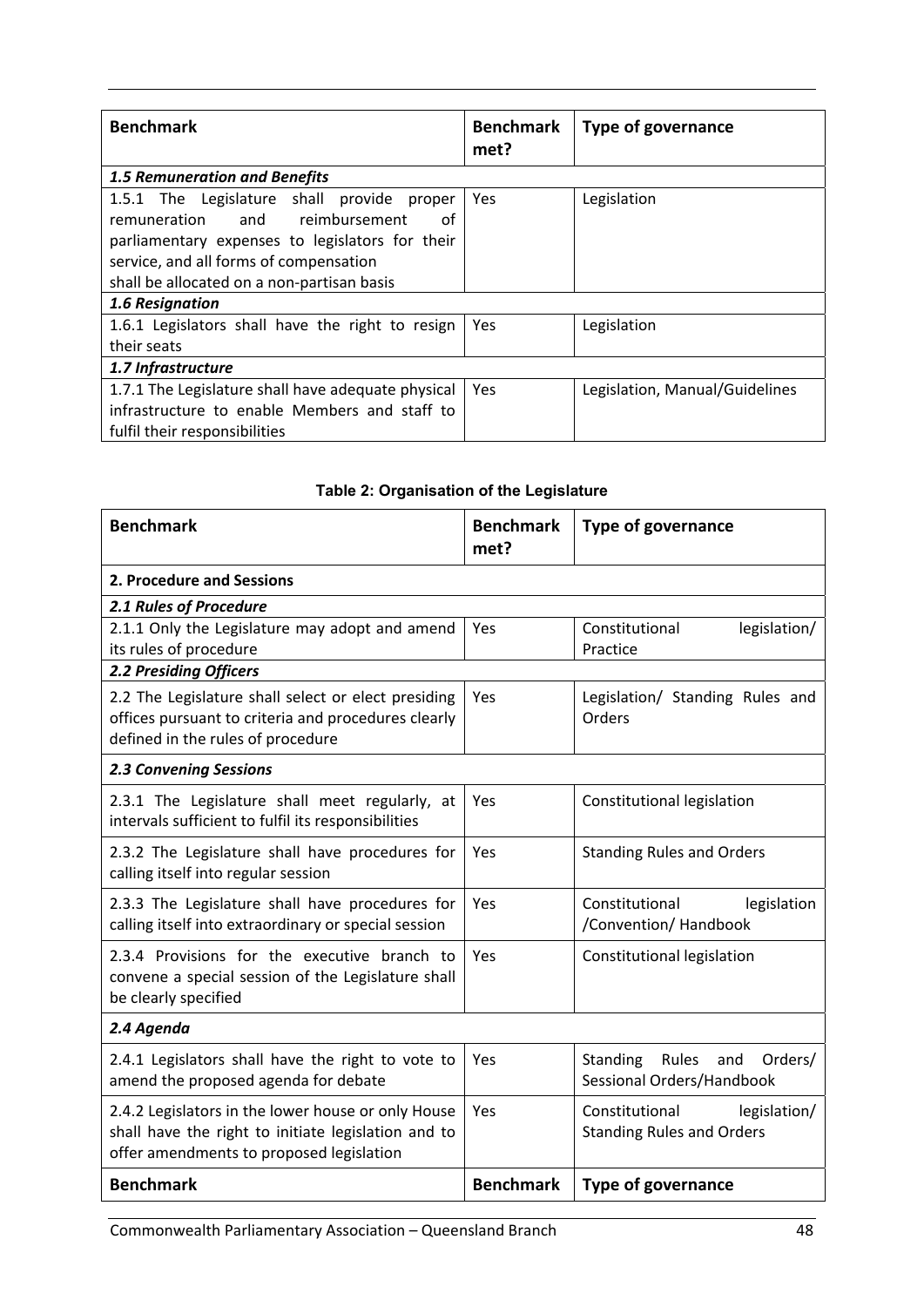|                                                                                                                                                                                                    | met?                                                     |                                                                                         |
|----------------------------------------------------------------------------------------------------------------------------------------------------------------------------------------------------|----------------------------------------------------------|-----------------------------------------------------------------------------------------|
| Legislature shall give<br>2.4.3 The<br>legislators<br>adequate advance notice of session meetings and<br>the agenda for the meeting                                                                | Yes                                                      | <b>Standing Rules and Orders</b>                                                        |
| 2.5 Debate                                                                                                                                                                                         |                                                          |                                                                                         |
| 2.5.1The Legislature shall establish and follow<br>clear procedures for structuring debate and<br>determining the order of precedence of motions<br>tabled by Members                              | Yes                                                      | <b>Standing Rules and Orders</b>                                                        |
| 2.5.2 The Legislature shall provide adequate<br>opportunity for legislators to debate bills prior to<br>a vote                                                                                     | Largely,<br>except under<br>urgency<br>provisions)       | Standing<br>Rules<br>Orders/<br>and<br><b>Sessional Orders</b>                          |
| 2.6 Voting                                                                                                                                                                                         |                                                          |                                                                                         |
| 2.6.1 Plenary votes in the Legislative Assembly<br>shall be public                                                                                                                                 | Yes                                                      | <b>Standing Rules and Orders</b>                                                        |
| 2.6.2 Members in a minority on a vote shall be<br>able to demand a recorded vote                                                                                                                   | Largely,<br>except under<br>Standing<br>Order<br>106(10) | <b>Standing Rules and Orders</b>                                                        |
| 2.6.3 Only legislators may vote on issues before<br>the Legislature                                                                                                                                | Yes                                                      | Constitutional legislation                                                              |
| 2.7 Records                                                                                                                                                                                        |                                                          |                                                                                         |
| 2.7.1 The Legislature shall maintain and publish<br>readily accessible records of its proceedings                                                                                                  | Yes                                                      | <b>Standing Rules and Orders</b>                                                        |
| 3. Committees                                                                                                                                                                                      |                                                          |                                                                                         |
| 3.1 Organisation                                                                                                                                                                                   |                                                          |                                                                                         |
| 3.1.1 The Legislature shall have the right to form<br>permanent and temporary committees                                                                                                           | Yes                                                      | Constitutional<br>legislation<br>/Standing<br>Rules<br>and<br>Orders/Other (resolution) |
| 3.1.2 The Legislature's assignment of committee<br>Members on each committee shall include both<br>majority and minority party Members and reflect<br>the political composition of the Legislature | Yes                                                      | Legislation /Standing Rules and<br>Orders                                               |
| 3.1.3 The Legislature shall establish and follow a<br>transparent method for selecting or electing the<br>chairs of committees                                                                     | Yes                                                      | Legislation                                                                             |
| 3.1.4 Committee hearings shall be in public. Any<br>exceptions shall be clearly defined and provided<br>for in the rules of procedure                                                              | Yes                                                      | <b>Standing Orders</b>                                                                  |
| 3.1.5 Votes of committee shall be in public. Any<br>exceptions shall be clearly defined and provided<br>for in the rules of procedure                                                              | Partially                                                | <b>Standing Orders</b>                                                                  |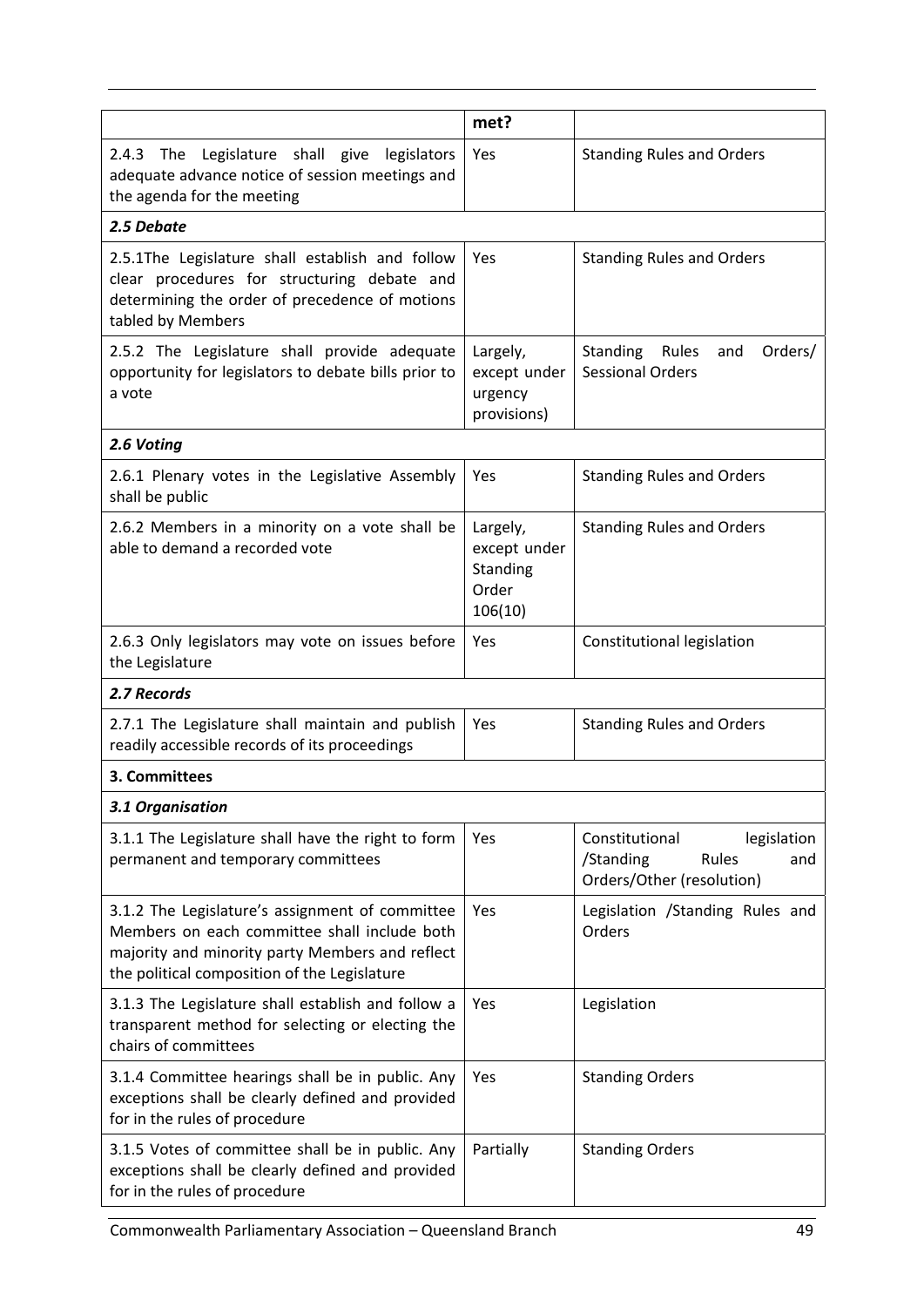| <b>Benchmark</b>                                                                                                                                                                                 | <b>Benchmark</b><br>met? | <b>Type of governance</b>                                    |
|--------------------------------------------------------------------------------------------------------------------------------------------------------------------------------------------------|--------------------------|--------------------------------------------------------------|
| 3.2 Powers                                                                                                                                                                                       |                          |                                                              |
| 3.2.1 There shall be a presumption that the<br>Legislature will refer legislation to a committee,<br>and any exceptions must be transparent,<br>narrowly-defined, and extraordinary in nature    | Yes                      | Constitutional<br>legislation/Standing Orders                |
| 3.2.2 Committees shall scrutinise legislation<br>referred to them and have the power to<br>amendments<br>recommend<br>amend<br>the<br><b>or</b><br>legislation                                   | Yes                      | Legislation                                                  |
| 3.2.3 Committees shall have the right to consult<br>and/or employ experts                                                                                                                        | Yes                      | <b>Standing Orders</b>                                       |
| 3.2.4 Committees shall have the power to<br>summon persons, papers and records, and this<br>power shall extend to witnesses and evidence<br>from the executive branch, including officials       | Yes                      | Legislation                                                  |
| 3.2.5 Only legislators appointed<br>to<br>the<br>committee, or authorised substitutes, shall have<br>the right to vote in committee                                                              | Yes                      | <b>Standing Orders</b>                                       |
| 3.2.6 Legislation shall protect informants and<br>witnesses presenting relevant information to<br>commissions of inquiry about corruption or<br>unlawful activity                                | Yes                      | Legislation                                                  |
| 4. Political Parties, Party Groups and Cross Party Groups                                                                                                                                        |                          |                                                              |
| <b>4.1 Political Parties</b>                                                                                                                                                                     |                          |                                                              |
| 4.1.1 The right of freedom of association shall<br>exist for legislators, as for all people                                                                                                      | Yes                      | Commonwealth constitution                                    |
| 4.1.2 Any restrictions on the legality of political<br>parties shall be narrowly drawn in law and shall<br>be consistent with the International Covenant on<br><b>Civil and Political Rights</b> | Yes                      | Legislation                                                  |
| <b>4.2 Party Groups</b>                                                                                                                                                                          |                          |                                                              |
| 4.2.1 Criteria for the formation of parliamentary<br>party groups, & their rights and responsibilities in<br>the Legislature, shall be clearly stated in the rules                               | Yes                      | Legislation                                                  |
| 4.2.2 The Legislature shall provide adequate<br>resources and facilities for party groups pursuant<br>to a clear and transparent formula that does not<br>unduly advantage the majority party    | Partially                | Convention                                                   |
| <b>4.3 Cross Party Groups</b>                                                                                                                                                                    |                          |                                                              |
| 4.3.1 Legislators shall have the right to form<br>interest caucuses around issues of common<br>concern                                                                                           | Substantially            | It happens in practice but is not<br>mandated in legislation |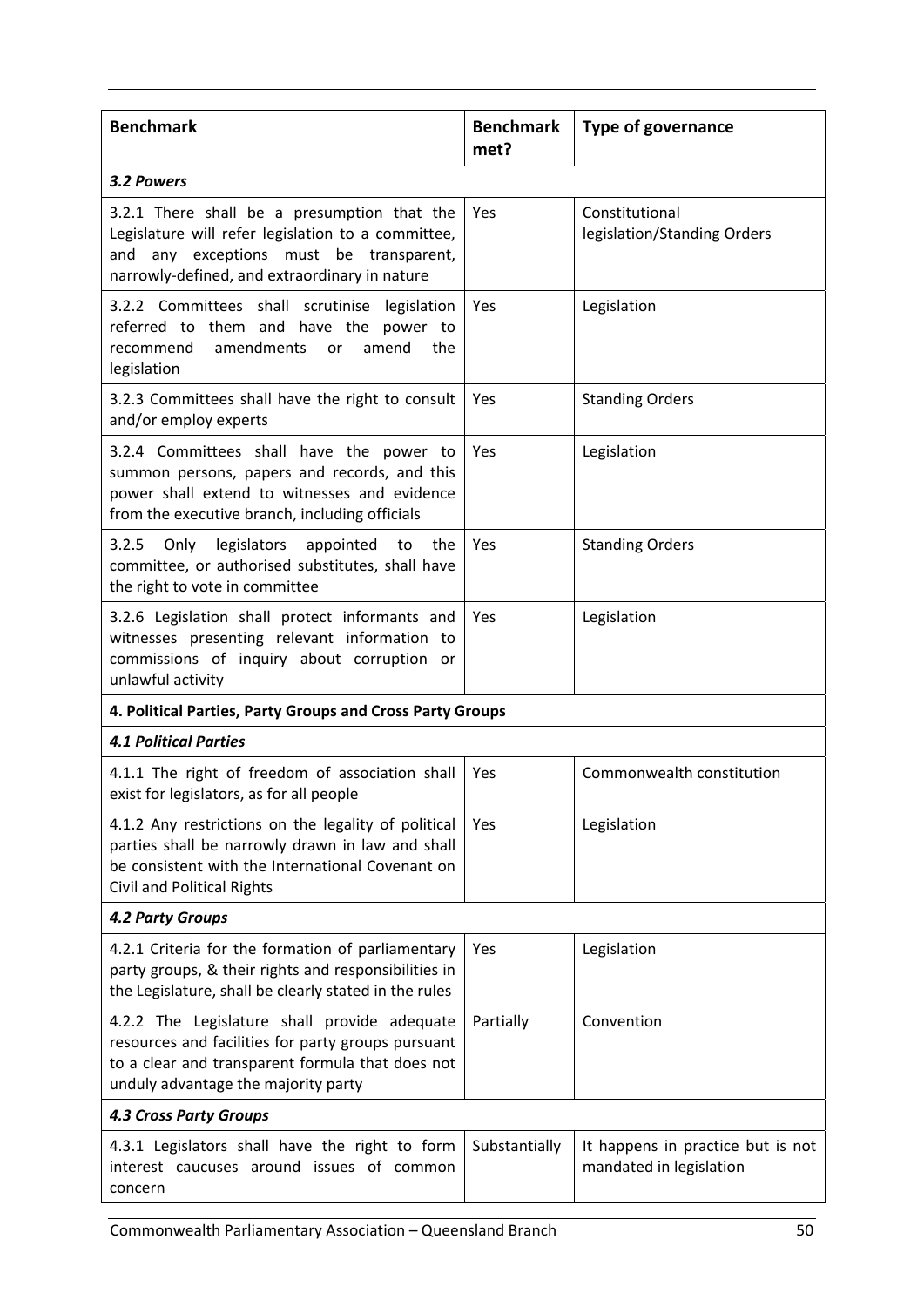| <b>Benchmark</b>                                                                                                                                                                                                                                                    | <b>Benchmark</b> | <b>Type of governance</b>               |  |
|---------------------------------------------------------------------------------------------------------------------------------------------------------------------------------------------------------------------------------------------------------------------|------------------|-----------------------------------------|--|
|                                                                                                                                                                                                                                                                     | met?             |                                         |  |
| 5. Parliamentary Staff                                                                                                                                                                                                                                              |                  |                                         |  |
| 5.1 General                                                                                                                                                                                                                                                         |                  |                                         |  |
| 5.1.1 The Legislature shall have an adequate non-<br>professional staff to<br>partisan<br>support<br>its<br>operations including the operations of<br>its<br>committees                                                                                             | Yes              | Legislation<br>and<br>Manual/Guidelines |  |
| 5.1.2 The Legislature, rather than the executive<br>branch, shall control the parliamentary service<br>and determine the terms of employment                                                                                                                        | Yes              | Legislation                             |  |
| 5.1.3 The Legislature shall draw and maintain a<br>clear distinction between partisan and non-<br>partisan staff                                                                                                                                                    | Substantially    | Manual/Guidelines                       |  |
| 5.1.4 Members and staff of the Legislature shall<br>have access to sufficient research, library, and ICT<br>facilities                                                                                                                                              | Yes              | Handbook                                |  |
| <b>5.2 Recruitment</b>                                                                                                                                                                                                                                              |                  |                                         |  |
| 5.2.1 The Legislature shall have<br>adequate<br>resources to recruit staff sufficient to fulfil its<br>responsibilities. The rates of pay shall be broadly<br>comparable to those in the public service                                                             | Yes              | Legislation                             |  |
| 5.2.2 The Legislature shall not discriminate in its<br>recruitment of staff on the basis of race,<br>ethnicity, religion, gender, disability, or, in the<br>case of non-partisan staff, party affiliation                                                           | Yes              | Legislation and<br>Manual/Guidelines    |  |
| <b>5.3 Promotion</b>                                                                                                                                                                                                                                                |                  |                                         |  |
| 5.3.1 Recruitment and promotion of non-partisan<br>staff shall be on the basis of merit and equal<br>opportunity                                                                                                                                                    | Yes              | Legislation and<br>Manual/Guidelines    |  |
| 5.4 Organisation and Management                                                                                                                                                                                                                                     |                  |                                         |  |
| 5.4.1 The head of the parliamentary service shall<br>have a form of protected status to prevent undue<br>political pressure                                                                                                                                         | Yes              | Legislation                             |  |
| 5.4.2 Legislatures should, either by legislation or<br>resolution,<br>establish<br>corporate<br>bodies<br>responsible for providing services and funding<br>entitlements for parliamentary purposes and<br>providing for governance of the parliamentary<br>service | Yes              | Legislation and<br>Manual/Guidelines    |  |
| 5.4.3 All staff shall be subject to a code of<br>conduct                                                                                                                                                                                                            | Yes              | Legislation and guidelines              |  |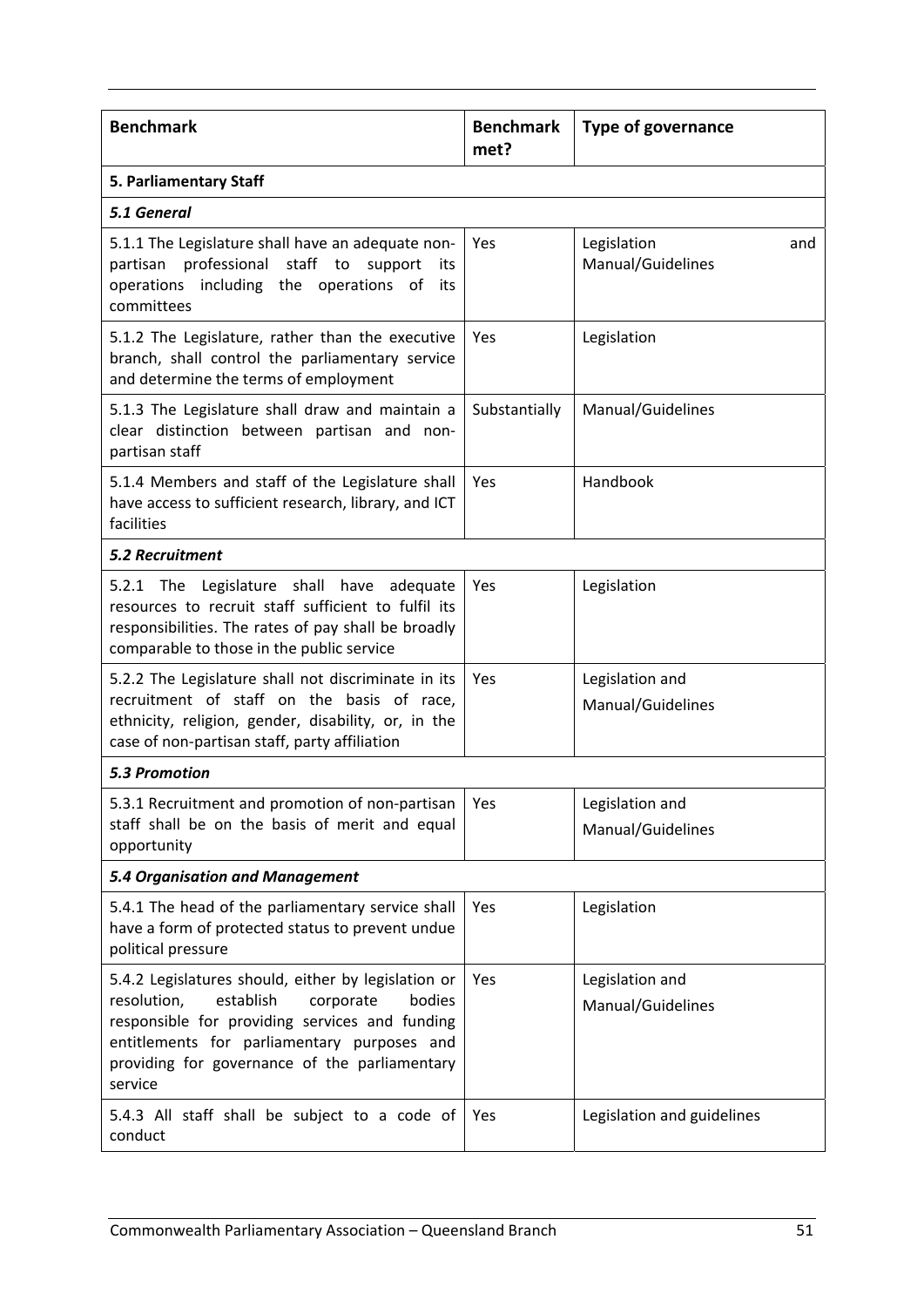| <b>Benchmark</b>                                                                                                                                                       | <b>Benchmark</b><br>met? | <b>Type of governance</b>                |
|------------------------------------------------------------------------------------------------------------------------------------------------------------------------|--------------------------|------------------------------------------|
| 6. Legislature Function                                                                                                                                                |                          |                                          |
| <b>6.1 General</b>                                                                                                                                                     |                          |                                          |
| 6.1.1 The approval of the Legislature is required<br>for the passage of all legislation, including<br>budgets                                                          | Yes                      | Constitutional legislation               |
| 6.1.2 Only the legislature shall be empowered to<br>determine and approve the budget of the<br>Legislature                                                             | Yes                      | Constitutional legislation               |
| 6.1.3 The Legislature shall have the power to<br>resolutions<br>other<br>enact<br>non-binding<br>or<br>expressions of its will                                         | Yes                      | Constitutional legislation               |
| 6.1.4 In bicameral systems, only a popularly<br>elected House shall have the power to bring<br>down government                                                         | Not applicable           | Not applicable                           |
| 6.1.5 A chamber where a majority of Members<br>are not directly or indirectly elected may not<br>indefinitely deny or reject a money bill                              | Not applicable           | Not applicable                           |
| <b>6.2 Legislative Procedure</b>                                                                                                                                       |                          |                                          |
| 6.2.1 In a bicameral Legislature there shall be<br>clearly defined roles for each Chamber in the<br>passage of legislation                                             | Not applicable           | Not applicable                           |
| 6.2.2 The Legislature shall have the right to<br>override an executive veto                                                                                            | Yes                      | Constitutional legislation               |
| <b>6.3 The Public and Legislation</b>                                                                                                                                  |                          |                                          |
| 6.3.1 Opportunities shall be given for public input<br>into the legislative process                                                                                    | Yes                      | <b>Standing Orders</b>                   |
| 6.3.2 Information shall be provided to the public<br>in a timely manner regarding matters under<br>consideration by the Legislature                                    | Yes                      | Manual/Guidelines/Practice               |
| 7. Oversight Function                                                                                                                                                  |                          |                                          |
| 7.1 General                                                                                                                                                            |                          |                                          |
| 7.1.1 The Legislature shall have mechanisms to<br>obtain information from the executive branch<br>sufficient to exercise its oversight function in a<br>meaningful way | Yes                      | Legislation/Standing Rules and<br>Orders |
| 7.1.2 The oversight authority of the Legislature<br>shall include meaningful oversight of the military<br>security and intelligence services                           | Not applicable           | Not applicable                           |

## **Table 3: Functions of the Legislature**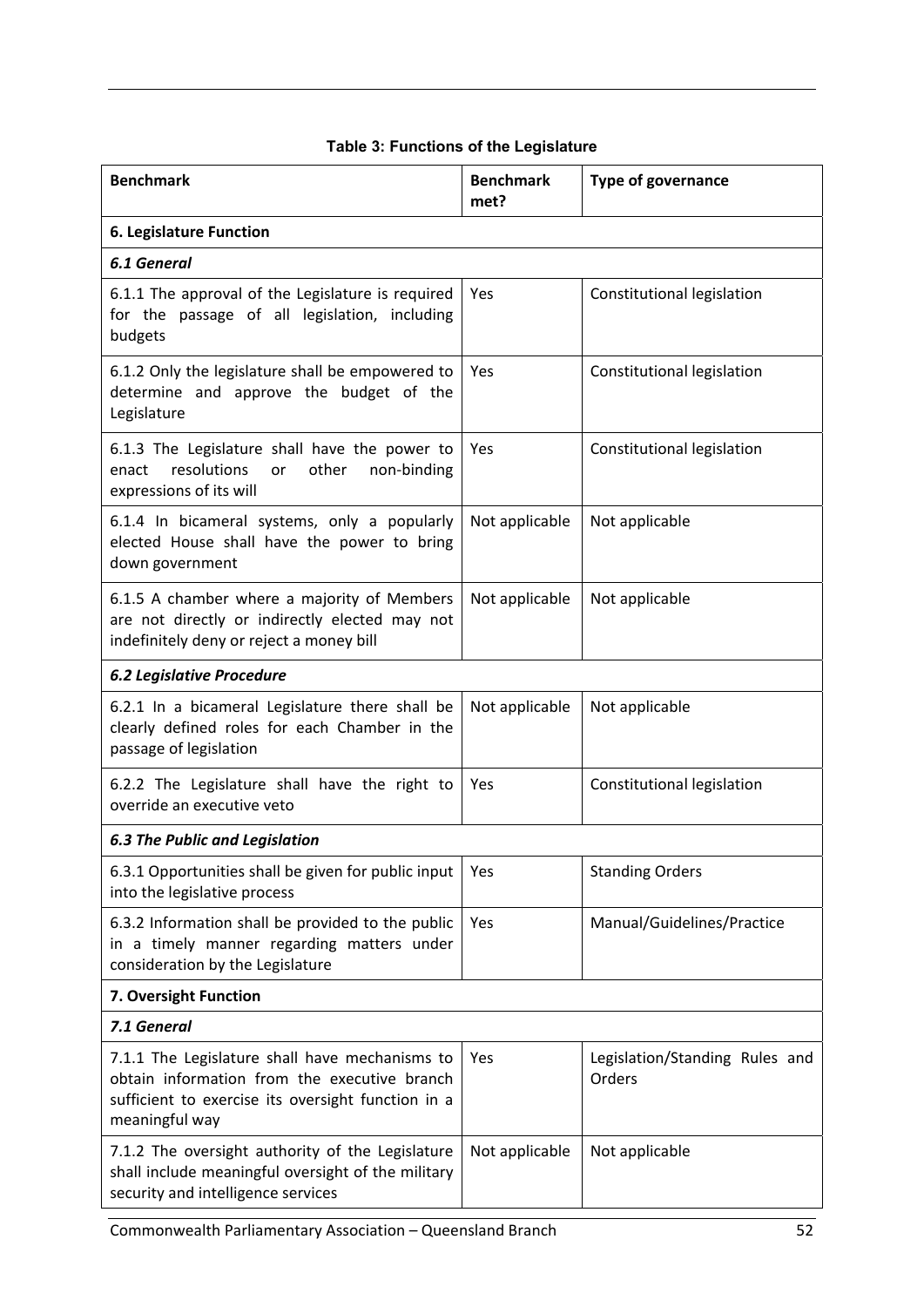| <b>Benchmark</b>                                                                                                                                                                                                                                                                                   | <b>Benchmark</b><br>met? | <b>Type of governance</b>                                          |
|----------------------------------------------------------------------------------------------------------------------------------------------------------------------------------------------------------------------------------------------------------------------------------------------------|--------------------------|--------------------------------------------------------------------|
| 7.1.3 The oversight authority of the Legislature<br>shall include meaningful oversight of state<br>owned enterprises                                                                                                                                                                               | Yes                      | <b>Standing Rules and Orders</b>                                   |
| 7.2 Financial and Budget Oversight                                                                                                                                                                                                                                                                 |                          |                                                                    |
| 7.2.1 The Legislature shall have a reasonable<br>period of time in which to review the proposed<br>national budget                                                                                                                                                                                 | Yes                      | Legislation/Standing Rules and<br><b>Orders, Sessional Orders</b>  |
| 7.2.2 Oversight committees shall<br>provide<br>opportunities for<br>meaningful<br>minority<br>or<br>effective<br>opposition<br>parties to engage<br>in<br>oversight of government expenditures. Typically,<br>the Public Accounts Committee will be chaired by<br>a Member of the opposition party | Yes                      | Constitutional<br>legislation/<br><b>Standing Rules and Orders</b> |
| 7.2.3 Oversight committees shall have access to<br>records of executive branch accounts and related<br>sufficient<br>documentation<br>be<br>able<br>to<br>to<br>meaningfully review the accuracy of executive<br>branch<br>reporting<br>its<br>on<br>revenues<br>and<br>expenditures               | Yes                      | Constitutional<br>legislation/Standing Rules and<br>Orders         |
| 7.2.4 There shall be an independent, non-<br>partisan supreme or national audit office whose<br>reports are tabled in the Legislature in a timely<br>manner                                                                                                                                        | Yes                      | Legislation                                                        |
| 7.2.5 The supreme or national audit office shall<br>be provided with adequate resources and legal<br>authority to conduct audits in a timely manner                                                                                                                                                | Yes                      | Legislation                                                        |
| 7.3 No Confidence and Impeachment                                                                                                                                                                                                                                                                  |                          |                                                                    |
| 7.3.1 The Legislature shall have mechanisms to<br>impeach or censure officials of the executive<br>branch,<br>or<br>express<br>no-confidence<br>in<br>the<br>government                                                                                                                            | Yes                      | Standing Rules<br>Orders,<br>and<br><b>Sessional Orders</b>        |
| 7.3.2 If the Legislature expresses no confidence<br>in the government the government is obliged to<br>offer its resignation. If the head of state agrees<br>that no other alternative government can be<br>formed, a general election should be held                                               | Partially                | Convention                                                         |
| 8. Representational Function                                                                                                                                                                                                                                                                       |                          |                                                                    |
| <b>8.1 Constituent Relations</b>                                                                                                                                                                                                                                                                   |                          |                                                                    |
| 8.1.1 The Legislature shall provide all legislators<br>with adequate and appropriate resources to<br>enable the legislators to fulfil their constituency<br>responsibilities                                                                                                                       | Yes                      | Legislation, Handbook                                              |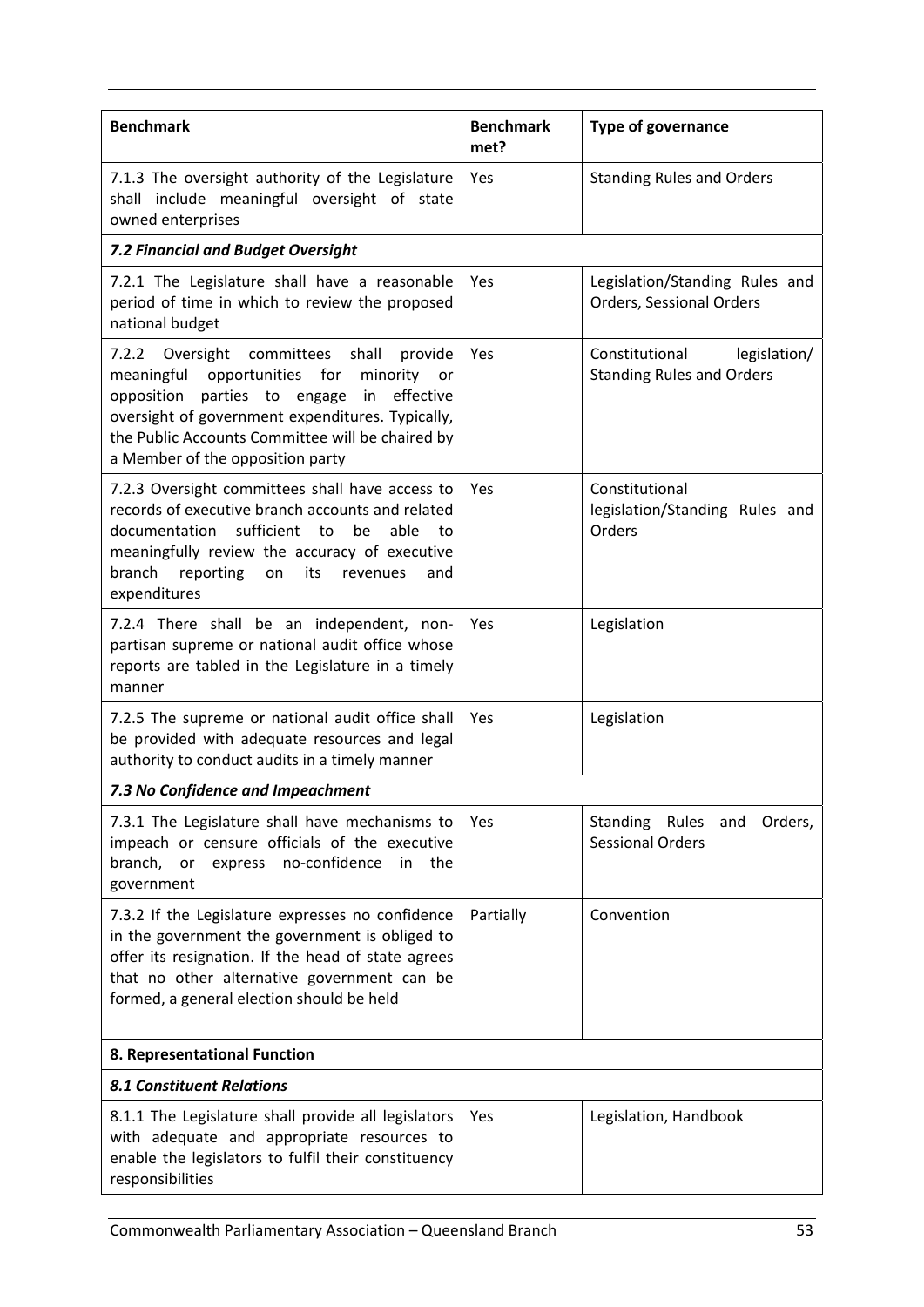| <b>Benchmark</b>                                                                                                                                                                                                  | <b>Benchmark</b><br>met? | <b>Type of governance</b> |
|-------------------------------------------------------------------------------------------------------------------------------------------------------------------------------------------------------------------|--------------------------|---------------------------|
| 8.2 Parliamentary Networking and Diplomacy                                                                                                                                                                        |                          |                           |
| 8.2.1 The Legislature shall have the right to<br>receive development assistance to strengthen<br>the institution of parliament                                                                                    | Not applicable           | Not applicable            |
| 8.2.2 Members and staff of Parliament shall have<br>the right to receive technical and advisory<br>assistance, as well as to network and exchange<br>other<br>experience with individuals<br>from<br>Legislatures | Yes                      | Handbook                  |

| <b>Benchmark</b>                                                                                                                                                                                                                                          | <b>Benchmark</b><br>met? | <b>Type of governance</b>           |  |
|-----------------------------------------------------------------------------------------------------------------------------------------------------------------------------------------------------------------------------------------------------------|--------------------------|-------------------------------------|--|
| 9. Accessibility                                                                                                                                                                                                                                          |                          |                                     |  |
| 9.1 Citizens and the Press                                                                                                                                                                                                                                |                          |                                     |  |
| 9.1.1 The Legislature shall be accessible and open<br>to citizens and the media, subject only to<br>public<br>demonstrable<br>safety<br>and<br>work<br>requirements                                                                                       | Yes                      | Legislation/Standing Orders         |  |
| 9.1.2 The Legislature should ensure that the<br>media are given appropriate access to the<br>the<br>Legislature<br>without<br>proceedings<br>of<br>compromising the proper functioning of the<br>Legislature and its rules of procedure                   | Yes                      | Rules and guidelines                |  |
| 9.1.3 The Legislature shall have a non-partisan<br>media relations facility                                                                                                                                                                               | Yes                      | Rules and guidelines                |  |
| 9.1.4 The Legislature shall promote the public's<br>understanding of the work of the Legislature                                                                                                                                                          | <b>Yes</b>               | Other                               |  |
| 9.2.1 Where the constitution or parliamentary<br>rules provide for the use of multiple working<br>languages, the Legislature shall make every<br>reasonable effort to provide for simultaneous<br>interpretation of debates and translation of<br>records | Not applicable           | Not applicable                      |  |
| 10. Ethical Governance                                                                                                                                                                                                                                    |                          |                                     |  |
| 10.1 Transparency and Integrity                                                                                                                                                                                                                           |                          |                                     |  |
| 10.1.1 Legislators should maintain high standards<br>of accountability, transparency and responsibility<br>in the conduct of all public and parliamentary<br>matters                                                                                      | Yes                      | Legislation/Standing<br>Orders/Code |  |

# **Table 4: Values of the Legislature**